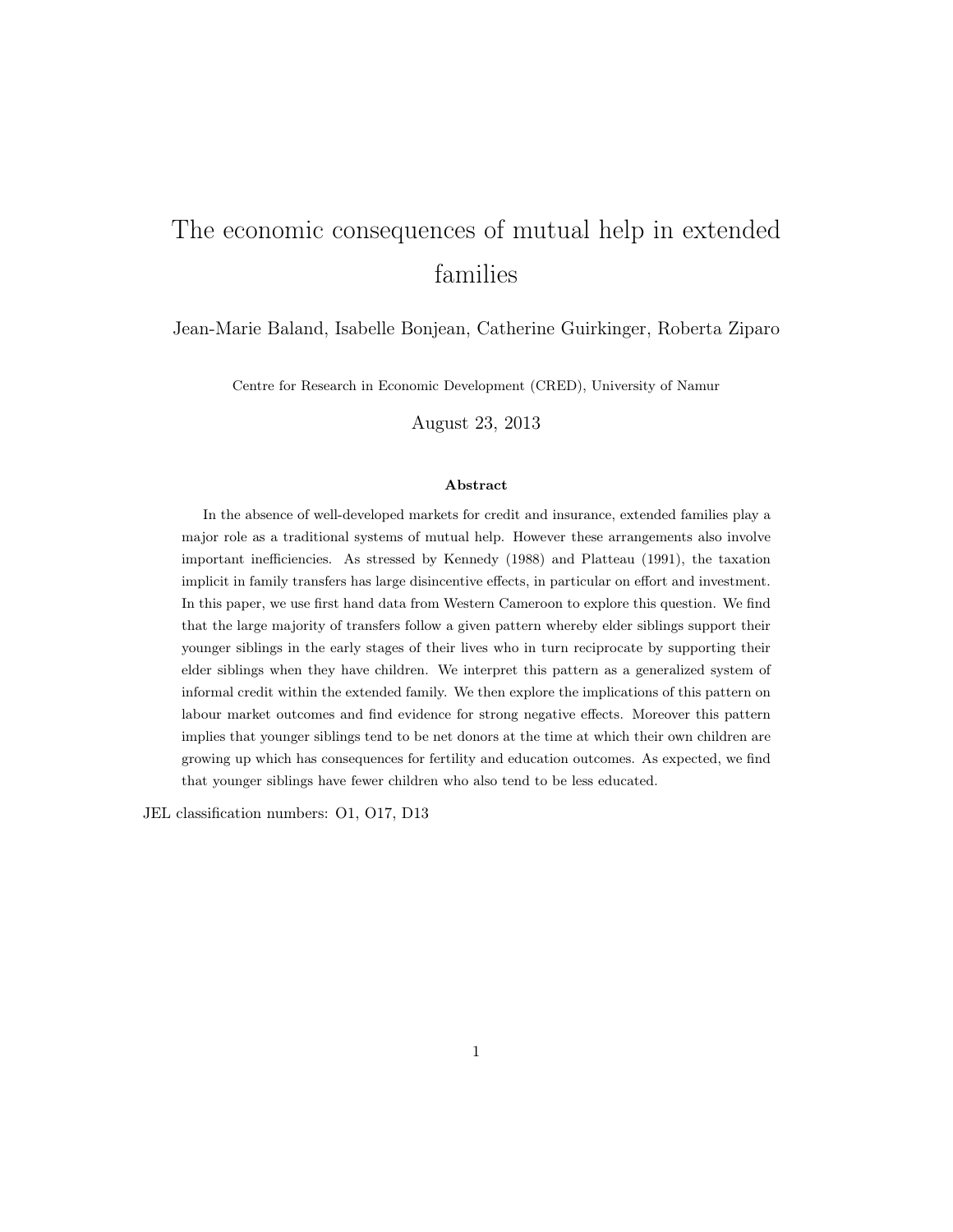#### 1 Introduction

In the absence of well-developed markets for credit and insurance, interpersonal transfers for risksharing, informal credit and redistributive purposes are of primary importance (Cox and Fafchamps, 2007, Barr et. al., 2008). In sub-saharan Africa traditional systems of mutual help operate mostly within the extended family network. Families provide an appropriate framework to enforce such informal agreements (Coate and Ravaillon, 1993) and promote collective action (Carter and Castillo, 2002). In addition, altruistic preferences between siblings facilitate these solidarity arrangements (Alesina and Guiliano, 2010).

Despite their positive role, these arrangements also involve important inefficiencies. As stressed by Kennedy (1988) and Platteau (1991), the taxation implicit in the redistributive system implies large disincentive effects, in particular on effort and investment (see also Lewis, 1955). As theoretically argued by Alger and Weibull (2010), even when these arrangements are solely motivated by altruism, moral hazard remains pervasive. A recent empirical literature investigates this issue and show that individuals develop sophisticated and costly strategies in order to hide income and avoid their obligations (Baland et al., 2011, Dupas and Robinson 2011, Jakiela and Ozier, 2012).<sup>1</sup>

Some authors have also highlighted the consequences of family taxation on educational outcomes and expenditure patterns (DiFalco and Bulte, 2011, 2012) and the structure of family firms (Alby and Auriol, 2010). A major shortcoming of this literature is that actual transfers are used to measure potential redistributive pressure. This leads to severe endogeneity biases, in particular because these estimations ignore the potential for reverse causality and the real effects of avoidance strategies. An interesting experiment avoiding these limitations has been run among the tailors' community in Burkina Faso. By varying the channel through which these tailors are informed about a new work opportunity, Hadnes et al. (2013) show that expected family obligations reduce entrepreneurial activity and productivity (see also Grimm et al, 2013).

In this paper we use first hand data from Western Cameroon to investigate the determinants of realized transfers and identify exogenous measures of potential pressures. We find that the large

<sup>&</sup>lt;sup>1</sup>As reported by one of our respondents, "Here we hide money a lot. I hide money from my brothers and my husband. When they know I have money, they come with new demands".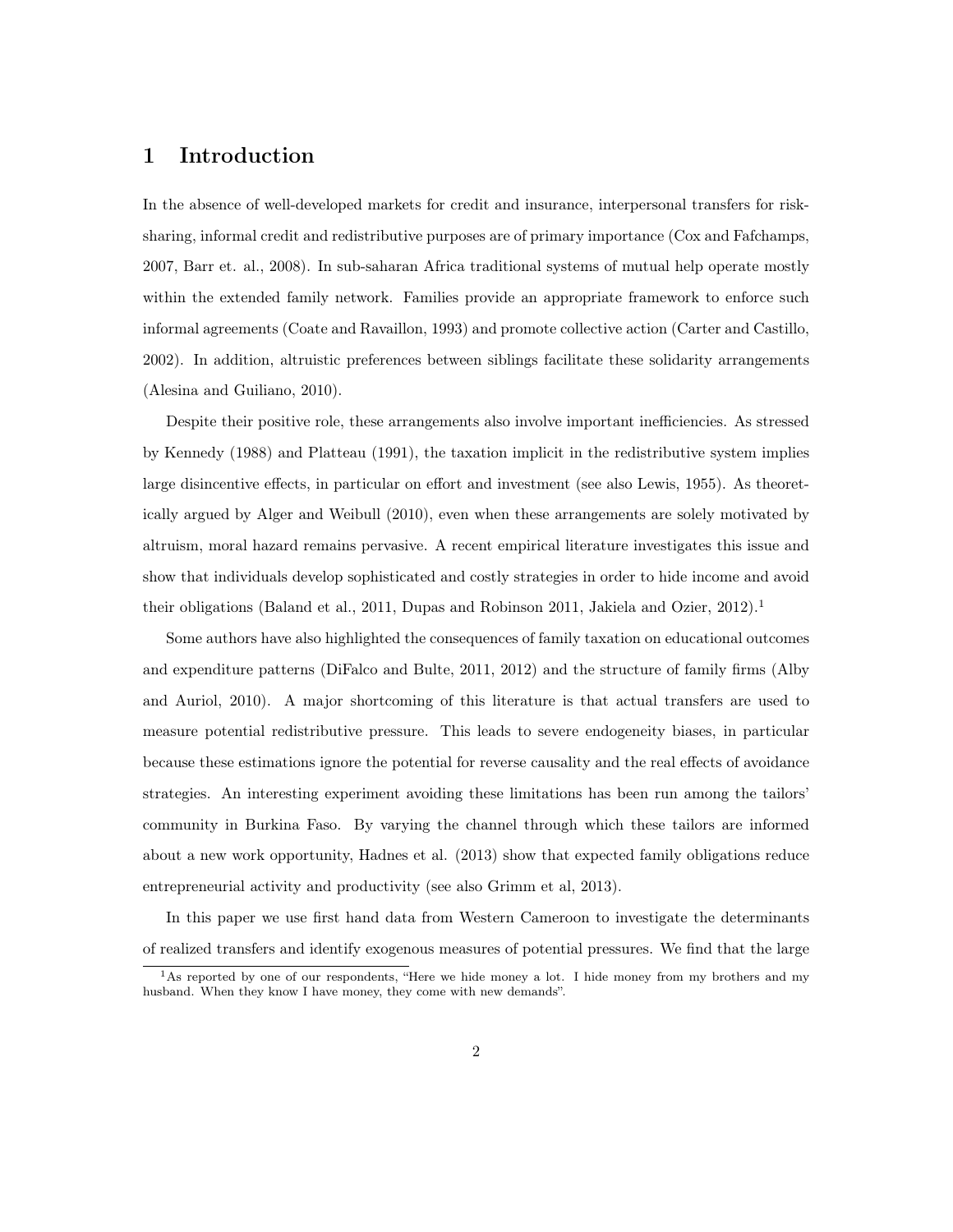majority of transfers are directed towards the direct siblings and their children. As the demand for transfers originates from younger siblings and the children of elder siblings, transfers are distributed asymmetrically across the extended family. More precisely, elder siblings give help to their younger siblings who reciprocate at a later stage by supporting them when they have children. We interpret this pattern as a generalized system of reciprocal credit within extended families.

We then explore the implications of this pattern for employment choices as well as for fertility and education outcomes. Our measure of family pressure takes into account the asymmetrical nature of obligations within the extended family and relies on a non-trivial combination of birth order and family size. We show that family pressures have strong and systematic effects on these outcomes. In particular, we highlight the existence of moral hazard problems in labour decisions. Potential recipients of family support reduce their labor participation and their working time. For instance, the presence of an older sibling reduces the propensity to work of a younger sibling by 7 percentage points, his working time by 6.4 percent and his total income by 23 percent. The children of these older siblings partially outweigh these effects, which is consistent with the temporal structure of the transfers. Additionnally, as this structure favor younger siblings and the children of elder siblings, we further show that these individuals are systematically more educated. Since younger siblings have to reciprocate at the time they have children themselves, they also tend to have less children.

### 2 Survey and data

We collected first hand data in the city of Bafoussam, the capital of the West region of Cameroon. The population is essentially from the Bamileke ethnic group. This group is well known for its economic dynamism and dominates the economic life of the country controlling more than half of the registered firms (while accounting for a third of the total population) (INS, 2008, Warnier, 1993, Yana, 1997, ). Bamileke distinguish themselves as entrepreneurs who encourage individual success and accumulation. They are also significantly more educated than the rest of the population. The nuclear family constitutes their basic social unit, although strong social and economic ties link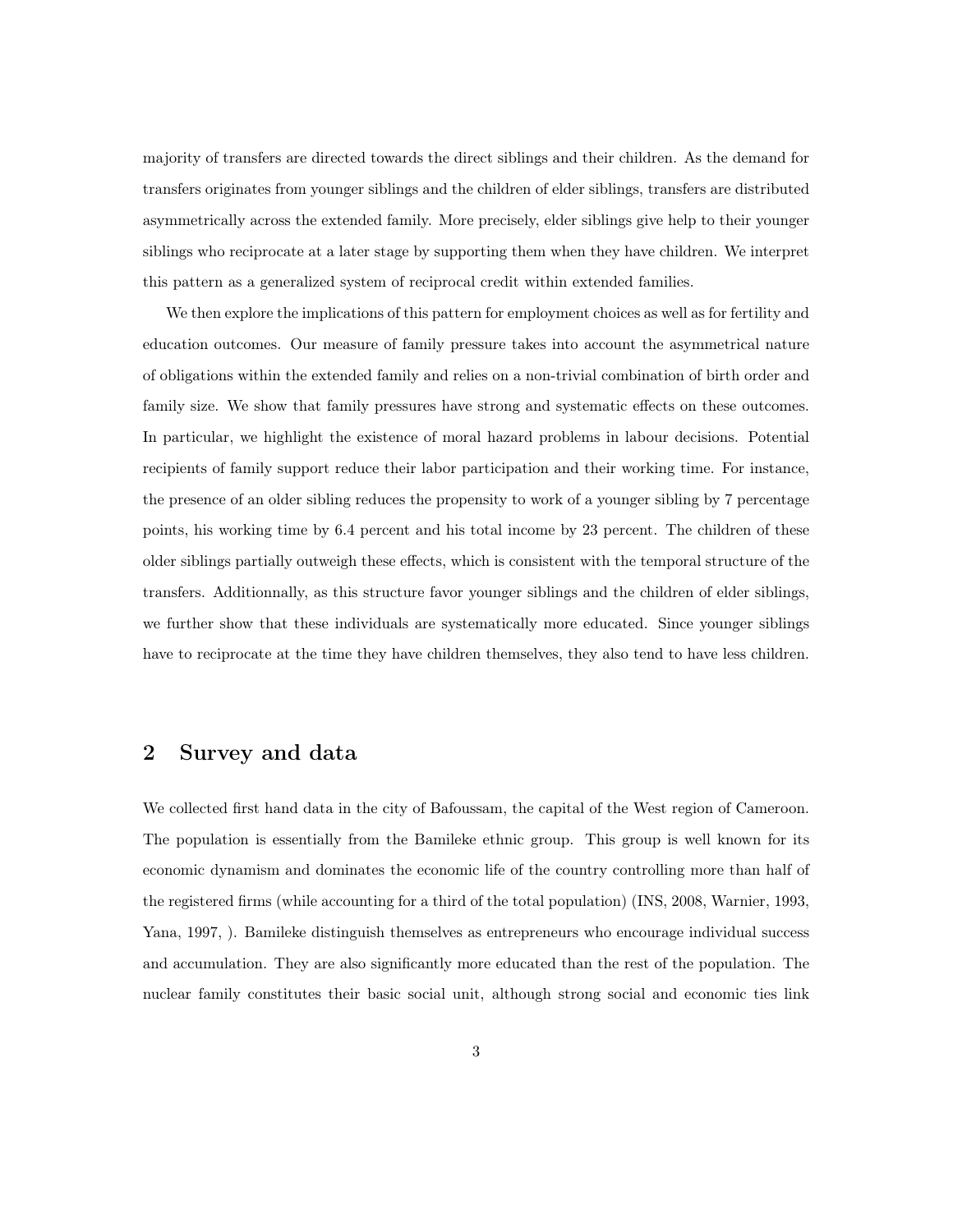members of the same extended family (Yana, 1997).

We selected a random sample of 315 households and administered 548 individual questionnaires separately to each spouse (in the absence of the other spouse).<sup>2</sup> The questionnaire included a complete description of the extended family of the respondent over three generations: the parents and their siblings, the respondent's siblings and their children. This exhaustive listing was used to elicit in a systematic way all transfers between the respondent and his extended family. More precisely, we collected information on all transfers made over the past two months as well as on educational transfers (in numbers of years of school fee paid) over the life time of the respondent. We also collected detailed information on income generating activities and saving strategies.

As shown in Table 12, individuals in our sample have on average 3.4 full siblings and 7.7 nephews. Adding parents, half siblings and their children, the average enlarged family size is 17.5. Respondents are well educated, with an average of 8.0 years of education. Most of them are of working age (90% are above 25) and 76% have an income generating activity. Thirty-one percent of them have a regular wage income and 63% an independent activity. They work an average of 34.4 hours per week, earning an average of 32 260 CFA (46 euros) per week, half of which originate from independent occupations.

As commonly observed in the African context, budgets are separate between spouses (Goldstein, 1999, Duflo and Udry, 2004). Allocation decisions are largely an individual matter and spouses ignore each others income and expenditure. For example, in cross-reporting their spouse income, 35% of respondents do not know its amount while 38% over or underestimate it by more than 30%. Joint ownership of assets is rare, for example only 4% of bank accounts and 7% of houses are jointly owned.

<sup>&</sup>lt;sup>2</sup>In the analysis, we exclude 25 individuals who do not have direct siblings.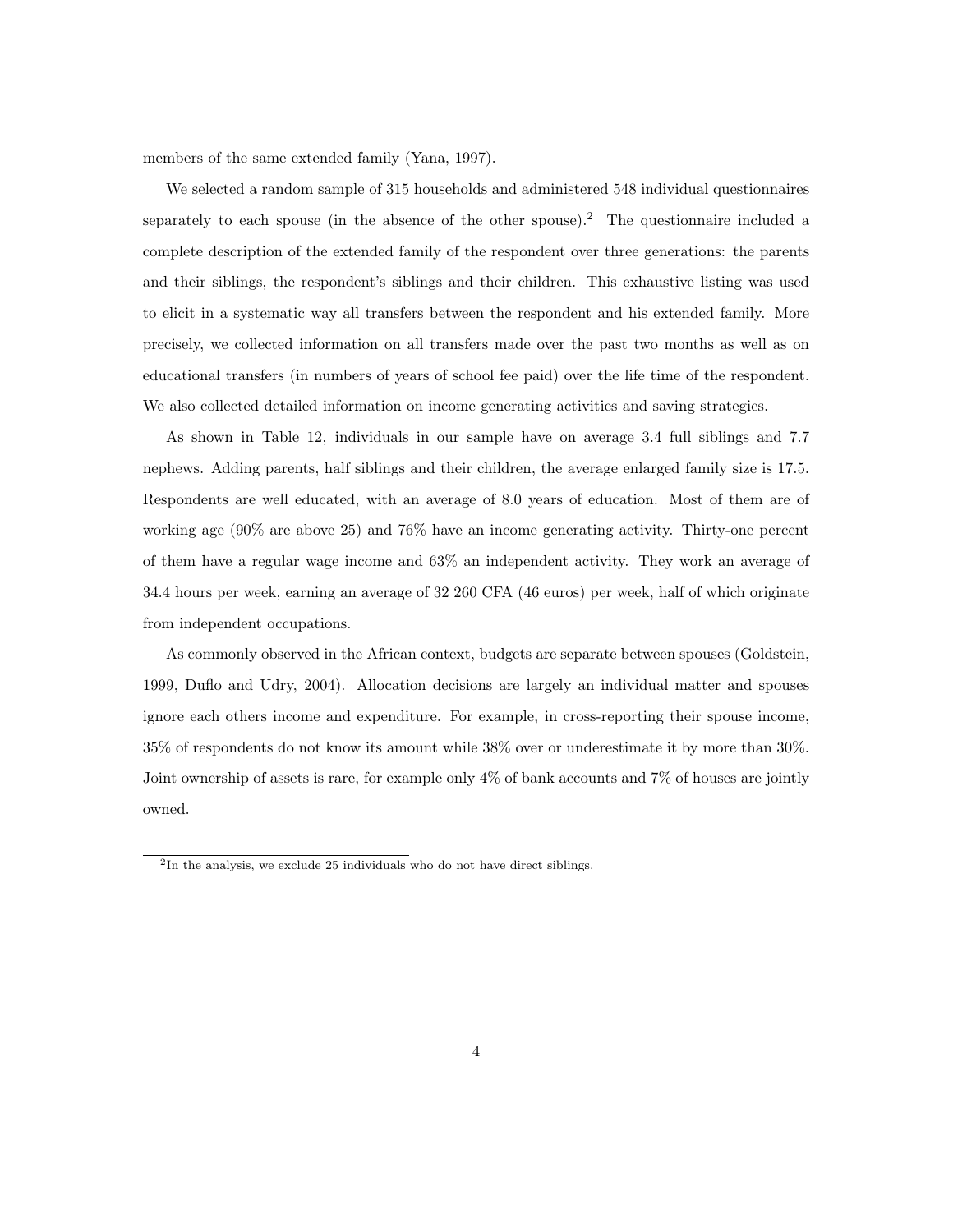### 3 The pattern of transfers within the extended family

The vast majority of our respondents make transfers. Over the past two months, 60% of them sent a least one transfer outside their households and 30% received at least one. The amounts involved are relatively large as the total transfers sent out represent 20% of their income. Our respondents are largely net donors as the net amounts transferred account for 10% of their income.

Several factors can explain that net transfers are positive in our sample. Despite the care taken in collecting the information, it is possible that respondent under-report the amounts received as recall biases are classically more important for amounts received than for amounts given. More importantly, the positive net outflow can be explained by the urban nature of our sample. Many of our respondents are born in the countryside and migrated to the city. Their probable higher socio-economic status makes them more likely to be net donors. Finally, by restricting our attention to household heads and their spouses, we exclude dependent elderly and younger adults benefitting from education transfers.

In this paper, we essentially focus on intra-family transfers made between direct siblings (and their children).<sup>3</sup> Four reasons justify this particular focus. First they represent the large majority of transfers. For instance, in net amounts, they account for 75% of all transfers made by the respondent. In contrast, transfers to the older generation are relatively small and those to half siblings are essentially negligible. The spouse family plays a minor role as it represents only 6% of the amounts transferred out by our respondents.<sup>4</sup> Second the intrinsic symmetry of the relationships within the same generation enables us on the basis of a cross-section to characterize the structure of the transfers. Third, while almost all respondents (95%) have full siblings alive, only 32% still have both parents alive and 47% have half siblings. Fourth, while our questionnaire included a systematic listing of all flows between siblings by enumerating each sibling separately, transfers to more distant relatives were elicited in a more traditional but less reliable manner.<sup>5</sup> Finally, where appropriate, we also tested the robustness of our analysis by extending our definition of transfers

<sup>3</sup>We therefore exclude respondents who do not report siblings alive.

<sup>4</sup>This is consistent with the logic of separate budgets.

<sup>&</sup>lt;sup>5</sup>Specifically, for the latter, the respondent was invited to list the transfers made over the last two months, along with the identity of the relevant person.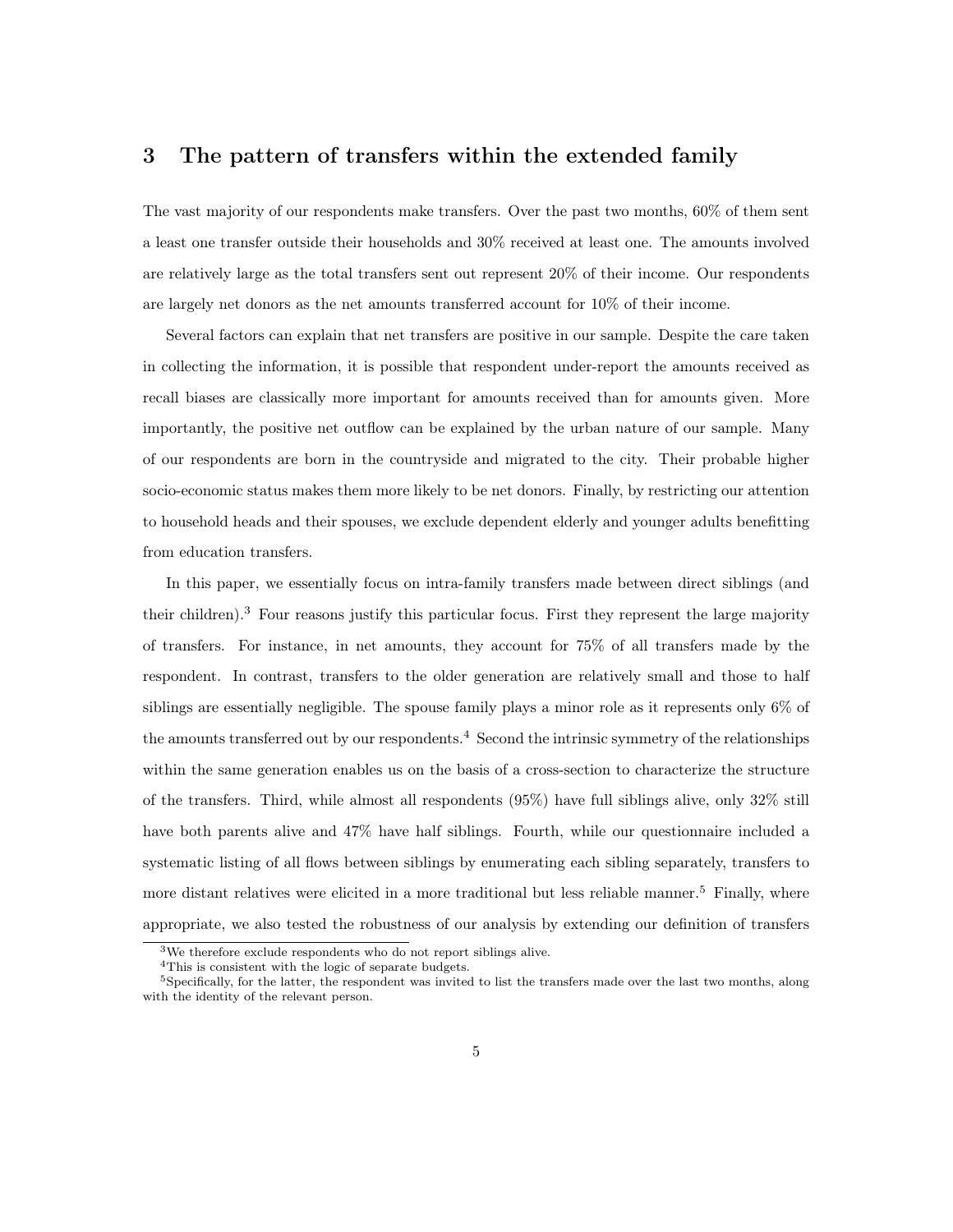to include all the transfers reported by the respondent.<sup>6</sup>

To investigate intra-family transfers, birth-order clearly provides an exogenous source of variation. Figure 1 below presents the net transfers (in log) as a function of relative birth rank.<sup>7</sup> Transfers are weakly decreasing in birth rank, even though the difference between an eldest and a youngest sibling is hardly significant.

Figure 1: Net transfers as a function of relative birth rank with the 90% confidence interval (kernel regression)



A clearer pattern however emerges when we break down transfers by type of siblings and nephews. In Table 1, we report the average amount transferred by the respondent to different categories of relatives. The vast majority of transfers are made to younger siblings and the children

 $6$ Note however that the analysis of extra-family transfers is subject to severe endogeneity biases in particular because the size of the network is now a decision variable.

<sup>&</sup>lt;sup>7</sup>Our measure of relative birth rank is equal to  $\frac{R-1}{n-1}$  where R is the absolute birth rank and  $n > 1$  is the number of siblings. This measure takes value 0 for the eldest and 1 for the youngest sibling.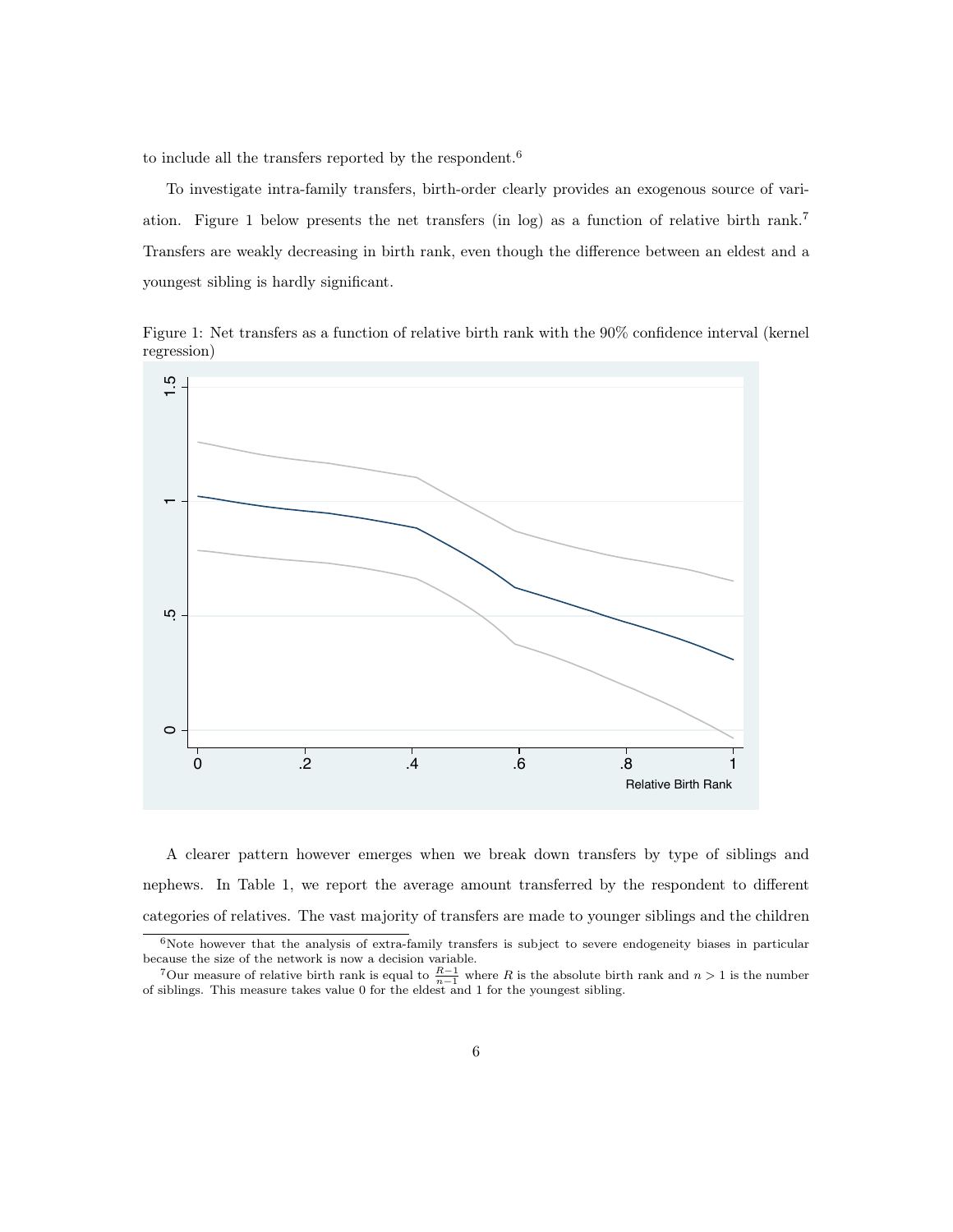of elder siblings. On average respondents transfer three times more to younger siblings than to older siblings (16.9 versus 4.9) and four times more to the children of older siblings than to the children of younger ones (8.5 versus 1.9). The net transfers follow a similar pattern. Overall transfers to younger siblings and the children of older siblings represent 95% of the net amounts transferred. As a consequence, the pattern of transfers evolves over the life cycle of the family. More specifically, when young, older siblings transfer to younger siblings. Later, the flow of transfers is reversed and younger siblings transfer to their older siblings and their children. Figure 2 and 3 isolate the two eldest and the two youngest siblings respectively and plot the net transfers they made to their siblings (and their children) as a function of age (using a kernel smoothing function). Depending on birth order, transfers follow strikingly different patterns during one's life. Between 20 and 50, eldest siblings tend to transfer less, while younger siblings transfer more with age. Beyond 50, transfers are decreasing with age for all respondents.

Figure 2 also indicates that, over their lifecyle, elder siblings tend to transfer net positive amount while the direct transfers of younger siblings never fully compensate the amounts they received earlier. In our sample, the two eldest siblings transfered on average 24.3 thousands of CFA over the past two months which is substantially larger than the net amount of 15.3 thousands of CFA transfered on average by the two youngest (recall that our respondents are on average net donors). We suspect however that over the lifecycle these transfers are balanced as older are more likely to have received support from the previous generation. We do not have complete information about historical monetary flows, but as detailed below, we have the full historical record of school years paid by the extended family. Again comparing the two eldest and the two youngest siblings, it turns out that an elder sibling receives 1.6 more years of education paid by the previous generation. In turn, he finances 2.1 years of education for his two youngest siblings who then pay a total of 0.8 years of education of his children. Overall these transfers therefore appear roughly balanced over the entire lifecycle.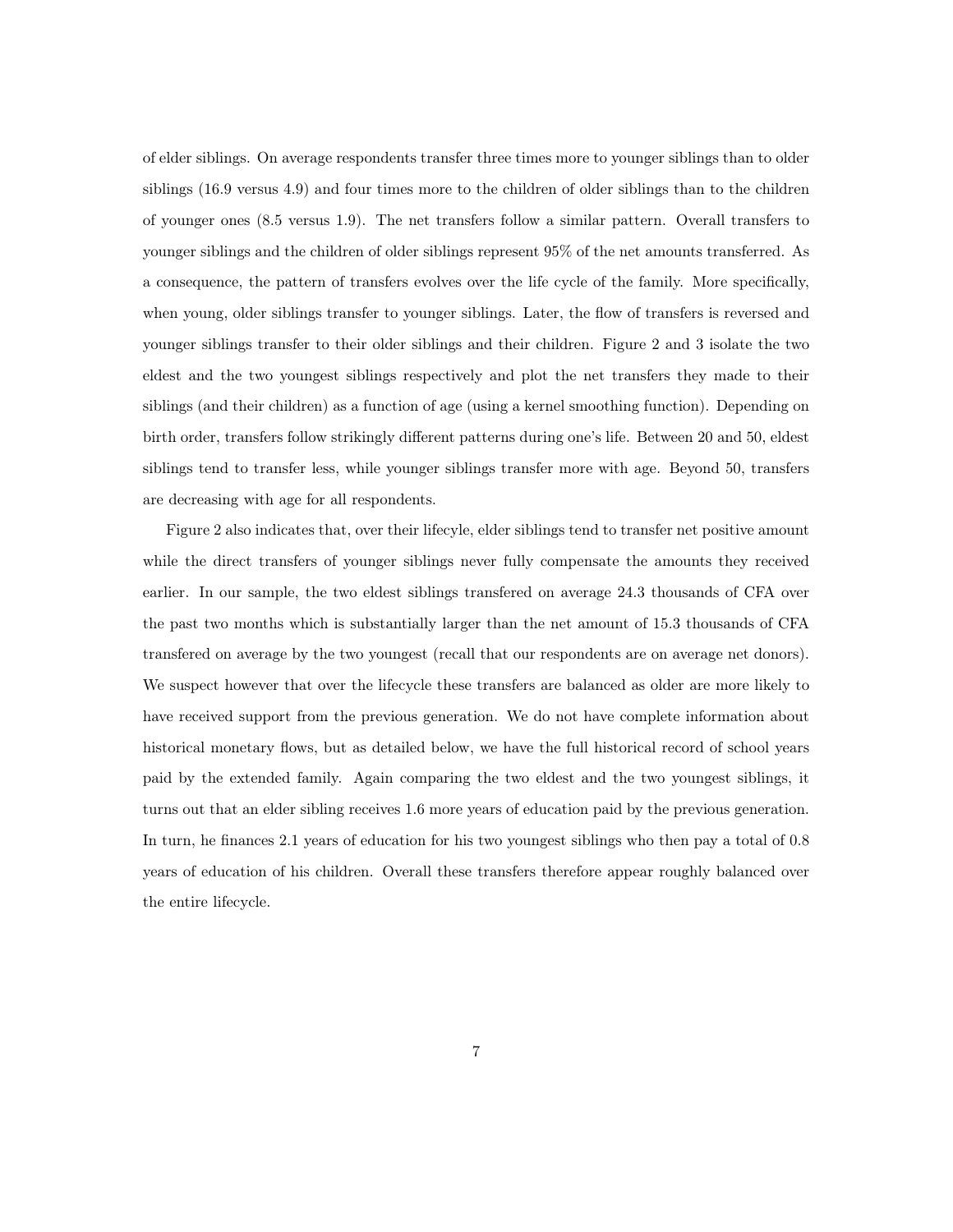Figure 2: Net transfers by age for respondents among the two eldests or two youngests in their family with 90% confidence intervals (kernel regression)



#### 4 The determinants of transfers

We now provide an econometric analysis of intra-family transfers. This analysis may be carried out at different levels. First we explore the transfers taking place between a respondent and a particular sibling. We thus generate for each respondent as many observations as the number of siblings he has, which provides us with a total of 2181 observations. By comparing a respondent with each of his siblings, we are able to isolate the effects of individual variations in birth order and number of children using an extended family fixed effect. The latter controls for all the unvarying extended family characteristics, such as the characteristics of the parents and the respondent as well as the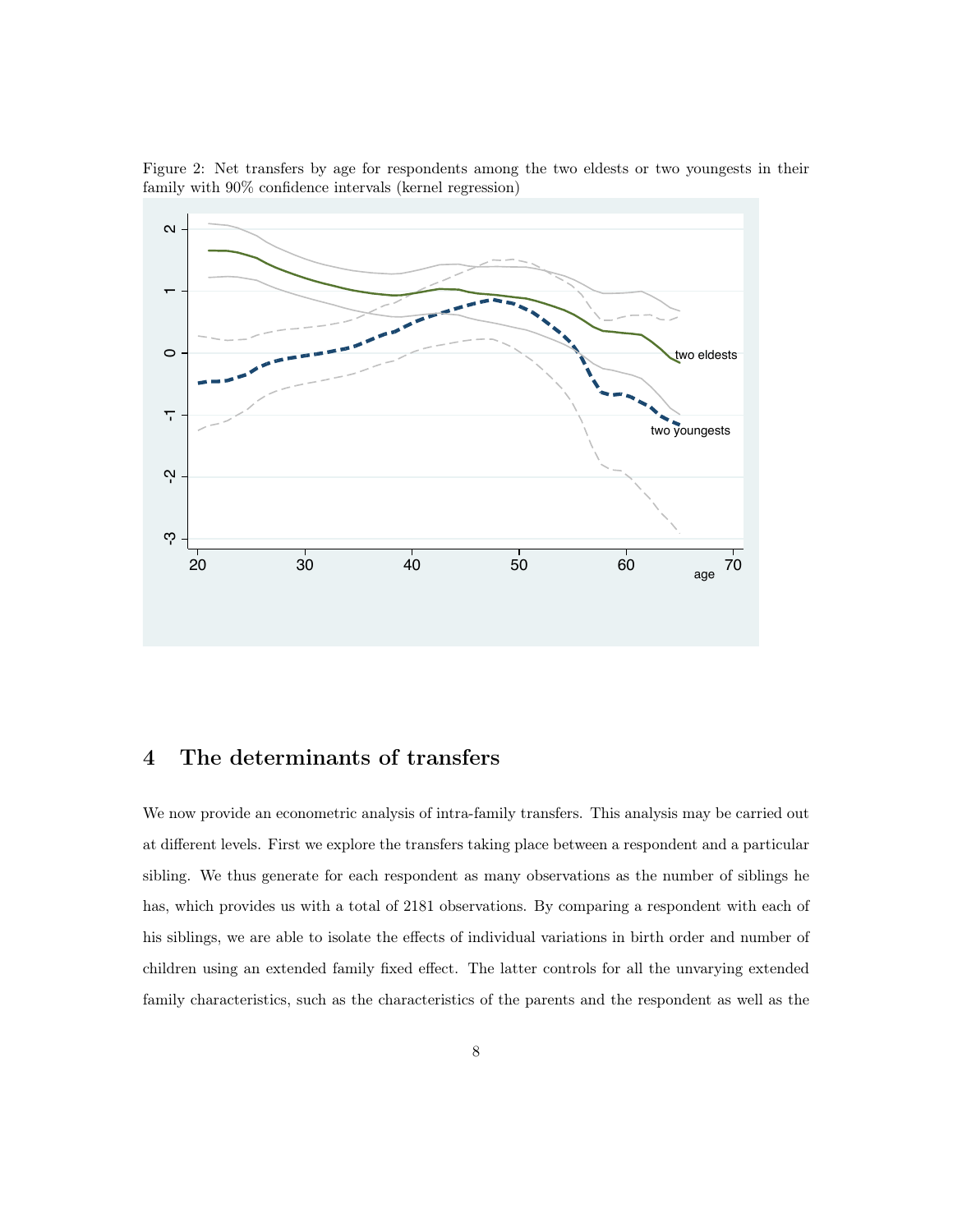number and the average characteristics of his siblings (age, gender, education, income,...). The variables used are described in detail in Tables 12 to 14.

The main variables of interest are whether the sibling is older or younger than the respondent, the number of the sibling's children and the number of the respondent's children. To allow the effect of these children to differ according to birth order, we interact the children variable with the sibling's and the respondent's relative positions. As a result, our baseline specification uses four variables related to one's position in the family: whether the sibling is younger than the respondent (younger sib), his number of children if he is younger (kids younger sib) or older (kids older sib) and the respondent's number of children if the sibling is younger (kids \* younger sib). This last variable allows the effect of a respondent's children to depend on his relative position in the family and thereby to mirror the asymmetric pattern of transfers towards nephews. Note that the respondent's number of children is absorbed by the extended family fixed effect. We also provide estimates using an alternative measure of one's position in the family, as defined by the relative birth rank. The corresponding specification includes the sibling's number of children (kids sib), the difference in relative birth rank between the sibling and the respondent (diff RBR), its interaction with the sibling's number of children (kids  $sib * diff RBR$ ) and with the respondent's number of children (kids \* diff RBR).<sup>8</sup>

In addition to these family variables, we control for three characteristics of the sibling: his age, his gender and whether he is the successor of his father. Regarding age, once we control for birth order and include family fixed effects, a sibling's birth rank and his age are highly collinear. We therefore use age categories instead of age to control for the effect of life cycle. Specifically, we define four sibling's age intervals (less than 35, 35-45, 45-55 and more than 55) . The variable sib sex controls for the sibling's gender. Finally, in this region, one of the son, usually the eldest, is designated as the "héritier" of his father. This son is then traditionally in charge of family affairs and receives a larger share of inheritance, particularly in rural areas. The variable successor represents

<sup>8</sup>Given the extended family fixed effect, we can equivalently use diff RBR or simply the sibling's relative birth rank. The difference between these two variables matters when analyzing the role of sibling's children. This role depends on the sibling's position relative to the respondent, which a simple interaction between kids sib and relative birth rank would fail to capture because what matters is the relative position of the sibling with respect to the respondent. This is what the interaction with diff RBR captures (this interaction is not absorbed by the fixed effect).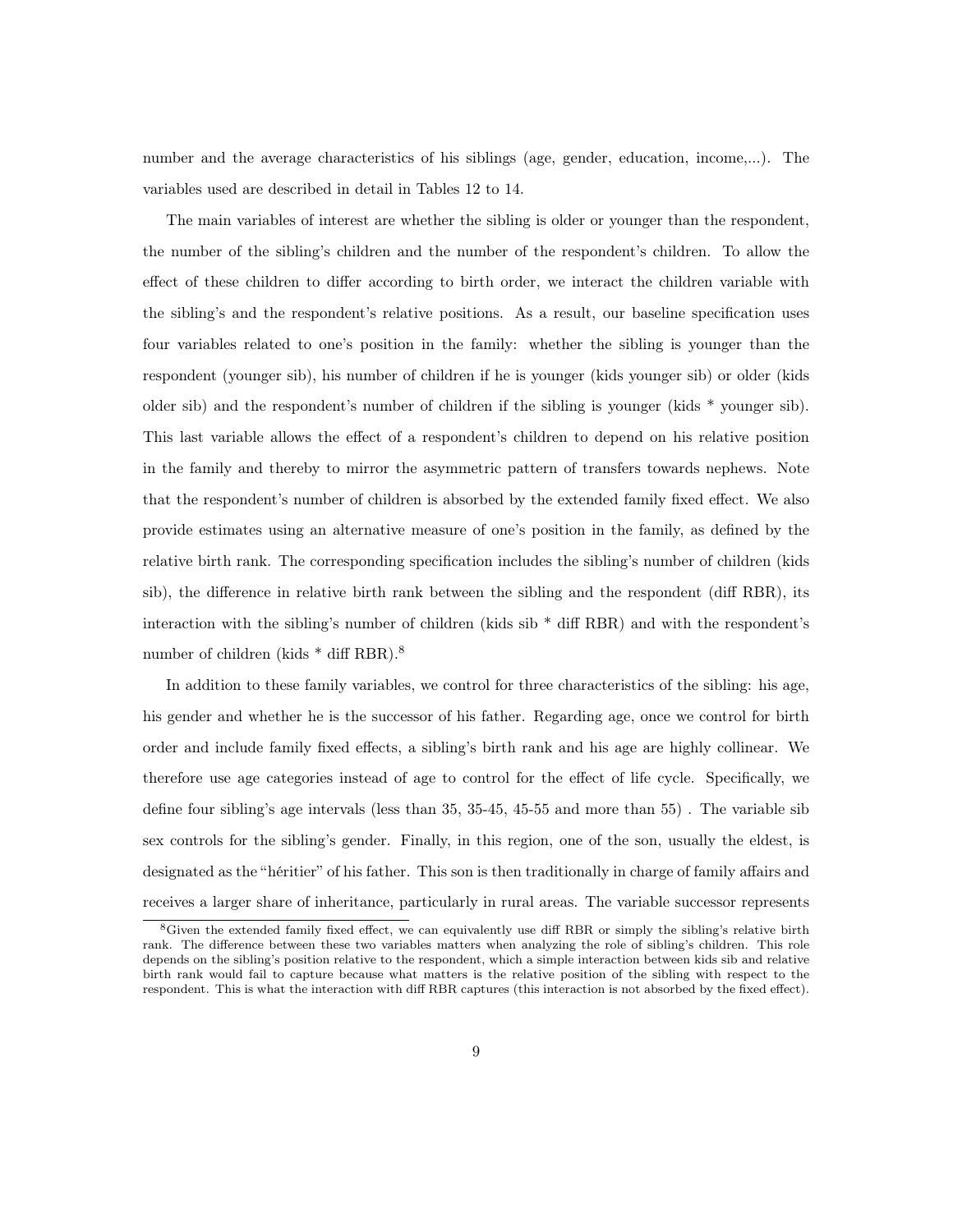this particular status.<sup>9</sup>

Table 2 presents the analysis of all pairwise transfers made by the respondent towards each of his siblings and their children. Columns 1 and 2 correspond to linear regressions of the propensity to have made or received at least one such transfer over the past two months. Columns 3 and 4 correspond to linear regressions of the total amounts given to and received from that sibling over the same period. Column 5 reports the results of a linear regression of the net amount transferred. Columns 6 replicates the same analysis using relative birth ranks. Column 7 and 8 reproduce the results of columns 5 and 6 by using a proxy for fertility. More specifically, as fertility may depend on the structure of the transfers, the use of the actual number of children may yield biased estimates. To address this concern, we replace the number of children in the interaction terms with an indicator of age which takes value one if the individual is older than  $35 \ (m35)$ .<sup>10</sup> This variable is strongly correlated with the number of children with a correlation coefficient equal to 0.54. This specification is presented as a robustness check throughout the paper.<sup>11</sup> All amounts are converted in log.

The results are striking and follow the pattern highlighted above. Respondents are more likely to give to (and less likely to receive from) their younger siblings. The amounts involved are also larger. The impact of a nephew on net transfers is critically dependent on the position of his parent. Transfers are larger if the parent is an older sibling but not if she is a younger sibling. A mirror pattern also holds for the children of the respondent since they increase transfers provided the respondent is older than his sibling. The analysis of net transfers in column (5) summarizes this pattern. The net beneficiaries of intra-family transfers are older siblings with children and younger siblings as long as their older siblings do not have children. The net contributors are older siblings without children and younger siblings with older nephews. The pattern is identical in the alternative specifications based on relative birth ranks and the proxy for fertility. Finally, while

<sup>9</sup>We also run the same analysis excluding respondents who are designated successeurs with no change in the results.

<sup>&</sup>lt;sup>10</sup>Given that we independently control for age categories, we cannot introduce simultaneously younger sib  $*$  m35 and older sib \* m35. We drop the former and the latter then captures the additional effect of being more than 35 if the sibling is older than the respondent.

<sup>11</sup>We choose not to conduct instrument variable estimations as the exclusion condition is likely to be violated. Eventhough we typically control for the average age of siblings, we cannot exclude that the structure of transfers would be systematically different for individuals older than 40.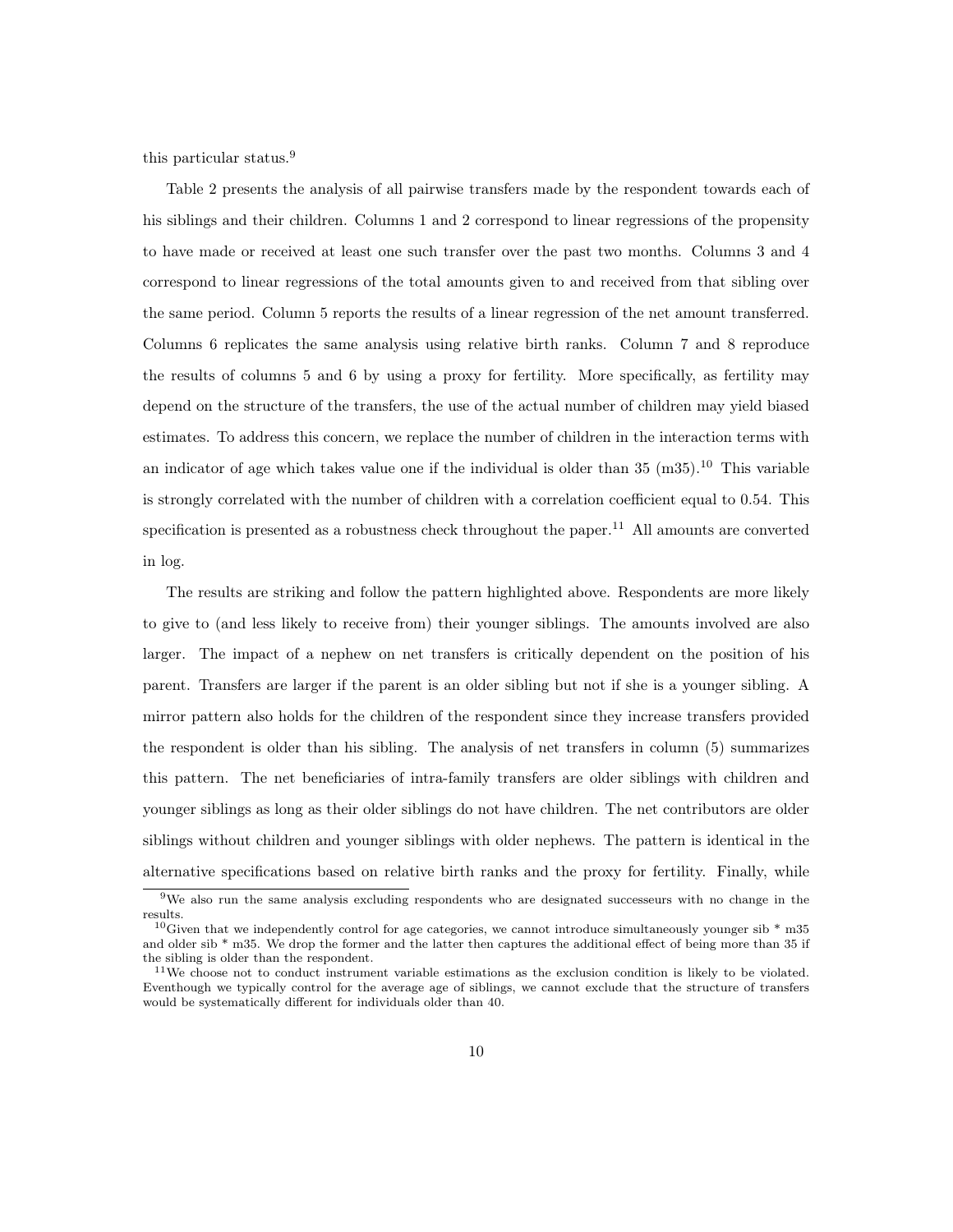men give on average more transfers, the structure of transfer is identical across gender : separate regressions by gender of the respondent yield very similar results (results not reported).

We then replicate this analysis using a measure of historical transfers. To this end, we collected information over the payment of all educational expenses among siblings (and their children) in the past. To avoid recall biases, this information was recorded in number of years during which those transfers took place. While this measure does not capture the full amount of transfers made over one lifetime, they represent a significant part of total transfers (36% of the amounts transfered by our respondents are reportedly for education purposes). Fifty-eight percent of our respondents have financed at least one year of education for one of their siblings (or nephew) and 9% have received such a transfer. When doing so, our respondents paid an average of 9.1 years of education while direct siblings paid for 8.5 years to our respondents.<sup>12</sup> Table 3 reproduces the specifications adopted in Table 2 on historical transfers. We again find a strong effect of family structure. Columns (3) and (4) show that younger siblings and older siblings with children are again the net beneficiaries of these past transfers.

Third, we also aggregated the current transfers made to each sibling into a measure of the total transfers made by the respondent to his siblings and their children.

We follow the main specification adopted in Table 2 by summing over all siblings of the respondent. For instance the number of younger siblings corresponds to the sum of younger dummies used in the former specification.<sup>13</sup> Table 4 reports the results. In columns (1) to (6) we leave out the interactions between a respondent's own children and the number of older and younger siblings as these variables are very correlated with the number of nephews from younger or older siblings. Column (8) and (9) reveal that these interactions have no significant effects on net transfers. In column (7), we use an alternative definition of net transfers by including all transfers (made to parents, half siblings and other individuals). One possible worry is that inter-sibling transfers may compensate for transfers made to other members of the family in particular elderly parents. We

<sup>12</sup>An important source of education financing comes from uncles and aunts who participated in the education of 14% of our respondents. When doing so, they paid on average 6 years of education.

<sup>&</sup>lt;sup>13</sup>We do not report a specification in terms of relative birth rank because the interaction between the difference in birth ranks and the siblings' number of children has no corresponding measure at the respondent level. In the following sections we use specifications using relative birth rank when our prediction does not depend on the position of nephews (namely Tables 10 and 11).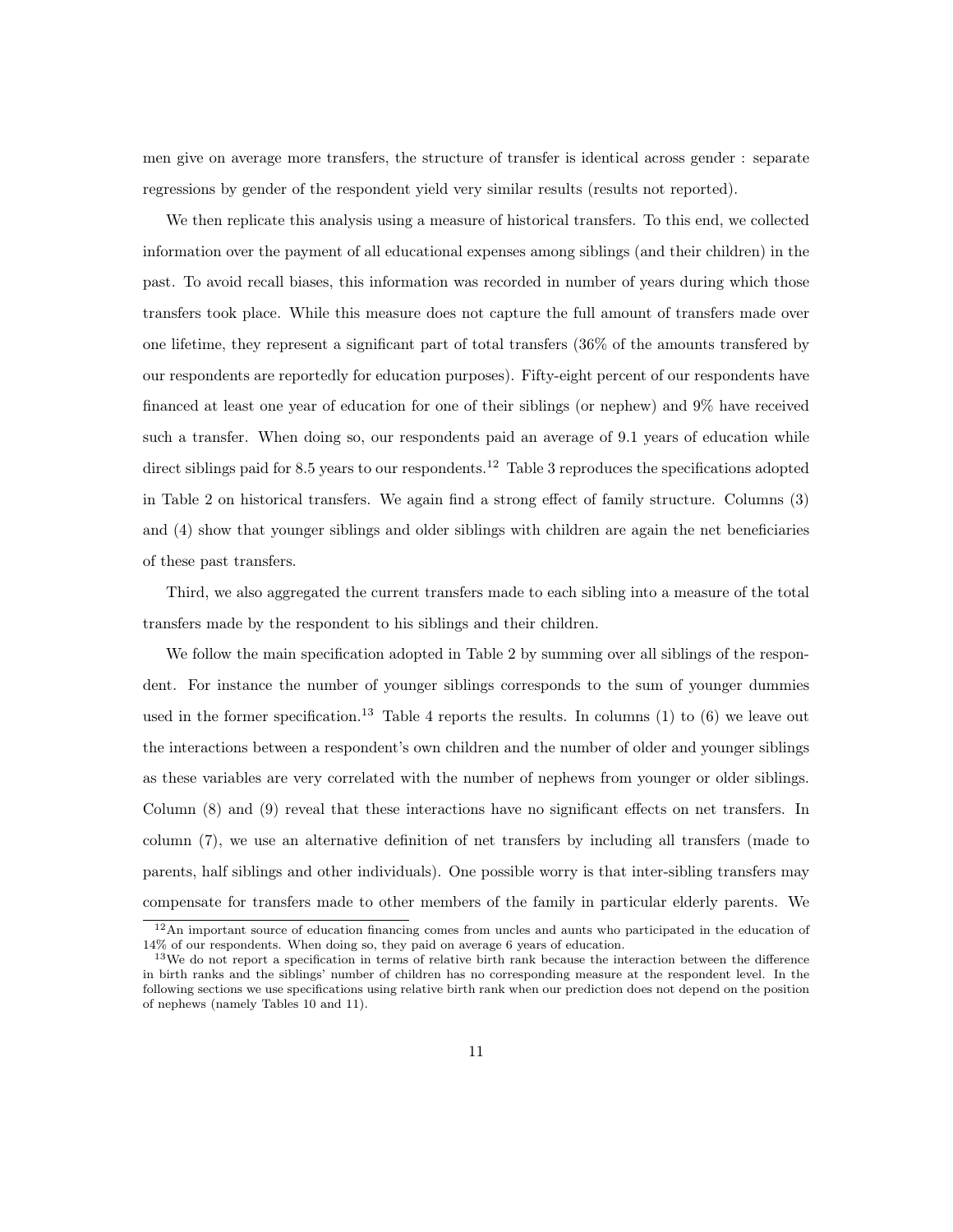already know that transfers between siblings account for the bulk of transfers. We verify here that the identified patterns holds when we include all other transfers. We control for a set of individual and household characteristics, such as gender, age, education, income, number of children. We also control for the spouse income and the spouse family size.

Again, respondents transfer larger net amounts to younger than to older siblings. The effect of nephews is again asymmetrical: children of older siblings increase the amounts transferred while those of younger ones have the opposite effect. One more result is worth emphasizing. The respondent's income has a significant effect both on the propensity to give and on the amount given. This last result suggests that transfers also play a redistribute role within families, as richer individuals tend to transfer more to their siblings.<sup>14</sup> It is interesting to note however that the estimated coefficients imply that transfers are more sensitive to family structure. For instance, column (5) indicates that the overall impact of switching one's position from the youngest to the oldest sibling amounts to a  $88\%$  increase in transfers.<sup>15</sup> In comparison, a doubling of income results in a  $36\%$ average increase in transfers.

To sum up, younger siblings tend to receive help from their elder siblings and reciprocate by supporting these siblings when they have children. One can interpret the structure of these transfers as a general system of reciprocal credit within the extended family. The norm of family obligations defines the temporal structure of the transfers as a function of birth order. Overall this norm appears to partially balance transfers across siblings. In the absence of commitment problems, this system allows families to overcome credit constraints to finance, for instance, education and can be conceived as second best optimal. Commitment issues may prevail however, as there are no direct incentives for younger siblings to reimburse the amounts received earlier.<sup>16</sup> Moreover, we expect these family obligations to be vulnerable to moral hazard problems. As we show in the next section,

<sup>&</sup>lt;sup>14</sup>Relatedly we asked respondents to classify their siblings as being richer, or poorer than themselves. A large majority of transfers are directed towards poorer siblings: 74% of siblings receiving a transfer are declared to be poorer than the respondent, while 69% of the siblings who sent a transfer to the respondent are declared richer.

<sup>&</sup>lt;sup>15</sup>To compute this figure we sum the effects attached to siblings and nephews by multiplying the corresponding coefficients to the average number of siblings and nephews in our sample.

<sup>&</sup>lt;sup>16</sup>This system can constitute a norm supported by an intergenerational equilibrium in which parents care about the long term welfare of their children. The latter follow the pattern of family obligations as long as their parents do and do not make any transfer otherwise. Thus younger parents choose to fullfill their obligations toward their elder siblings since they expect their children to replicate this welfare improving arrangement.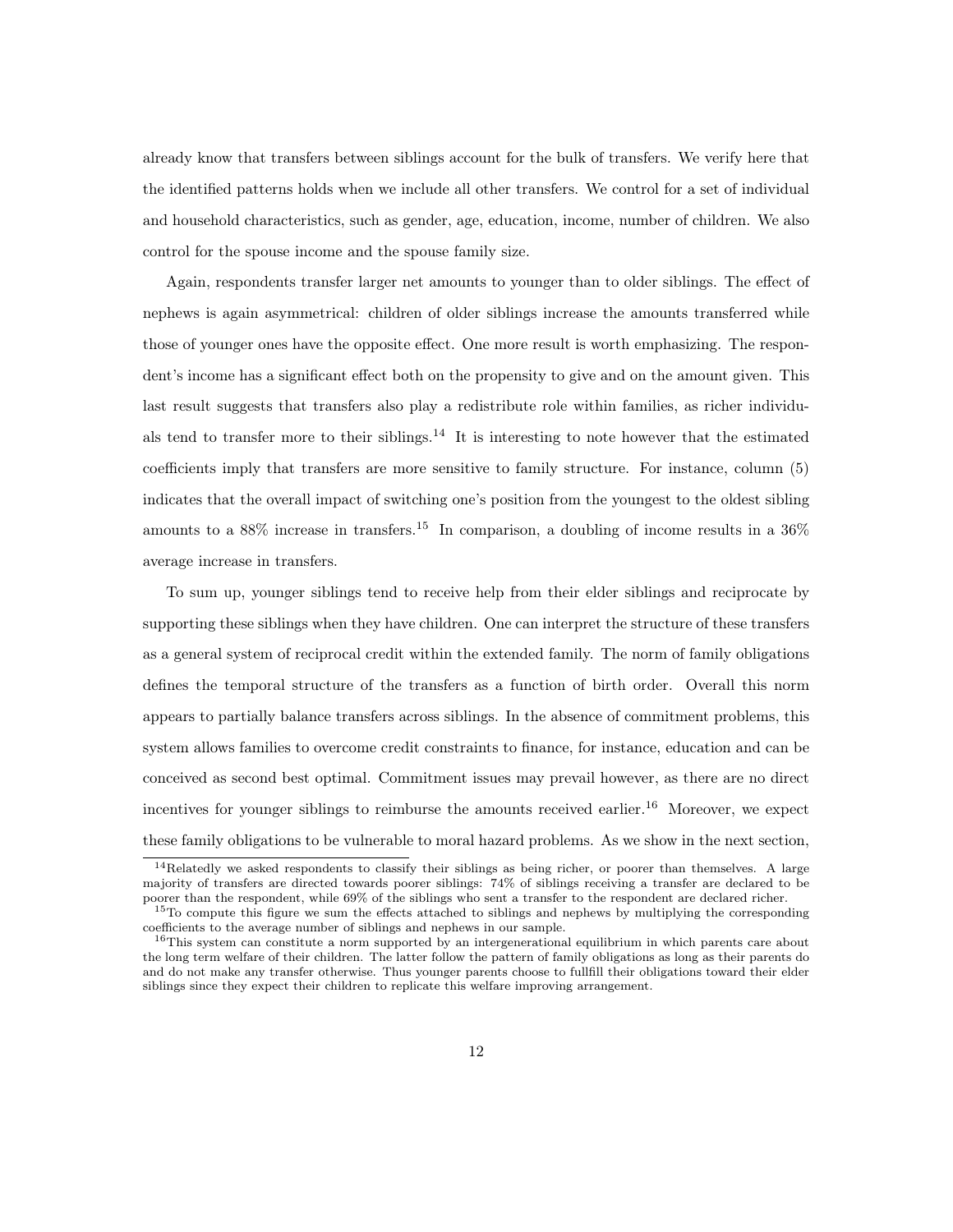younger siblings tend to decrease work efforts and to save less when they expect support from their elder siblings.

#### 5 Occupation and income

We now turn to the impact of family obligations on current labour decisions. To investigate this question we assume that expected transfer benefits and obligations are proportional to the actual transfers and therefore can be captured by the family structure. As shown above, birth order and the number of nephews determine whether a respondent is a net donor or recipient. Consider first the situation of a net recipient. Positive transfers reduce his incentives to work as they provide a source of income, which is independent of labor efforts. In addition, he also has incentive to appear poor to attract more transfers. These two effects go in the same direction of lowering labor efforts. In contrast the situation of a net donor is more complex. These transfers can first be understood as a tax on income for which the income and substitution effects go in opposite direction. The net effect on total effort and gross income is usually positive. Additionally the donor may also be tempted to strategically reduce his effort and income to discourage potential demands for transfers. The overall effect for net donors is therefore less clear. Our analysis of transfers identified the receivers and donors as a function of birth order and their children. In the following we therefore use the same specification to analyze labor market participation, working time and income. It is worth noting that an alternative mechanism relating birth order to occupational outcomes is based on the idea that larger family networks provide more social capital. In this respect, we would expect younger siblings to be favored since their older siblings provide more social capital and access to networks. Our results below clearly do not support this hypothesis, as moral hazard effects appear to dominate the effect of social capital.

We first examine labour market participation of respondents and their siblings, defined as whether the individual is engaged in an income earning activity. We also distinguish between regular wage employment and independent occupations. Independent activities include self-employment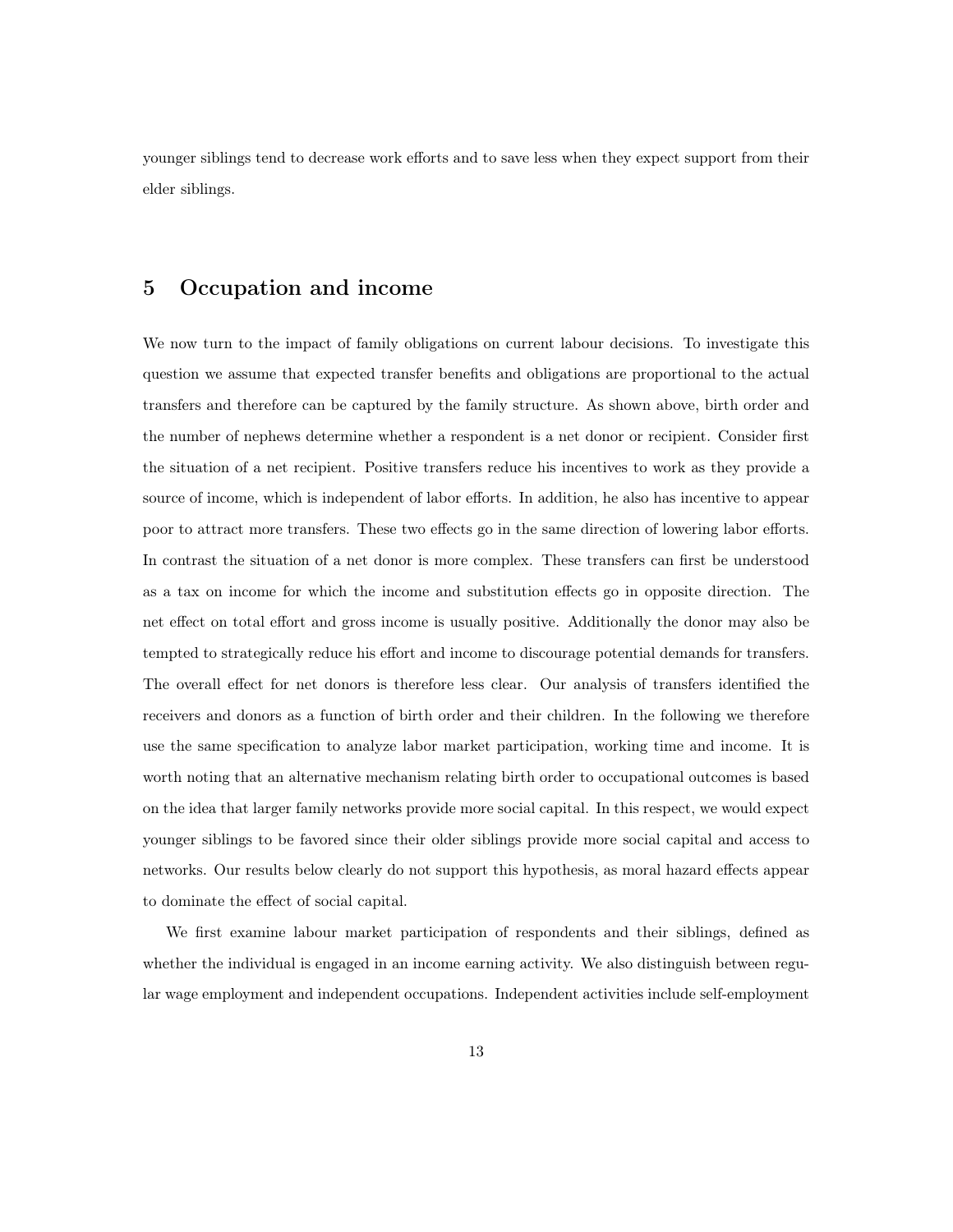activities as well as occasional occupations. We expect incentive effects to be more pronounced for these activities, for which the individual has more control over his own level of effort. The first set of results is based on the sample of respondents and their siblings above 18 (to exclude school age siblings). The main specification in Table 5 follows the analysis of transfers at the respondent level (Table 4) and include extended family fixed effects. As the total number of siblings and nephews is absorbed by the fixed effect, we only report coefficients for the number of older siblings and the number of their children. These coefficients therefore measure the differential effect of having one more older sibling (or one of his children) rather than one younger sibling (or one of his children). We also include the number of own children and its interaction with the number of younger siblings (the other interaction being absorbed by the fixed effect). Additional controls include education, gender and age categories. Column (1) to (3) correspond to the full sample of respondents and their siblings while columns (4) and (5) split the sample between men and women. The last three columns present the alternative specification using more than 35 as a proxy for fertility. All the results are based on a linear probability model.

Extended family structure plays an important role in determining labour market outcomes. As expected, the number of elder siblings reduces the propensity to work, particularly with respect to independent activities. The estimates reported in Column (1) suggest for example that being the youngest in a family of 4 decreases the propensity to work by 39% and to engage in independent occupation by 29% compared to the eldest. The number of children of elder siblings partly counteract these effects since younger siblings are then more likely to be net donors. These results are very similar across gender and are robust to the use of the fertility proxy. The mirror effect of own children is not precisely estimated.

At the respondent level, we collected more detailed information about labour market outcome, such as working time (using a weekly time sheet by activity) and income. In Table 6 we analyze the determinants of labour market participation and working time decisions. In the absence of a family fixed effect, we use the same specification as the one used for the analysis of transfers at the respondent level (Table 4). Columns (1), (2) and (6) present the results of a linear probability model of the decision to work. Columns  $(3)$ ,  $(4)$ ,  $(5)$  and  $(7)$  report marginal effects of tobit regressions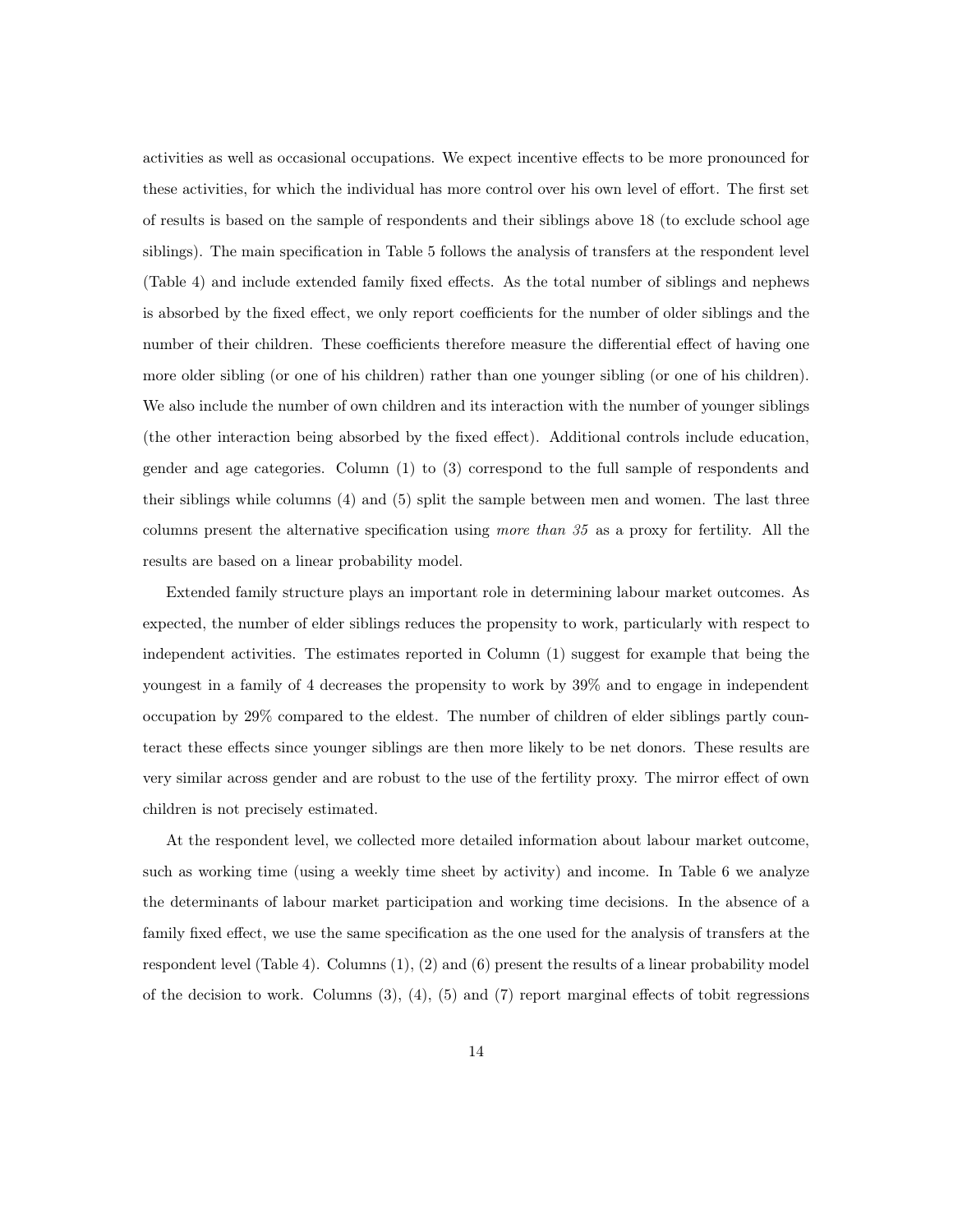on the total weekly working time, and the time by occupation.<sup>17</sup> The results are strikingly similar to those obtained above. The number of older siblings reduce both the employment decision and the total working time, particularly at the level of independent activities. For instance, moving up by one unit in absolute birth rank (i.e. having one more elder and one less younger sibling) reduces working time by 2.18 hours per week, which corresponds to 6.4 % of total working time. Children of older siblings countervail these effects: the negative effect of an elder sibling is fully compensated when the latter has more than three children (which occurs for 37% of elder siblings in our sample). The specifications using the fertility proxy or the mirror effect of own children do not provide very precise estimates.

In Table 7 we analyze, at the respondent level, labour income and the propensity to save, using the same specifications. Columns (1) to (5) report the marginal effects of tobit regressions on total income and income by occupation (in log). Column (6) to (8) present marginal effect of a quasi-likelihood estimation of the share of expenditure allocated to savings (controlling for total income).<sup>18</sup> We again find that net recipients of the family transfers save and earn less, particularly in independent activities. The effects are important, as the presence of an older siblings reduces earned income by 23% (column (1)) and it takes 4.5 of his children to compensate this effect. The pattern is identical for the propensity to save, an additional older brother reduces the share of savings by 2.2 percentage points and the effect disappears when he has four children. The fertility proxy estimates reflect the same pattern. We interpret this finding as reflecting the precautionary nature of savings: savings are less necessary when one can expect support from his siblings. This last result is at odd with Di Falco and Bulte (2012) who find an overall negative correlation between savings and family pressure. Our result highlights the importance of identifying donors and receivers in a given network given the asymmetry in their behavior.

<sup>&</sup>lt;sup>17</sup>In the absence of adequate instruments, we could not carry out a Heckman procedure for these labour decisions. We therefore assume that the determinants of these decisions are identical at the extensive and the intensive margin. <sup>18</sup>Specifically, we use the method proposed by Papke and Wooldridge (1996) to handle fractionnal dependent

variables with zeros and ones.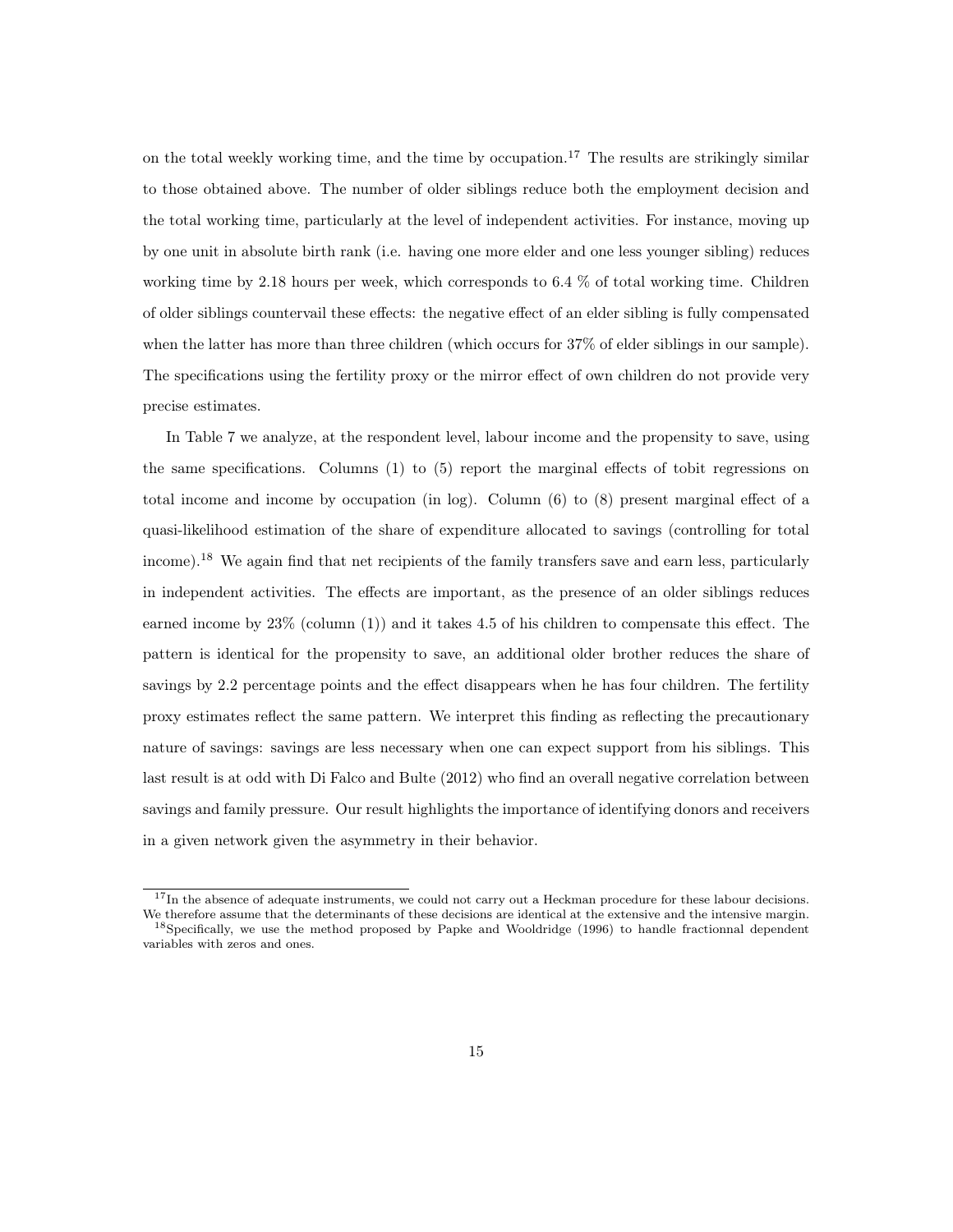#### 6 Education and fertility

The timing of inter-sibling transfers tends to favor some of their children as the net income available to their parents varies across the lifecycle. Children of older siblings are more likely to receive support from their parents' families, whereas the children of the younger siblings are at a disadvantage. Even if their parents received a large support from their siblings, these transfers occur early in the life of their parents. It is precisely at the time where these children are growing up that their parents have to reciprocate and support the children of their older siblings. As a result, the number of children and their level of education should be influenced by parental birth ranks.

With respect to the education of siblings, we expect younger siblings to be more educated, since they are initially supported by their elder siblings (in the absence of other compensatory mechanisms in favor of the elder). Regarding the education of their children, we can decompose the effect of transfers into an income and a price effect. First, at the time they have children, younger siblings tend to be poorer as they have to transfer income to their older siblings' families. Second, since a large part of these transfers cover educational expenditure, they also decrease the cost of schooling for children of older siblings. Children of older siblings should therefore be more educated than those of younger siblings.

To test these implications, we use two different samples, one consisting of the respondent and his siblings (above 18) and the other of the children (above 18) of the respondents. We focus on two measures of education, the number of years completed and a categorical variable defined over four levels of education: primary, junior high, senior high school and post-secondary education. The categorical variable allows us to account for the non-linear nature of the schooling process as dropping-out is more likely at the end of each education cycle. Table 8 reports the break-down of the sample of respondents and their siblings (above 18) in each of these categories, distinguishing between parents of low  $( $0.5$ ) and high relative birth ranks. Mothers of lower birth ranks have more$ educated children. The effect of father birth rank is relatively weaker. Note that parental birth ranks are completely uncorrelated ( $\rho = -0.003$ ), suggesting no matching in birth order in marriage decisions. This allows us to investigate the role of father and mother birth ranks separately when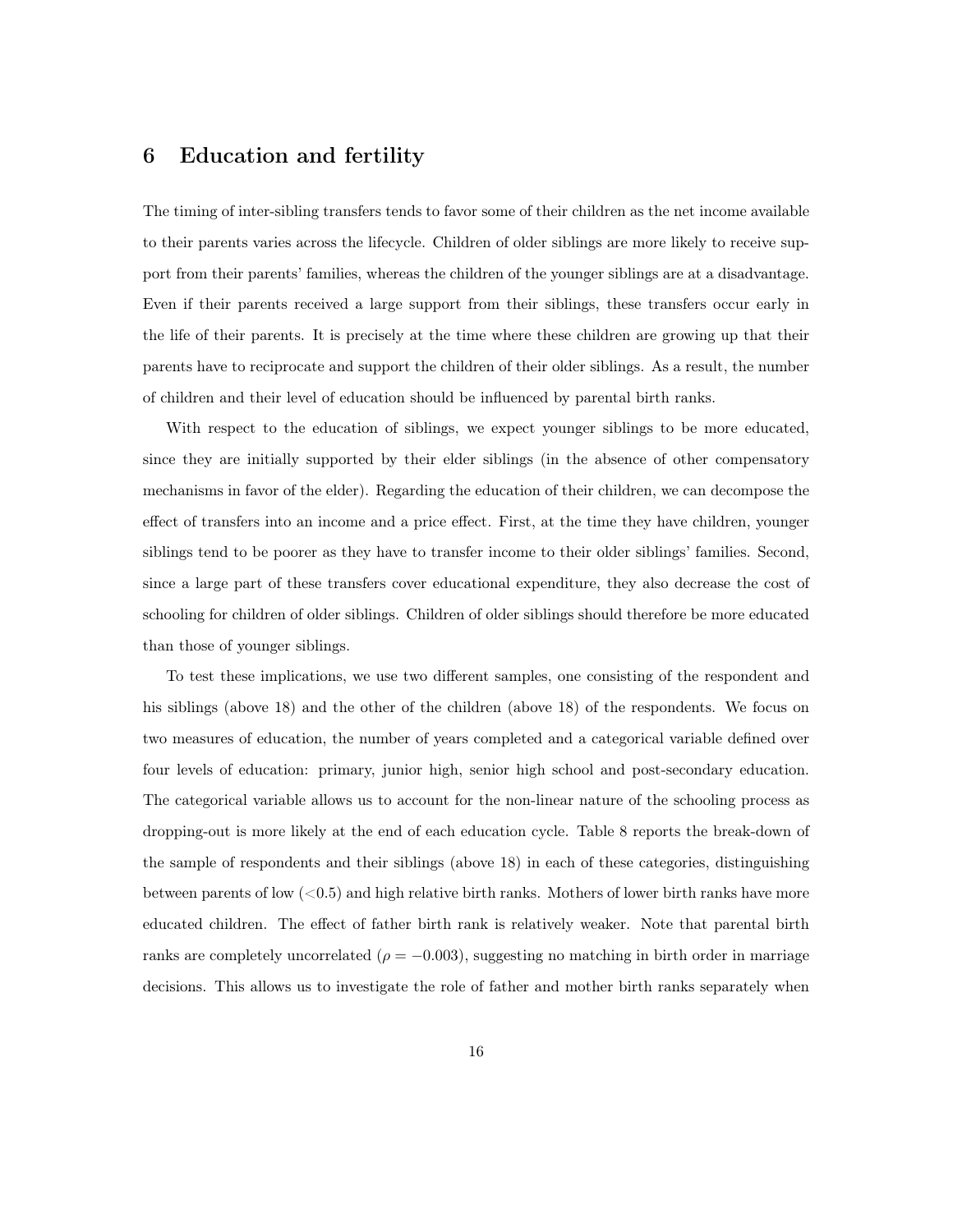analyzing joint decisions such as education and fertility.

Table 9 examines the education levels of the respondents and their siblings. Column (1) includes extended family fixed effects and confirms that younger siblings are significantly more educated. Compared to the eldest, the youngest has on average 0.49 years of additional education. In order to investigate the impact of parental birth ranks, we drop the extended family fixed effect in columns (2) to (5), as the characteristics of the parents are invariant across siblings. Controlling for other parental and individual characteristics, mothers of lower birth rank have significantly more educated children. Father birth ranks turn out to be insignificant. Column (3) suggests for example that compared to an eldest mother, having a youngest mother decreases the number of years of education by 0.85. Column (4) reports the raw coefficients and column (5) the marginal effects of having a post secondary education level (compared to a lower level) from an ordered probit model using the categorical variable defined above. Again the maternal birth rank has a significant impact on her children's education.

In table 10 we repeat the analysis at the level of the respondents' children. Since we focus on children above 18 for whom both parents have been surveyed (so that we have complete information about parental characteristics), this final sample has only 151 observations. In addition to the control variables introduced in the above analysis, we also control for parents' incomes and age categories (given the definition of the sample, we have very few young parents and therefore define unique categories for fathers below 55 and for mothers below 45). Columns (1) and (2) correspond to linear regressions for the number of school years completed, columns (3) and (5) report ordered probit coefficients and columns (4) and (6) the marginal effects for post-secondary education level. Again mother birth order has a significant impact on children education. Thus the child of a youngest mother receives on average 2.7 less years of education (column (2)) than the the child of an eldest mother. Correspondingly, the child of a youngest mother has a 0.4 lower probability of reaching post-secondary education than the child of an oldest mother (column (6)). This effect is much larger than for the previous generation analyzed above. This is to be expected since education level increased substantially across generations, allowing for more variation in education outcomes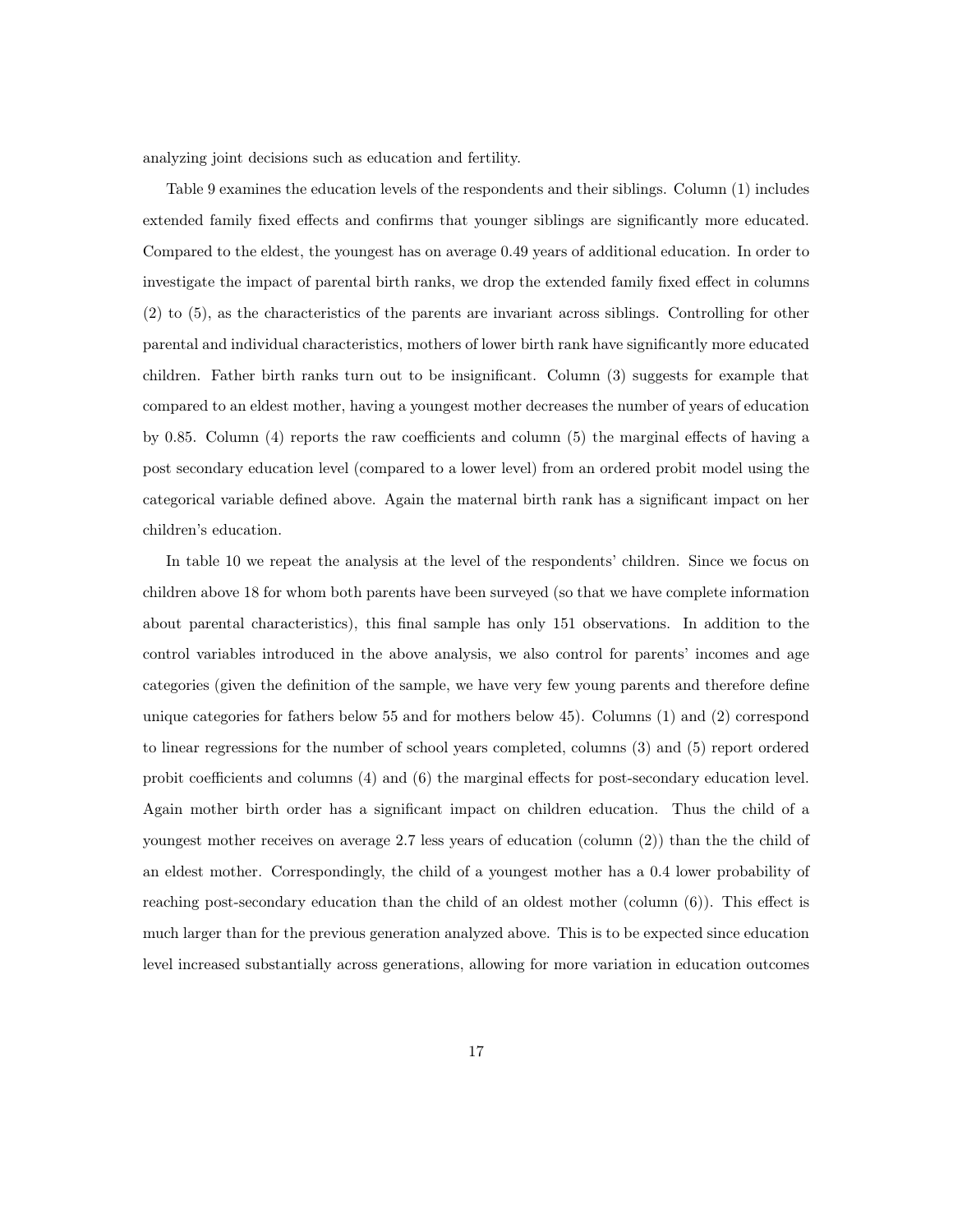across children.<sup>19</sup> Father's birth order is signifinant in the specifications including the number of older and younger siblings (columns (1) and (3)), but not when using relative birth rank. The effect of mother's birth rank is more consistent across samples and specifications, which is surprising given the absence of gender differences in transfer behaviors and their implications.

The educational advantage of younger siblings is in line with Tenikue and Verheyden (2012) study of education levels in Cameroon. Their mechanism rely on the fact that the time at which eldest children enter secondary school corresponds to the time that family resource constraints are tightest. While this other mechanism may explain part of the effect of own birth rank, it cannot account for the effect of parental birth rank. Closely related to our analysis, Di Falco and Bulte (2012) investigate the relationship between the size of the family network and educational outcomes and find a strong negative correlation. In contrast with our approach, the size of the network is imperfectly measured as the number of relatives who stayed significantly in the household over the last month. As argued above, this provides at best a partial measure of the transfers made within the extended family.<sup>20</sup>

We find above that the quality (education) of children of younger siblings is lower as they receive relatively less support from the extended family. The question remains as to whether younger siblings also adjust their number of children accordingly. We now investigate fertility decisions on the sample of respondents and their siblings. Table 11 below reports the results obtained from a regression of total number of children on parental characteristics using extended family fixed effects. Column (1) and column (4) take the whole sample of respondent and their siblings using our two definitions of birth rank. Column (2) and (5) report separate results for men and column (3) and (6) for women. The last two columns restrict the sample to those above 45 who have therefore completed their fertility. The effect of birth rank is particularly strong. For instance, column (8) indicates that the youngest sibling has on average 1.4 less children than his eldest sibling. In contrast to the results obtained on education, the effect of birth rank on fertility behavior is remarkably similar for mothers and fathers. This effect does not seem to arise from delayed marriage for younger siblings

<sup>&</sup>lt;sup>19</sup>Thus parents of the respondents have on average 5.2 years of education, respondents and their siblings 8.9 and the respondents' children (above 18) 11.9.

<sup>&</sup>lt;sup>20</sup>Moreover the causality between transfers and education is not well established as respondent may choose to invite members of their network to stay in the household at the expense of their own children.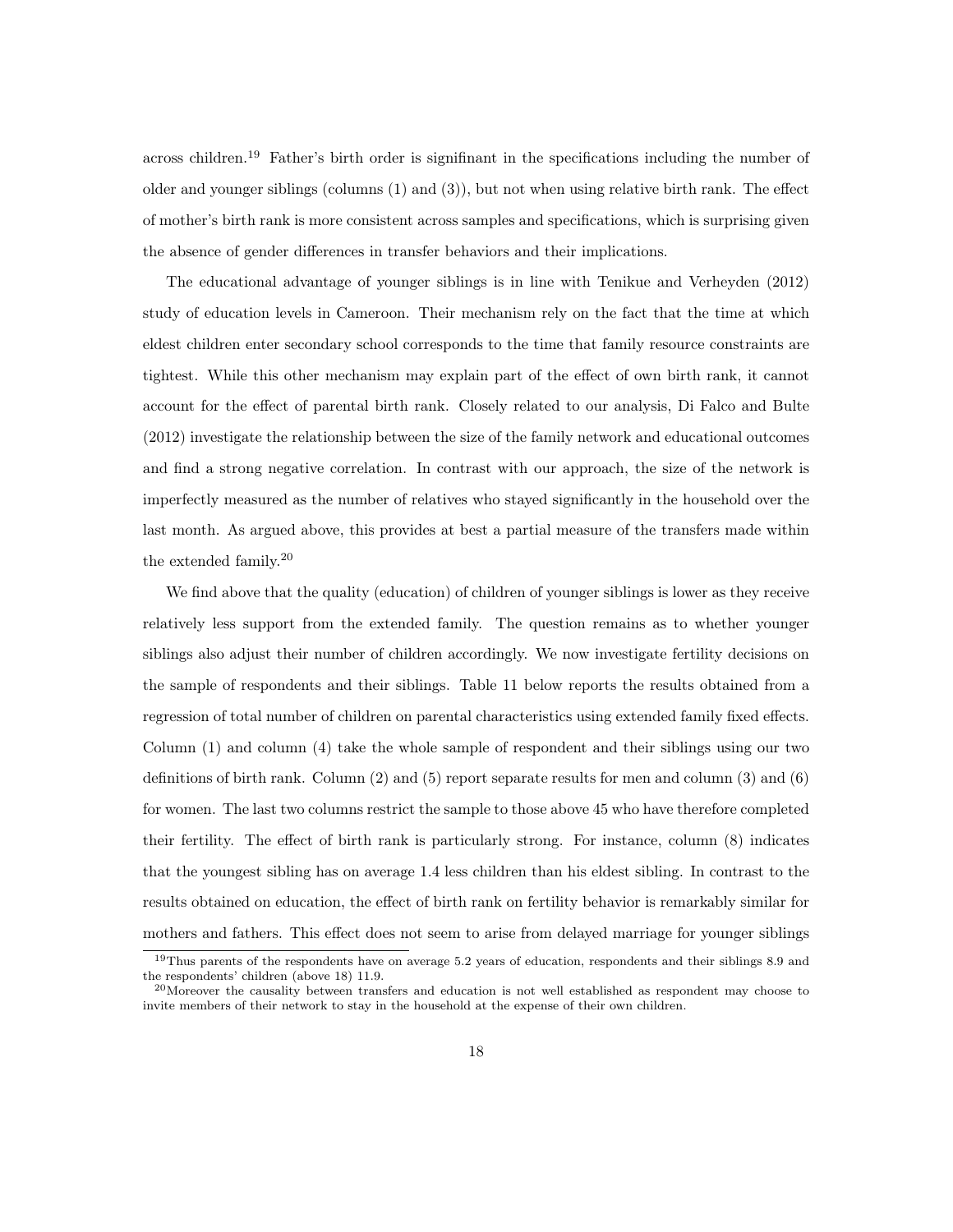as there is no correlation between birth rank and the age at marriage of our respondents (we do not have the age at marriage for the siblings). $21$ 

Taken together, our results on education and fertility show that younger siblings are more educated and have fewer children, but the latter tend to be less educated. The combination of these results goes against the conventional quality-quantity trade-off but is consistent with the structure of family transfers described in the earlier section.

## 7 Conclusion

In this paper, we investigate the pattern of informal transfers taking place within extended families in Cameroon. We show that most of these transfers follow a well-defined sequence, whereby elder siblings finance their younger siblings who reciprocate later when their older siblings have children. We interpret this structure as a system of reciprocal credit within the extended family that serve in part to finance children education, when credit constraints are binding. One's position in the extended family plays an important role in determining intra-family transfers. In comparison, the explanatory role of income, which would correspond to redistributive or risk pooling considerations, appears more limited.

We analyze the consequences of this particular transfer structure on labour market outcomes and find evidence of large disincentive effects: for instance, a unit increase in absolute birth rank (i.e one more elder sibling) reduces the propensity to work of a younger sibling by 7 percentage points, his working time by 6.4% and his income by about 23%. The children of these older siblings partially outweigh these effects, which reflects the temporal structure of the transfers. In the long term, this pattern of transfers implies that both younger siblings and the children of older siblings receive more education. Younger siblings also display a lower fertility, which is consistent with the fact that their fertility decisions are made at a time they are supposed to reciprocate towards their elder siblings.

<sup>21</sup>99% of women in our sample complete their fertility before 45. Male respondents have children later but 85% of them had their last child before 45.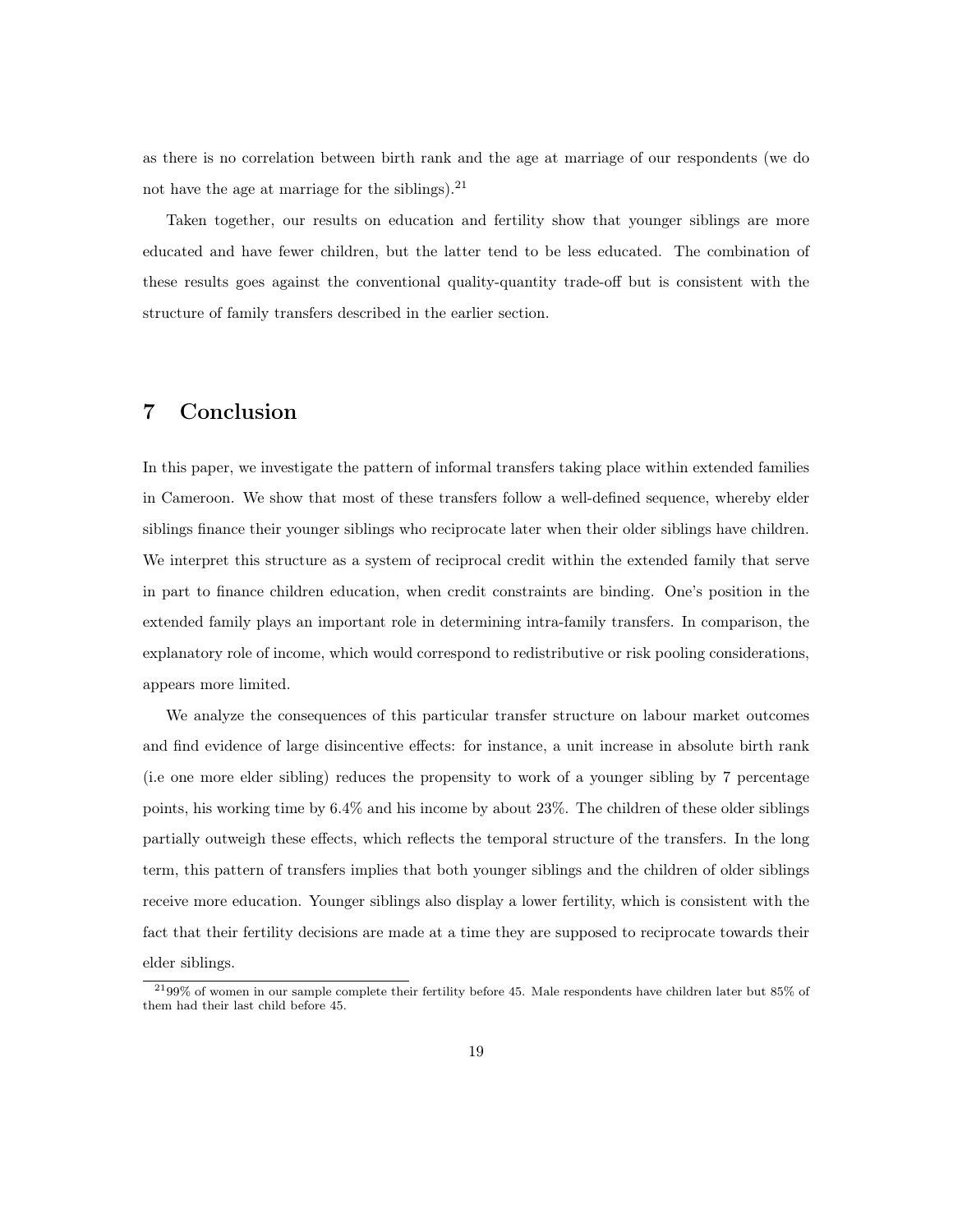### References

- Alby, P. & Auriol, E. (2010). Social barriers to entrepreneurship in africa: The forced mutual help hypothesis. Working Paper.
- Alesina, A. & Giuliano, P. (2010). The power of the family. Journal of Economic Growth, 15(2), 93–125.
- Alger, I. & Weibull, J. W. (2010). Kinship, incentives, and evolution. The American Economic Review, (pp. 1725–1758).
- Baland, J.-M., Guirkinger, C., & Mali, C. (2011). Pretending to be poor: Borrowing to escape forced solidarity in cameroon. Economic Development and Cultural Change, 60(1), 1–16.
- Barr, A., Dekker, M., & Fafchamps, M. (2008). Risk sharing relations and enforcement mechanisms. CSAE Working Paper Series 2008-14.
- Carter, M. R. & Castillo, M. (2002). The economic impacts of altruism, trust and reciprocity: An experimental approach to social capital. Wisconsin-Madison Agricultural and Applied Economics Staff Papers, 448.
- Coate, S. & Ravallion, M. (1993). Reciprocity without commitment: Characterization and performance of informal insurance arrangements. Journal of development Economics,  $40(1)$ , 1–24.
- Cox, D. & Fafchamps, M. (2007). Extended family and kinship networks: economic insights and evolutionary directions. Handbook of Development Economics, 4, 3711–3784.
- Di Falco, S. & Bulte, E. (2011). A dark side of social capital? kinship, consumption, and savings. Journal of Development Studies, 47(8), 1128–1151.
- Di Falco, S. & Bulte, E. (2013). Trading-off human capital versus social capital: family ties and schooling decisions. Working Paper.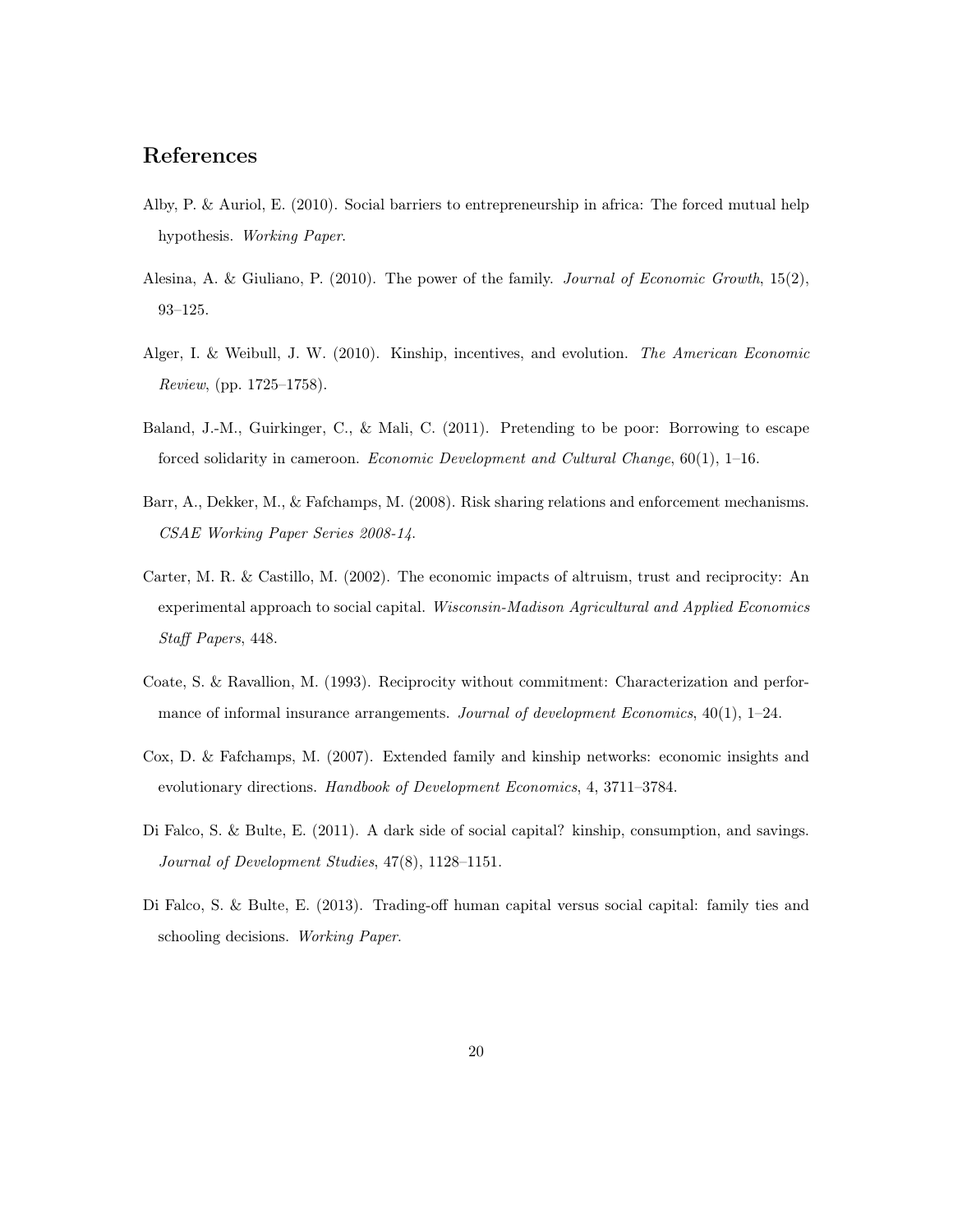- Duflo, E. & Udry, C. (2004). Intrahousehold resource allocation in cote d'ivoire: Social norms, separate accounts and consumption choices. National Bureau of Economic Research, Working Paper.
- Dupas, P. & Robinson, J. (2011). Why don't the poor save more? evidence from health savings experiments. National Bureau of Economic Research, Working Paper.
- Goldstein, M. (1999). Chop time, no friends: Intrahousehold and individual insurance mechanisms in southern ghana. University of California, Berkeley, Working Paper.
- Grimm, M., R. H. & Lay, J. (2013). Does forced solidarity hamper investment in small and micro enterprises? IZA discussion paper 7229.
- Hadnes M., B. V. & Kosfeld, M. (2013). The dark side of solidarity. Working Paper.
- Jakiela, P. & Ozier, O. (2012). Does africa need a rotten kin theorem? experimental evidence from village economies. World Bank Policy Research Working Paper, (6085).
- Kennedy, P. T. (1988). African capitalism: the struggle for ascendency. Cambridge University Press.
- Lewis, W. A. (1955). The theory of economic growth. Allen & Unwin London.
- Platteau, J. (1991). Traditional systems of social security and hunger insurance: Past achievements and modern challenges. in: Ahmad, e., dreze, j., hills, j., sen, a.(eds.), social security in developing countries. clarendon press, oxford.
- Warnier, J.-P. (1993). L'esprit d'entreprise au Cameroun. Karthala.
- Yana, S. (1997). Statuts et rôles féminins au cameroun: Réalités d'hier, images d'aujourd'hui: L'afrique des femmes. Politique africaine, 65, 35–47.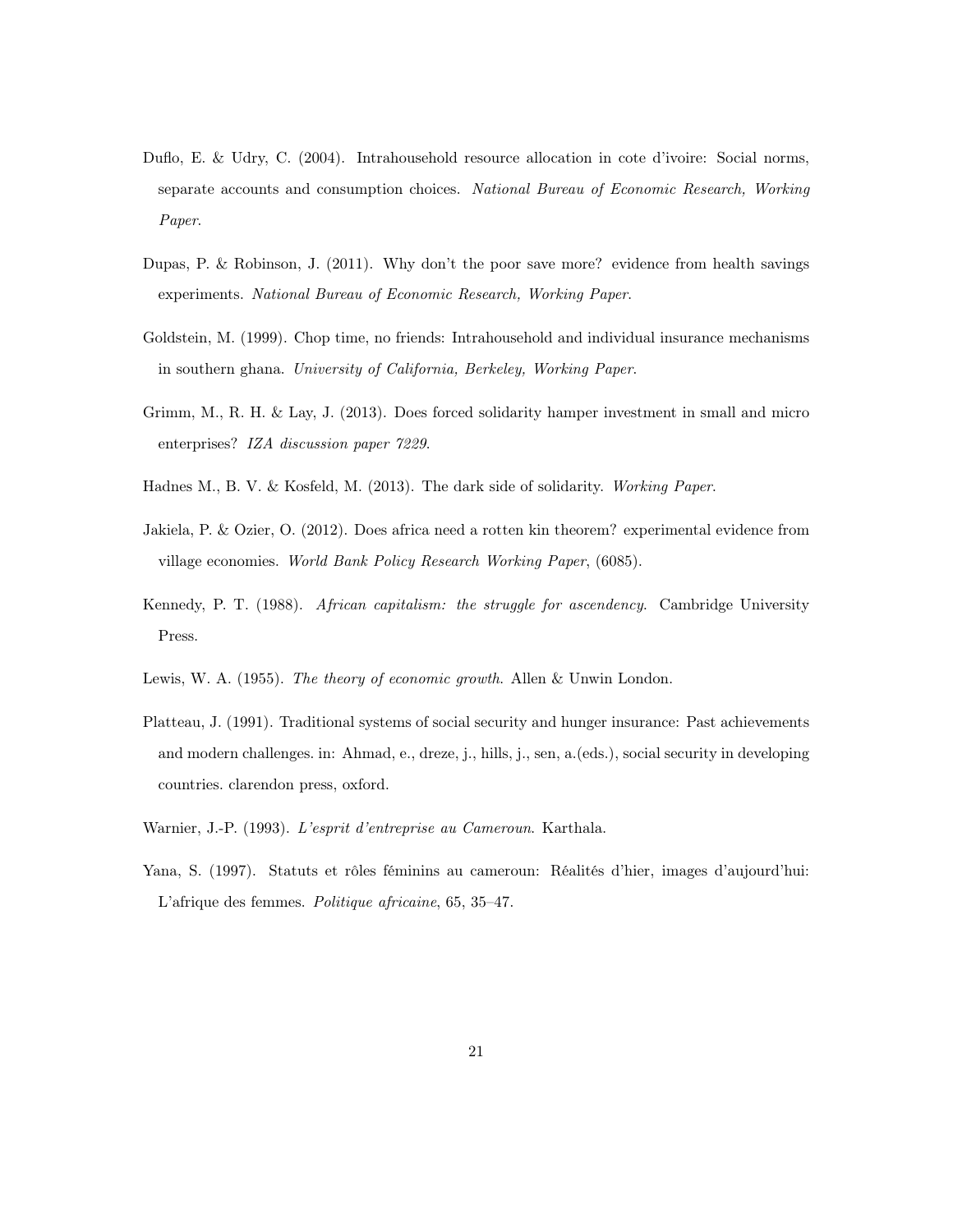|                            | Transfers in | Transfers out | Transfers net | $\#$ individuals |
|----------------------------|--------------|---------------|---------------|------------------|
| Older siblings             | 5.7(21.5)    | 4.9(22.8)     | $-0.7(29.9)$  | 1.6              |
| Older siblings' children   | 0.4(3.4)     | 8.5(66.7)     | 8.1(66.8)     | 4.5              |
| Younger siblings           | 4.5(22.8)    | 16.9(160.1)   | 12.4(161.8)   | 2.6              |
| Younger siblings' children | 0.2(2.0)     | 1.9(8.5)      | 1.7(8.8)      | 3.2              |
|                            |              |               |               |                  |

Table 1: Average amounts transfered by category of relative (standard deviation in brackets)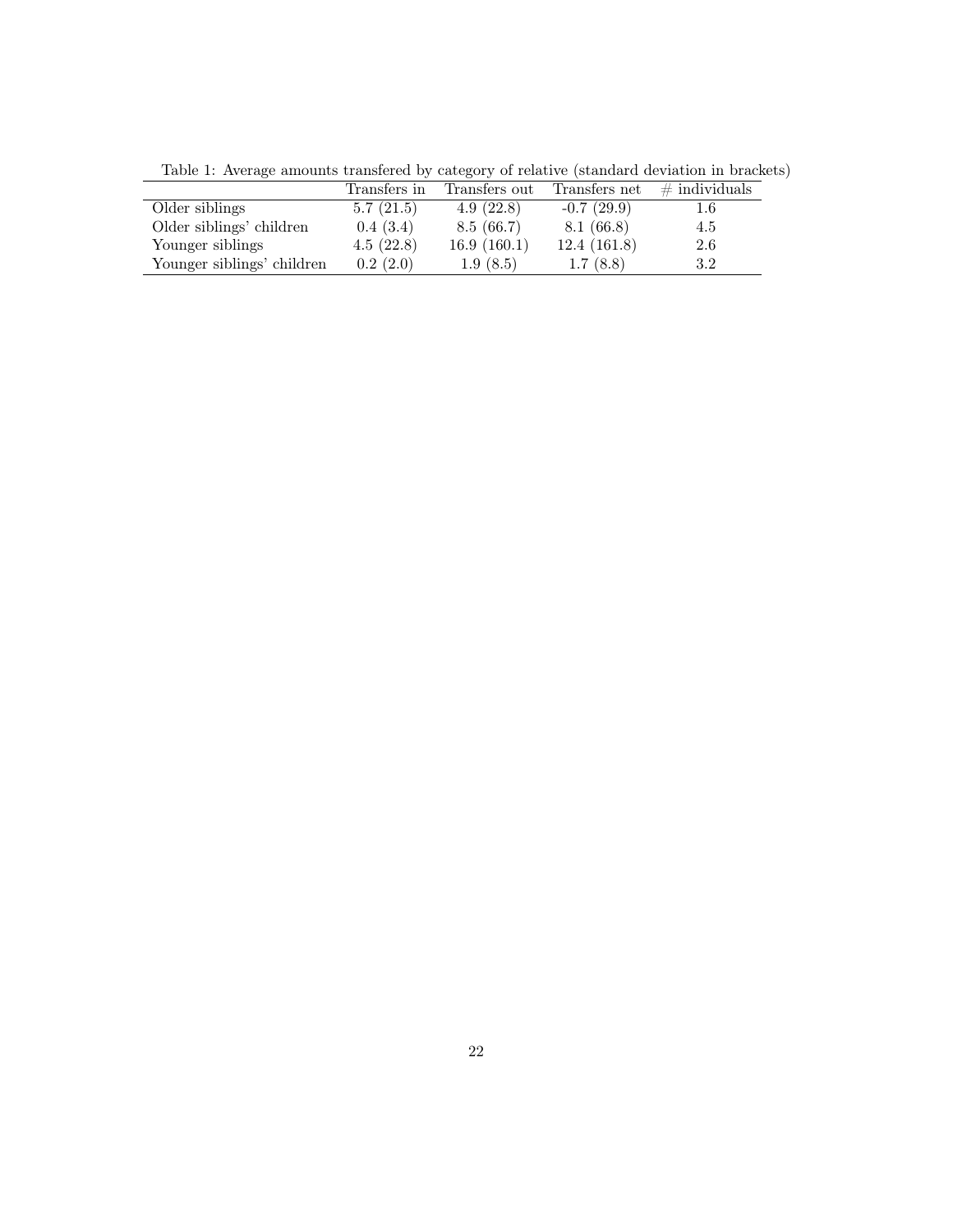|                                                                                       |                                                                                                 |                          |                        | Table 2: Transfers pairwise (extended family fixed effect) |                                     |                        |                               |                           |
|---------------------------------------------------------------------------------------|-------------------------------------------------------------------------------------------------|--------------------------|------------------------|------------------------------------------------------------|-------------------------------------|------------------------|-------------------------------|---------------------------|
|                                                                                       | $\widehat{E}$                                                                                   | $\widehat{\mathfrak{S}}$ | වි                     | $\widehat{H}$                                              | $\widehat{5}$                       | ି                      | E                             | $\circledast$             |
|                                                                                       | dummy out                                                                                       | dummy in                 | $\log$ out             | log in                                                     | $log$ net                           | log net                | log net                       | $log$ net                 |
| younger sib                                                                           |                                                                                                 | $-0.1125**$              | $0.40\overline{96}$ ** | $-0.3009**$                                                | $0.7375**$                          |                        | $0.6342**$                    |                           |
|                                                                                       | $\begin{array}{c} 0.2534^{***} \\ (4.40) \\ -0.0195^{**} \\ (-2.06) \\ 0.0238^{**} \end{array}$ | $(-3.00)$<br>0.0009      | (3.18)                 | $(-3.12)$                                                  | (4.28)                              |                        | (5.85)                        |                           |
| kids younger sib                                                                      |                                                                                                 |                          | $-0.0504**$            | $-0.0051$                                                  | $-0.0468$                           |                        |                               |                           |
|                                                                                       |                                                                                                 | (0.15)                   | $(-2.09)$<br>0.0754*** | $(-0.31)$                                                  | $(-1.41)$                           |                        |                               |                           |
| kids older sib                                                                        | (3.19)                                                                                          | 0.0020<br>(0.38)         | (3.08)                 | $-0.0063$<br>$(-0.38)$                                     | $0.0818**$<br>(2.52)                |                        |                               |                           |
| m35 older sib                                                                         |                                                                                                 |                          |                        |                                                            |                                     |                        | $0.4044*$                     |                           |
|                                                                                       |                                                                                                 |                          |                        |                                                            |                                     |                        | (1.96)                        |                           |
| kids * younger sib                                                                    |                                                                                                 | $0.0171**$               |                        | $0.0495**$                                                 | $-0.0691$ <sup>*</sup><br>$(-1.72)$ |                        |                               |                           |
|                                                                                       | $-0.0212$<br>$(-1.54)$                                                                          | (2.03)                   | $-0.0136$<br>$(-0.44)$ | (2.16)                                                     |                                     |                        |                               |                           |
| m35 * younger sib                                                                     |                                                                                                 |                          |                        |                                                            |                                     |                        | $-0.5572**$<br>$(-2.52)$      |                           |
| $\mathrm{diff}$ RBR                                                                   |                                                                                                 |                          |                        |                                                            |                                     | $1.1099***$            |                               | $1.0676***$               |
|                                                                                       |                                                                                                 |                          |                        |                                                            |                                     | (5.57)                 |                               | (7.39)                    |
| kids sib                                                                              |                                                                                                 |                          |                        |                                                            |                                     | 0.0173                 |                               |                           |
|                                                                                       |                                                                                                 |                          |                        |                                                            |                                     | (0.68)                 |                               |                           |
| kids sib * diff RBR                                                                   |                                                                                                 |                          |                        |                                                            |                                     | $-0.1653***$           |                               |                           |
|                                                                                       |                                                                                                 |                          |                        |                                                            |                                     | $(-3.58)$              |                               |                           |
| m35 sib * diff RBR                                                                    |                                                                                                 |                          |                        |                                                            |                                     |                        |                               | $-0.9081***$<br>$(-4.32)$ |
| kids * diff RBR                                                                       |                                                                                                 |                          |                        |                                                            |                                     | $-0.0850*$             |                               |                           |
|                                                                                       |                                                                                                 |                          |                        |                                                            |                                     | $(-1.94)$              |                               |                           |
| $m35$ * diff RBR                                                                      |                                                                                                 |                          |                        |                                                            |                                     |                        |                               | $0.5594***$               |
|                                                                                       |                                                                                                 |                          |                        |                                                            |                                     |                        |                               | $(-2.55)$<br>0.1645**     |
| $sex$ $sib$                                                                           | $0.0751***$                                                                                     | $-0.0062$                | $0.1599***$            | $-0.0069$                                                  | $0.1543**$                          | $0.1392*$              | $0.1599**$                    |                           |
|                                                                                       | (3.66)                                                                                          | $(-0.45)$                | (2.81)                 | $(71.0-)$                                                  | $(2.07)$<br>-0.2272                 | (1.88)                 | $(2.15)$<br>-0.2433           | (2.25)                    |
| successeur sib                                                                        | 0.0117                                                                                          | $0.0818**$               | 0.0015                 | $0.2333**$                                                 |                                     | $-0.2333$              |                               | $-0.2383$                 |
| $35$ sib                                                                              | $.729***$<br>(0.29)<br>$-0.1$                                                                   | $-0.0533$<br>(2.32)      | $-0.3358*$<br>(0.01)   | $-0.1378$<br>(2.28)                                        | $-0.1846$<br>$(-1.45)$              | $-0.3452$<br>$(-1.50)$ | 0.1132<br>$(-1.55)$           | 0.0123<br>$(-1.54)$       |
|                                                                                       | $-2.61$                                                                                         | $(-0.89)$                | $(-1.84)$              | $(78.0-)$                                                  | $(-0.83)$                           | $(-1.22)$              | (0.43)                        | (0.04)                    |
| $35-45$ sib                                                                           | $-0.1454***$                                                                                    | $-0.0211$                | $-0.3963**$            | $-0.0268$                                                  |                                     | $0.4158*$              |                               | $-0.0874$                 |
|                                                                                       | $(-2.62)$                                                                                       | $(-0.38)$                | $(-2.47)$<br>-0.1953   | $(-0.19)$                                                  | $-0.3878**$<br>$(-2.06)$            | $(-1.82)$              | $-0.2543$<br>$(-1.28)$        | $(-0.35)$                 |
| $45-55$ sib                                                                           | 0.724                                                                                           | $-0.0252$                |                        | $-0.0009$                                                  | $-0.1943$                           | $-0.1716$              | $-0.1619$                     | $-0.0168$                 |
|                                                                                       | $-1.43)$<br>$rac{1}{\alpha}$                                                                    | $(-0.53)$                | $(-1.32)$              | $(-0.01)$                                                  | $(-1.19)$                           | $(-0.96)$              | $(-0.98)$                     | $(-0.09)$                 |
| Constant                                                                              | $***$ ***00                                                                                     | $0.1624***$              | $0.5882***$            | $0.4316***$                                                | 0.1503                              | 0.0835                 | 0.0247                        | $-0.2241$                 |
|                                                                                       | (4.37)                                                                                          | (3.04)                   | (3.68)                 | (3.03)                                                     | (77.0)                              | (0.38)                 | $(-0.10)$                     | $(-0.92)$                 |
| Observations                                                                          | 2181                                                                                            | $\frac{2181}{ }$         | $\frac{2181}{181}$     | 2181                                                       | 2181                                | 2181                   | 2181                          | 2181                      |
| $t$ statistics in parentheses; Standard errors clustered at the respondent level; $*$ |                                                                                                 |                          |                        |                                                            |                                     | p < 0.10               | ** $\overline{p}$ $\lt$ 0.05, | $0.0 > d_{***}$           |

23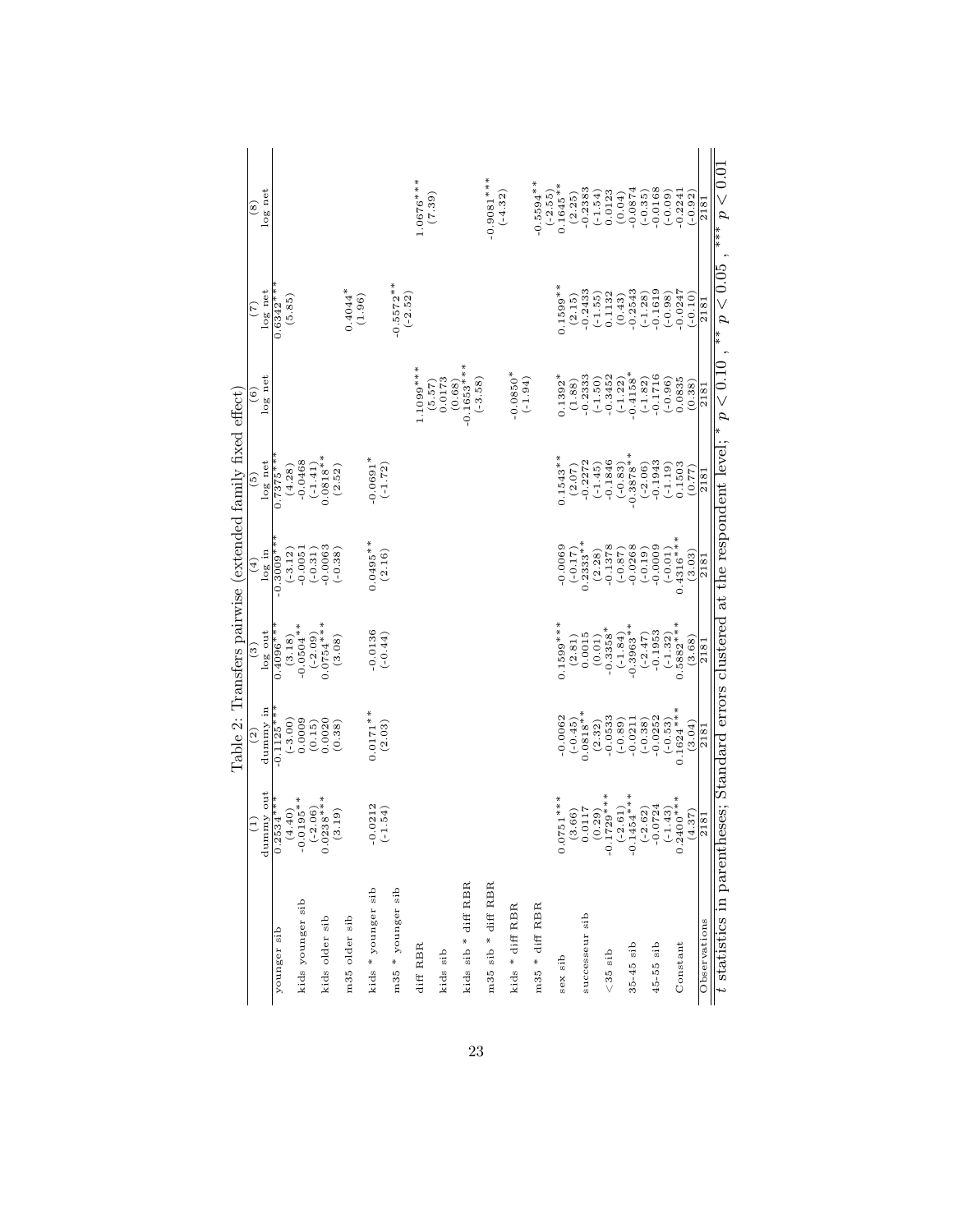|                        | $\overline{(1)}$ | $\overline{(2)}$ | transiers between sibilities (extended failing fixed effect)<br>$\overline{(3)}$ | (4)         | (5)         | $\overline{(6)}$ |
|------------------------|------------------|------------------|----------------------------------------------------------------------------------|-------------|-------------|------------------|
|                        | log out          | log in           | log net                                                                          | log net     | log net     | log net          |
| younger sib            | $0.2888***$      | $-0.0153$        | $0.2987***$                                                                      |             | $0.2170***$ |                  |
|                        | (3.68)           | $(-0.45)$        | (3.47)                                                                           |             | (4.88)      |                  |
| kids younger sib       | $-0.0223$        | $-0.0133$        | $-0.0090$                                                                        |             |             |                  |
|                        | $(-1.03)$        | $(-1.26)$        | $(-0.46)$                                                                        |             |             |                  |
| kids older sib         | $0.0536***$      | 0.0026           | $0.0487***$                                                                      |             |             |                  |
|                        | (4.08)           | (0.33)           | (3.13)                                                                           |             |             |                  |
| m35 older sib          |                  |                  |                                                                                  |             | 0.1044      |                  |
|                        |                  |                  |                                                                                  |             | (0.96)      |                  |
| kids * younger sib     | $-0.0005$        | 0.0110           | $-0.0105$                                                                        |             |             |                  |
|                        | $(-0.03)$        | (0.93)           | $(-0.44)$                                                                        |             |             |                  |
| $m35 *$ younger sib    |                  |                  |                                                                                  |             | $-0.1095$   |                  |
|                        |                  |                  |                                                                                  |             | $(-0.97)$   |                  |
| diff RBR               |                  |                  |                                                                                  | $0.5549***$ |             | $0.4334***$      |
|                        |                  |                  |                                                                                  | (5.53)      |             | (7.18)           |
| kids sib               |                  |                  |                                                                                  | $0.0270*$   |             |                  |
|                        |                  |                  |                                                                                  | (1.84)      |             |                  |
| kids sib * diff RBR    |                  |                  |                                                                                  | $-0.0606**$ |             |                  |
|                        |                  |                  |                                                                                  | $(-2.52)$   |             |                  |
| $m35$ sib $*$ diff RBR |                  |                  |                                                                                  |             |             | $-0.2489**$      |
|                        |                  |                  |                                                                                  |             |             | $(-2.41)$        |
| kids * diff RBR        |                  |                  |                                                                                  | $-0.0262$   |             |                  |
|                        |                  |                  |                                                                                  | $(-1.03)$   |             |                  |
| $m35$ * diff RBR       |                  |                  |                                                                                  |             |             | $-0.0540$        |
|                        |                  |                  |                                                                                  |             |             | $(-0.51)$        |
| sex sib                | $0.0563*$        | 0.0031           | 0.0487                                                                           | 0.0405      | $0.0601*$   | $0.0622*$        |
|                        | (1.77)           | (0.24)           | (1.44)                                                                           | (1.21)      | (1.78)      | (1.85)           |
| successeur sib         | 0.0626           | 0.0349           | 0.0289                                                                           | 0.0225      | 0.0254      | 0.0266           |
|                        | (1.02)           | (0.88)           | (0.39)                                                                           | (0.31)      | (0.34)      | (0.37)           |
| $<$ 35 sib             | $0.1989*$        | $-0.1384*$       | $0.3151**$                                                                       | 0.0836      | $0.3361**$  | 0.0843           |
|                        | (1.71)           | $(-1.78)$        | (2.29)                                                                           | (0.57)      | (2.07)      | (0.52)           |
| $35-45$ sib            | 0.1370           | $-0.1019$        | $0.2177*$                                                                        | 0.0801      | $0.2136*$   | 0.1005           |
|                        | (1.34)           | $(-1.49)$        | (1.83)                                                                           | (0.64)      | (1.70)      | (0.75)           |
| $45-55$ sib            | $0.2096**$       | $-0.0262$        | $0.2341**$                                                                       | 0.1657      | $0.2216**$  | 0.1708           |
|                        | (2.18)           | $(-0.47)$        | (2.15)                                                                           | (1.49)      | (2.03)      | (1.49)           |
| Observations           | 2181             | 2181             | 2181                                                                             | 2181        | 2181        | 2181             |

Table 3: Historic transfers between siblings (extended family fixed effect)

 $\boldsymbol{t}$  statistics in parentheses; Standard errors clustered at the respondent level;

\*  $p < 0.10$ , \*\*  $p < 0.05$ , \*\*\*  $p < 0.01$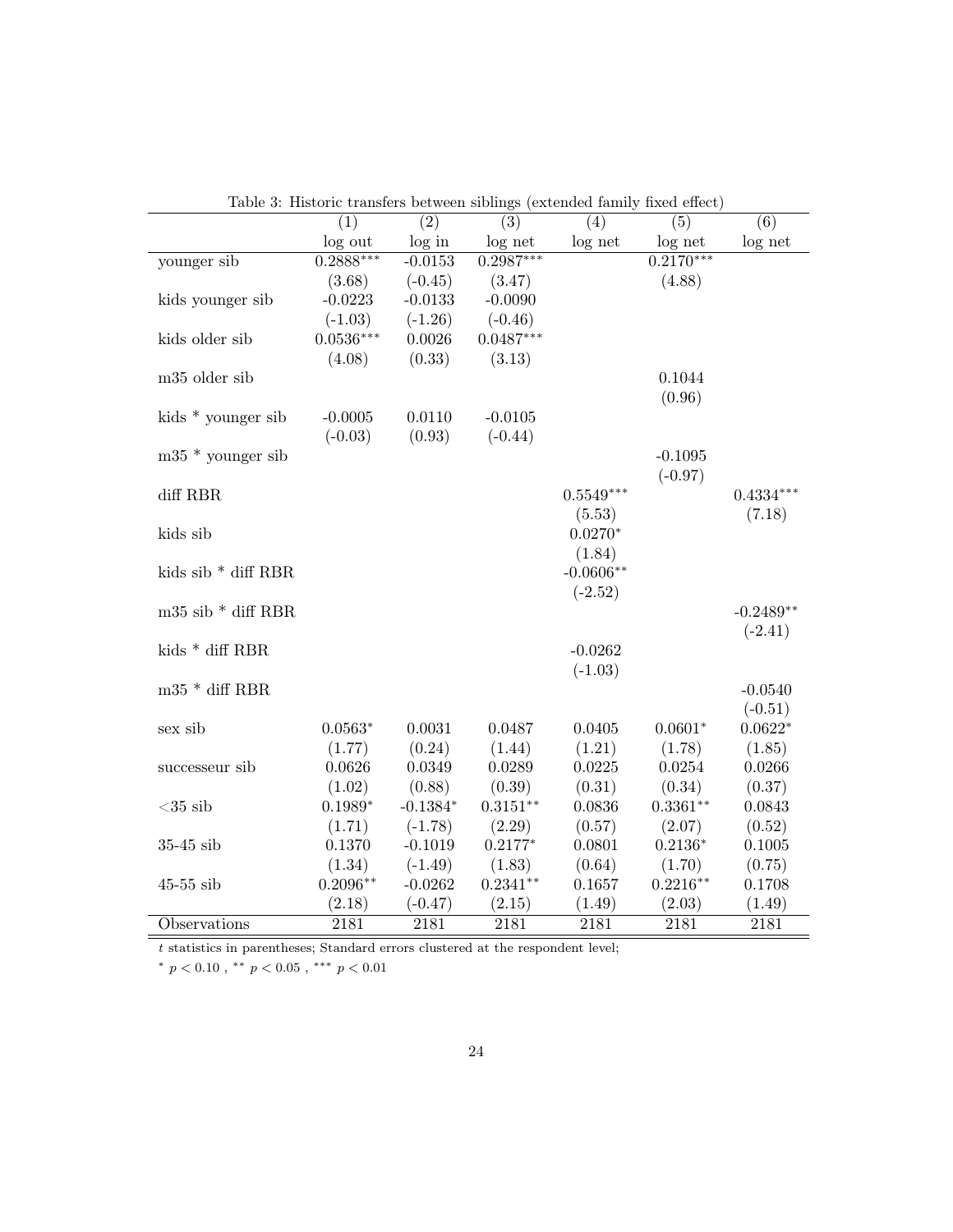|                   | Ξ                                                                                                                                               | $\widehat{\mathbb{C}}$                            | ನ                      | $\left( \frac{4}{3} \right)$ | ତି                      | ି                     |                       | $\binom{8}{ }$        | $\widehat{e}$         |
|-------------------|-------------------------------------------------------------------------------------------------------------------------------------------------|---------------------------------------------------|------------------------|------------------------------|-------------------------|-----------------------|-----------------------|-----------------------|-----------------------|
|                   | dummy out                                                                                                                                       | dummy in                                          | log out                | log in                       | $log$ net               | log net               | log total net         | log net               | log net               |
| nb younger        | ∤∗<br>0.0460                                                                                                                                    | $-0.0326**$                                       | $0.2175**$             | $-0.1353**$                  | $0.3701**$              | $0.3196**$            | $0.2132**$            | $0.4276**$            | $0.3186**$            |
|                   |                                                                                                                                                 | $\begin{array}{c} (-2.82) \\ 0.0435 \end{array}$  | (5.01)                 | $(-3.11)$                    | (5.74)                  | (5.05)                | (2.90)                | (3.78)                | (5.01)                |
| nb older          |                                                                                                                                                 |                                                   | $-0.0866$              | $0.1559**$                   | $-0.2365*$              | $-0.0263$             | $-0.0861$             | $-0.1701$             | $-0.0295$             |
|                   | $\begin{array}{c} (29^{\circ}1^{\circ}) \\ (24^{\circ}0^{\circ}) \\ (22^{\circ}) \\ (24^{\circ}) \\ (02^{\circ}8) \\ (02^{\circ}8) \end{array}$ | $\begin{array}{c} (1.72) \\ 0.0159** \end{array}$ | $(-0.91)$              | (2.13)                       | $(-1.71)$<br>-0.1210*** | $(-0.22)$             | $(-0.59)$             | $(-1.07)$             | $(-0.25)$             |
| tot kids younger  |                                                                                                                                                 |                                                   | $0.0629**$             | $0.0614***$                  |                         |                       | $0.0805**$            | $-0.1171***$          |                       |
| nb younger m35    |                                                                                                                                                 | (2.45)                                            | $(-2.44)$              | (3.02)                       | $(-3.31)$               | $-0.2927*$            | $(-2.08)$             | $(-2.96)$             | $0.2832*$             |
|                   |                                                                                                                                                 |                                                   |                        |                              |                         | $(-1.96)$             |                       |                       | $(-1.88)$             |
| tot kids of older | $0.0137*$                                                                                                                                       | $-0.0025$                                         | $0.0648**$             | $-0.0188$                    | $0.0921***$             |                       | $0.0783*$             | $0.0988**$            |                       |
| nb older m35      | (1.81)                                                                                                                                          | $(-0.33)$                                         | (2.28)                 | $(-0.86)$                    | (2.29)                  | 0.0735                | (1.85)                | (2.41)                | 0.0475                |
|                   |                                                                                                                                                 |                                                   |                        |                              |                         | (0.49)                |                       |                       | (0.28)                |
| kids              | $-0.0057$<br>$(-0.55)$                                                                                                                          | 0.0054<br>(0.51)                                  | $-0.0381$<br>$(-0.85)$ | (0.51)                       | $-0.0286$<br>$(-0.50)$  |                       | (0.82)<br>0.0521      | 0.0332<br>(0.37)      |                       |
| kids * nb younger |                                                                                                                                                 |                                                   |                        |                              |                         |                       |                       | $-0.0158$             |                       |
| kids * nb older   |                                                                                                                                                 |                                                   |                        |                              |                         |                       |                       | 0.0263<br>$(-0.62)$   |                       |
| m35 * nb older    |                                                                                                                                                 |                                                   |                        |                              |                         |                       |                       | $(-0.85)$             | 0.0652                |
| sex               | 0.0103                                                                                                                                          | 0.0713                                            | 0.1454                 | 0.1372                       | 0.1682                  | 0.1078                | $-0.5032$             | 1.1761                | 0.0972<br>(0.37)      |
|                   |                                                                                                                                                 | 0.0691<br>(1.24)                                  | (0.73)                 | 0.1494<br>(0.74)             | 0.2673<br>(0.49)        | 0.2088<br>(0.33)      | 0.1795<br>$(-1.55)$   | (0.51)                | 0.2046<br>(0.29)      |
| successeur        |                                                                                                                                                 | (0.96)                                            | 0.3678<br>(1.29)       | (0.58)                       | (0.69)                  | (0.52)                | (0.39)                | 0.2853<br>(0.73)      | (0.51)                |
| education         | $\begin{array}{c} (0.18) \\ 0.0338 \\ (0.49) \\ (0.49) \\ 0.0188** \end{array}$                                                                 | 0.0090                                            | $0.0914***$            | 0.0174                       | $0.0953***$             | $0.1055***$           | 0.0343                | $0.0951***$           | $0.1042***$           |
|                   | $(2.70)$<br>0.0662***                                                                                                                           | $(-1.44)$                                         | (3.68)                 | $(-0.82)$                    | (2.64)                  | (2.84)                | (0.97)                | (2.63)                | (2.81)                |
| log total income  |                                                                                                                                                 | $-0.0021$<br>$(-0.14)$                            | $0.3532***$<br>(6.46)  | 0.0003<br>(0.01)             | $0.3575***$<br>(4.02)   | $0.3685***$<br>(4.12) | $0.3134***$<br>(3.02) | $0.3594***$<br>(4.03) | $0.3687***$<br>(4.12) |
| couple            | $\begin{array}{l} (4.44) \\ -0.0261 \\ -0.27) \\ (-0.27) \\ 0.0223 \\ (1.42) \\ 0.0012 \\ (0.54) \\ 0.012 \\ \end{array}$                       | 0.0195                                            | $-0.1660$              | 0.1174                       | $-0.1699$               | $-0.1984$             | $-0.1218$             | $-0.2038$             | $-0.2029$             |
|                   |                                                                                                                                                 | (0.23)                                            | $(-0.48)$              | (0.46)                       | $(-0.37)$               | $(-0.42)$             | $(-0.23)$             | $(-0.44)$             | $(-0.43)$             |
| log spouse income |                                                                                                                                                 | $-0.0091$                                         | $0.1332**$             | $-0.0339$                    | $0.1937***$             | $0.2077**$            | 0.0871                | $0.1920**$            | $0.2105**$            |
|                   |                                                                                                                                                 | $(-0.61)$                                         | (2.43)                 | $(-0.67)$                    | (2.02)                  | (2.20)                | (0.87)                | (1.99)                | (2.21)                |
| spouse family     |                                                                                                                                                 | $-0.0021$                                         | 0.0017                 | 0.0070                       | 0.0080                  | 0.0084                | 0.0135                | 0.0090                | 0.0082                |
| & 35              |                                                                                                                                                 | $(-1.04)$<br>0.0653                               | 0.7069<br>(0.23)       | 0.3165<br>$(-1.01)$          | $-0.1336$<br>(0.70)     | $-0.1290$<br>(0.71)   | $1.4876**$<br>(1.08)  | 0.0689<br>(0.78)      | $-0.0538$<br>(0.69)   |
|                   |                                                                                                                                                 | (0.66)                                            |                        | (0.92)                       | $(-0.26)$               | $(-0.24)$             | (2.21)                | $(-0.13)$             | $(-0.10)$             |
| $35 - 45$         | $(1.69)$<br>0.1596                                                                                                                              | 0.0950                                            | $(1.42)$<br>0.7765     | 0.4313                       | $-0.0846$               | 0.1818                | $***$                 | 0.0121                | $-0.2025$             |
|                   | (1.61)                                                                                                                                          | (1.09)                                            | (1.58)                 | (1.26)                       | $(-0.19)$               | $(-0.38)$             | (2.69)                | (0.03)                | $(-0.42)$             |
| $45 - 55$         | $0.0826$<br>$(0.83)$                                                                                                                            | 0.528                                             | 0.7963                 | 0.2548                       | 0.1323                  | 0.1298                | $***$ *** 5716.       | 0.1908                | 0.1125                |
|                   | 523                                                                                                                                             | (0.63)                                            | (1.46)                 | (6.73)                       | (0.28)                  | (0.27)                | (3.15)                | (0.40)                | (0.24)                |
| Observations      |                                                                                                                                                 | 523                                               | 523                    | 523                          | 523                     | 523                   | 523                   | 523                   | 523                   |

| ١<br>$\frac{1}{2}$<br>j<br>$\frac{1}{2}$<br>ļ<br>j<br>ļ<br>ì<br>j                                          | ł<br>١<br>٤<br>$***$<br>$\frac{5}{2}$<br>$\frac{1}{2}$<br>¥                                    |
|------------------------------------------------------------------------------------------------------------|------------------------------------------------------------------------------------------------|
| ļ<br>$\overline{\phantom{a}}$                                                                              | ¢<br>١                                                                                         |
|                                                                                                            | 1<br>i                                                                                         |
| ¢                                                                                                          |                                                                                                |
| $\overline{a}$<br>Ĩ<br>a badan mengan dan tahun 1980.<br>i<br>j<br>:<br>;<br><b>Contract Contract</b><br>ĺ | $\frac{1}{2}$<br>i<br>$\overline{\phantom{a}}$<br>ei de i<br>$\frac{1}{2}$<br>l<br>)<br>;<br>; |
| $\frac{1}{2}$<br>J<br>j                                                                                    | mmmm<br>.<br>.<br>.<br>$\ddot{\phantom{a}}$<br>ť<br>j                                          |

25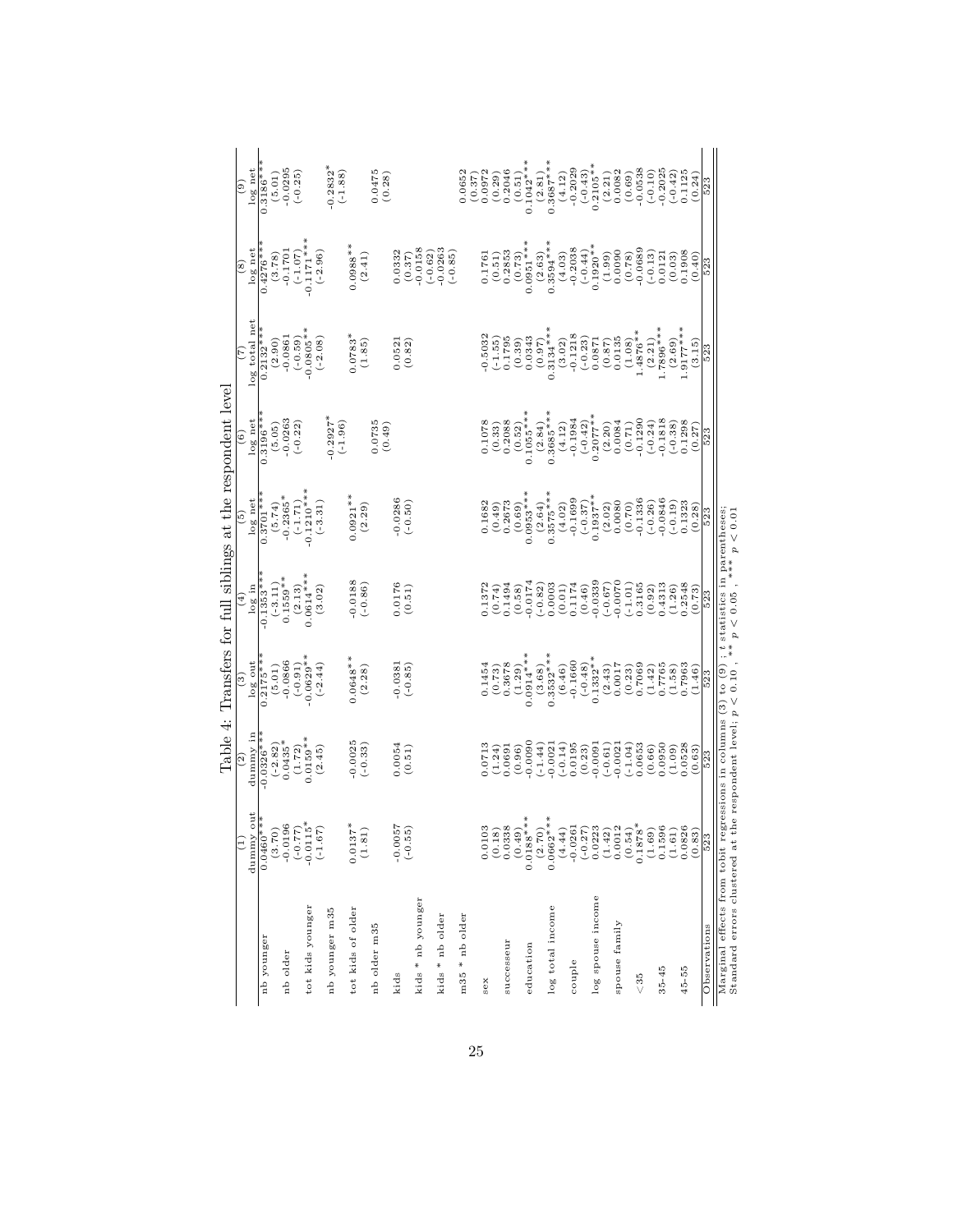|                                               |                              | Table 5: Labour market participation of respondents and their siblings (extended family fixed effects) |                           |                                                     |                                                                                               |                                                            |                                                                                                                     |                                 |
|-----------------------------------------------|------------------------------|--------------------------------------------------------------------------------------------------------|---------------------------|-----------------------------------------------------|-----------------------------------------------------------------------------------------------|------------------------------------------------------------|---------------------------------------------------------------------------------------------------------------------|---------------------------------|
|                                               |                              | $\widetilde{\circ}$                                                                                    | $\widetilde{\mathbf{S}}$  | $(\pm)$                                             | $\widetilde{\mathbf{e}}$                                                                      | $\widehat{\mathbf{e}}$                                     | E                                                                                                                   | $\circledast$                   |
|                                               | <b>Work</b>                  | Regular wage                                                                                           | independent               | Work men                                            | Work women                                                                                    | Work                                                       | Wage                                                                                                                | Independent                     |
| older                                         | $-0.1331***$                 | $-0.0359***$                                                                                           | $-0.0972**$               | $-0.1297**$                                         | $-0.1263***$                                                                                  | $0.1105***$                                                | $0.0418***$                                                                                                         | $-0.0687***$                    |
|                                               | $(-8.79)$                    | $(-3.50)$                                                                                              | $(-7.27)$<br>0.0211***    |                                                     |                                                                                               | $(-7.66)$                                                  | $(-4.86)$                                                                                                           | $(-5.26)$                       |
| tot kids of older                             | $0.0312***$                  | $0.0101***$                                                                                            |                           | $\begin{array}{c} (-5.99) \\ 0.0273*** \end{array}$ | $(-5.09)$<br>0.0374***                                                                        |                                                            |                                                                                                                     |                                 |
|                                               | (5.40)                       | (2.15)                                                                                                 | (3.61)                    | (3.07)                                              | (3.84)                                                                                        |                                                            |                                                                                                                     |                                 |
| nb older m35                                  |                              |                                                                                                        |                           |                                                     |                                                                                               | $0.0761***$                                                | (1.57)                                                                                                              | $0.0434$ <sup>*</sup><br>(1.73) |
|                                               |                              |                                                                                                        |                           |                                                     |                                                                                               | (3.11)                                                     |                                                                                                                     |                                 |
| kids                                          | $0.0417***$                  | 1.0157                                                                                                 | $0.0260*$                 | $0806***$                                           |                                                                                               |                                                            |                                                                                                                     |                                 |
|                                               | $(3.43)$<br>-0.0029          | $(1.42)$<br>0.0013                                                                                     | $(1.78)$<br>0.0042        | $(4.66)$<br>-0.0084*                                |                                                                                               |                                                            |                                                                                                                     |                                 |
| kids * nb younger                             |                              |                                                                                                        |                           |                                                     |                                                                                               |                                                            |                                                                                                                     |                                 |
|                                               | $(-0.81)$                    | (0.46)                                                                                                 | $(-1.14)$                 | $(-1.84)$                                           | $\begin{array}{c} 0.0194 \\ (1.09) \\ 0.0017 \\ 0.017 \end{array}$                            |                                                            |                                                                                                                     |                                 |
| $m35 * nb$ younger                            |                              |                                                                                                        |                           |                                                     |                                                                                               | $-0.0189$                                                  | $-0.0134$                                                                                                           | $-0.0056$                       |
|                                               |                              |                                                                                                        |                           |                                                     |                                                                                               | $(-0.90)$<br>0.0078*                                       | $(-0.83)$<br>$0.0367***$                                                                                            | $(-0.26)$                       |
| education                                     | $0.0083*$                    | $0.0374***$                                                                                            | $0.0290***$               | 0.0038                                              | $0.0175**$                                                                                    |                                                            |                                                                                                                     | $0.0290***$                     |
|                                               | (1.92)                       | (9.40)                                                                                                 | $(-6.17)$                 | (0.53)                                              | (2.09)                                                                                        | $(1.76)$<br>0.2117***                                      |                                                                                                                     | $(-6.25)$<br>$-0.1273***$       |
| <b>Sex</b>                                    | $-0.2156***$                 | $0.0917***$                                                                                            | $-0.1239***$              |                                                     |                                                                                               |                                                            |                                                                                                                     |                                 |
|                                               | $(-9.09)$                    |                                                                                                        | $\frac{-4.86}{0.4483***}$ |                                                     |                                                                                               |                                                            |                                                                                                                     | $(-5.03)$<br>0.4587***          |
| $\frac{35}{2}$                                | $0.4101***$                  | $(-4.58)$<br>-0.0382                                                                                   |                           | $0.6179***$                                         | 0.1055                                                                                        | $\begin{array}{c} (-9.02) \\ 0.3048** \end{array}$         |                                                                                                                     |                                 |
|                                               | (3.90)                       | $\begin{array}{c} (-0.44) \\ 0.0075 \\ (0.10) \\ (0.10) \\ \end{array}$                                | $(4.10)$<br>0.2824***     | $\left(3.74\right)$<br>$\left(4927***\right)$       | $\begin{array}{c} (0.65) \\ 0.0223 \\ (0.17) \\ -0.0150 \\ (-0.15) \\ (-0.15) \\ \end{array}$ | $(2.58)$<br>$0.2786***$                                    | $\begin{array}{c} (9.07)\\ (9.0845^{***}\\ (-4.36)\\ (1.1540)\\ (-1.60)\\ (-1.60)\\ (-0.0453\\ -0.0284 \end{array}$ | (3.60)                          |
| $35 - 45$                                     | $0.2899***$                  |                                                                                                        |                           |                                                     |                                                                                               |                                                            |                                                                                                                     | $0.3239***$                     |
|                                               | (3.27)                       |                                                                                                        | $(3.10)$<br>$0.1089$      | $\begin{array}{c} (3.41) \\ 0.2425** \end{array}$   |                                                                                               | (3.05)                                                     |                                                                                                                     | $(3.33)$<br>$0.1400*$           |
| $45 - 55$                                     | 0.1023                       |                                                                                                        |                           |                                                     |                                                                                               |                                                            |                                                                                                                     |                                 |
|                                               | (1.44)                       | $(-0.11)$                                                                                              | (1.51)                    | $(1.99)$<br>0.2279                                  |                                                                                               | $\begin{array}{c} 0.1116\\ (1.58)\\ 0.5821*** \end{array}$ | $(-0.49)$<br>-0.0209                                                                                                | (1.87)                          |
| Constant                                      | $0.3767***$                  | $0.1967***$                                                                                            | $.5734***$                |                                                     |                                                                                               |                                                            |                                                                                                                     | $0.6030***$                     |
|                                               | (4.12)                       | $(-2.47)$                                                                                              | (5.99)                    | (1.45)                                              | (1.96)                                                                                        | (4.62)                                                     | $(-0.21)$                                                                                                           | (4.56)                          |
| Observations                                  | 1955                         | 1955                                                                                                   | 1955                      | 1001                                                | 954                                                                                           | 1955                                                       | 1955                                                                                                                | 1955                            |
| t statistics in parentheses; Standard         |                              | errors clustered at the respondent level                                                               |                           |                                                     |                                                                                               |                                                            |                                                                                                                     |                                 |
| **<br>$\begin{array}{c}\n0 \\ 1\n\end{array}$ | $\sim$ 0 $\sim$<br>*** LCC \ |                                                                                                        |                           |                                                     |                                                                                               |                                                            |                                                                                                                     |                                 |

p < 0.10 , ∗∗ p < 0.05 , ∗∗∗ p < 0.01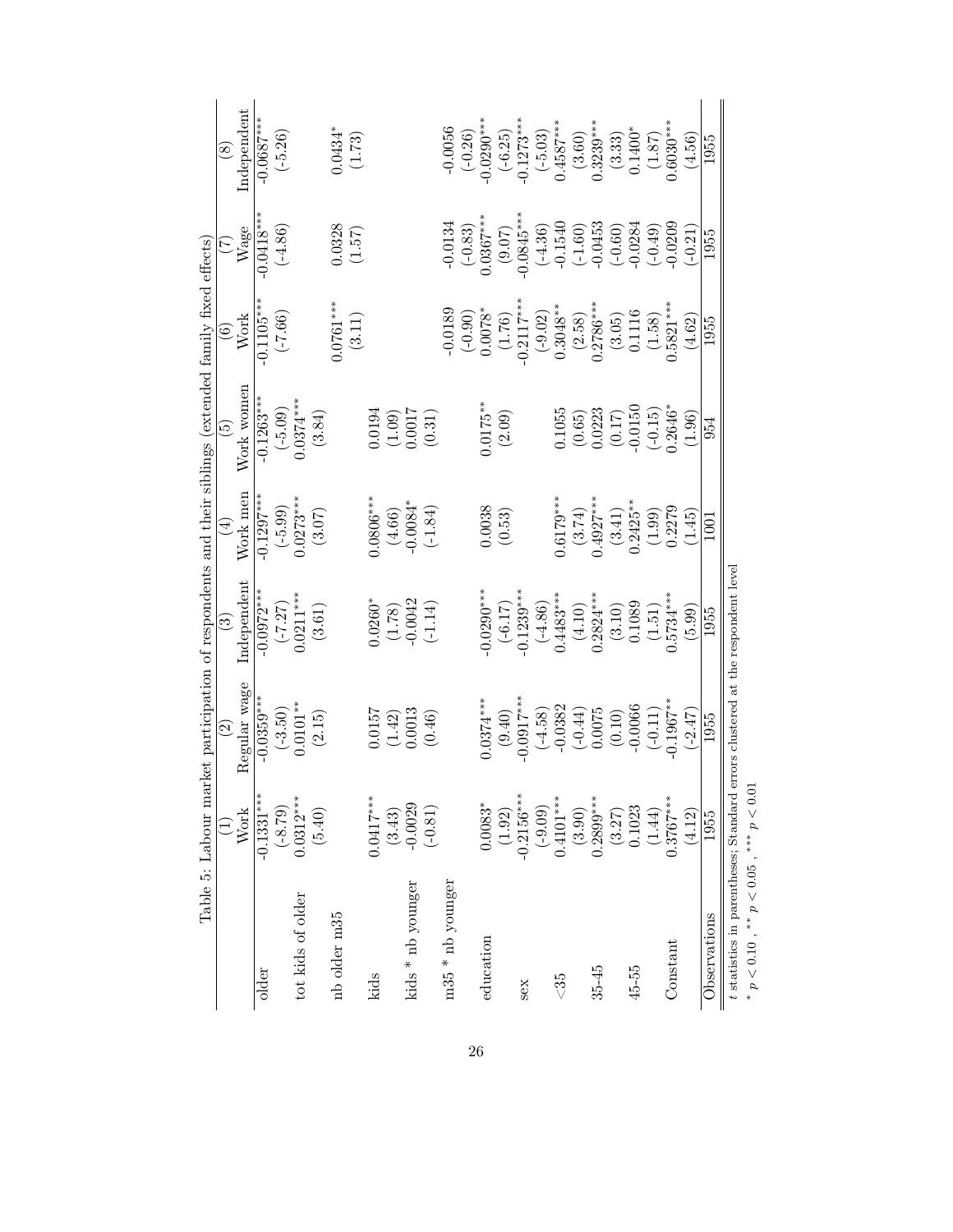| Work<br>Work<br>Working time<br>Time regular wage<br>Time independent<br>Work<br>Working time<br>$-0.0075$<br>0.0035<br>$-0.2195$<br>0.2929<br>$-0.4997$<br>$-0.0079$<br>$-0.4999$<br>nb younger<br>(0.18)<br>$(-0.33)$<br>(0.68)<br>$(-0.71)$<br>$(-0.70)$<br>$(-0.71)$<br>$(-0.76)$<br>nb older<br>$-0.0656***$<br>$-4.0963***$<br>$-0.0685**$<br>$-0.0604**$<br>$-2.3877*$<br>1.2754<br>$-1.1015$<br>(1.31)<br>$(-2.91)$<br>$(-2.19)$<br>$(-1.73)$<br>$(-2.90)$<br>$(-2.45)$<br>$(-0.63)$<br>tot kids of younger<br>0.0959<br>$-0.0058$<br>$-0.0044$<br>$-0.3322$<br>$-0.2665$<br>$(-1.09)$<br>$(-0.77)$<br>$(-0.86)$<br>(0.38)<br>$(-0.70)$<br>$-0.0155$<br>0.0056<br>nb younger m35<br>$(-0.64)$<br>(0.00)<br>tot kids of older<br>$0.0156**$<br>$0.0159**$<br>$0.9713**$<br>$-0.2108$<br>$1.2636***$<br>$(-0.67)$<br>(2.48)<br>(2.51)<br>(2.30)<br>(3.17)<br>nb older m35<br>$0.0595**$<br>1.8095<br>(1.99)<br>(0.96)<br>kids<br>0.0162<br>0.0241<br>0.0196<br>$-0.8025*$<br>0.8069<br>(0.03)<br>(1.60)<br>(1.31)<br>$(-1.87)$<br>(1.30)<br>kids $*$ nb younger<br>$-0.0031$<br>$(-0.66)$<br>kids <sup>*</sup> nb older<br>$-0.0016$<br>$(-0.25)$<br>$-0.2688***$<br>$-0.2676***$<br>$-4.1442**$<br>$-14.7561***$<br>$-0.2580***$<br>$-21.1767***$<br>$-21.4386***$<br>sex<br>$(-6.17)$<br>$(-6.15)$<br>$(-7.49)$<br>$(-2.15)$<br>$(-4.72)$<br>$(-5.90)$<br>$(-7.43)$<br>0.0014<br>0.8003<br>$-0.6545$<br>0.0066<br>0.4130<br>0.0043<br>0.3408<br>successeur<br>(0.10)<br>$(-0.18)$<br>(0.03)<br>(0.08)<br>(0.33)<br>(0.12)<br>(0.12)<br>$1.7946***$<br>0.0071<br>education<br>0.0086<br>$0.0087*$<br>$-0.3913$<br>$-2.6056***$<br>$-0.4245$<br>(1.39)<br>(1.65)<br>(1.66)<br>$(-1.22)$<br>(8.31)<br>$(-7.28)$<br>$(-1.31)$<br>$-0.2138***$<br>$-0.2143***$<br>$-2.2294$<br>$-0.2013**$<br>$-2.5013$<br>$-3.8677$<br>1.7339<br>couple<br>$(-2.68)$<br>$(-2.63)$<br>$(-0.43)$<br>$(-0.99)$<br>(0.34)<br>$(-2.53)$<br>$(-0.47)$<br>$-0.2382$<br>log spouse income<br>0.0023<br>0.0023<br>$-0.2768$<br>0.1718<br>$-0.3932$<br>0.0039<br>(0.16)<br>(0.16)<br>$(-0.34)$<br>(0.30)<br>(0.28)<br>$(-0.29)$<br>$(-0.44)$<br>0.0006<br>0.0006<br>0.0098<br>$-0.0683$<br>0.0399<br>0.0012<br>0.0496<br>spouse family<br>(0.33)<br>(0.08)<br>$(-0.79)$<br>(0.33)<br>(0.64)<br>(0.43)<br>(0.35)<br>$0.2884***$<br>$0.2953***$<br>$23.3430***$<br>19.0748***<br>$0.2334**$<br>25.1851***<br>$<35\,$<br>6.4477<br>(2.68)<br>(3.73)<br>(1.35)<br>(2.12)<br>(2.66)<br>(2.98)<br>(4.00)<br>$29.3388***$<br>$0.3224***$<br>$35 - 45$<br>$0.3759***$<br>$0.3858***$<br>15.0134**<br>18.4485***<br>30.3795***<br>(3.27)<br>(4.83)<br>(2.51)<br>(2.84)<br>(4.98)<br>(3.91)<br>(3.84)<br>$0.3507***$<br>$0.3572***$<br>$28.3549***$<br>19.7673***<br>$0.3302***$<br>29.0995***<br>$45 - 55$<br>$13.5236**$<br>(3.69)<br>(3.68)<br>(2.66)<br>(2.04)<br>(3.50)<br>(4.73)<br>(4.55)<br>523<br>523<br>Observations<br>523<br>523<br>523<br>523<br>523 | (1) | $\overline{(2)}$ | $\overline{(3)}$ | (4) | (5) | (6) | (7) |
|-----------------------------------------------------------------------------------------------------------------------------------------------------------------------------------------------------------------------------------------------------------------------------------------------------------------------------------------------------------------------------------------------------------------------------------------------------------------------------------------------------------------------------------------------------------------------------------------------------------------------------------------------------------------------------------------------------------------------------------------------------------------------------------------------------------------------------------------------------------------------------------------------------------------------------------------------------------------------------------------------------------------------------------------------------------------------------------------------------------------------------------------------------------------------------------------------------------------------------------------------------------------------------------------------------------------------------------------------------------------------------------------------------------------------------------------------------------------------------------------------------------------------------------------------------------------------------------------------------------------------------------------------------------------------------------------------------------------------------------------------------------------------------------------------------------------------------------------------------------------------------------------------------------------------------------------------------------------------------------------------------------------------------------------------------------------------------------------------------------------------------------------------------------------------------------------------------------------------------------------------------------------------------------------------------------------------------------------------------------------------------------------------------------------------------------------------------------------------------------------------------------------------------------------------------------------------------------------------------------------------------------------------------------------------------------------------------------------------------------------------------------------------------------------------------------------------------------------------------------------------------------------------------------------------------------|-----|------------------|------------------|-----|-----|-----|-----|
|                                                                                                                                                                                                                                                                                                                                                                                                                                                                                                                                                                                                                                                                                                                                                                                                                                                                                                                                                                                                                                                                                                                                                                                                                                                                                                                                                                                                                                                                                                                                                                                                                                                                                                                                                                                                                                                                                                                                                                                                                                                                                                                                                                                                                                                                                                                                                                                                                                                                                                                                                                                                                                                                                                                                                                                                                                                                                                                                   |     |                  |                  |     |     |     |     |
|                                                                                                                                                                                                                                                                                                                                                                                                                                                                                                                                                                                                                                                                                                                                                                                                                                                                                                                                                                                                                                                                                                                                                                                                                                                                                                                                                                                                                                                                                                                                                                                                                                                                                                                                                                                                                                                                                                                                                                                                                                                                                                                                                                                                                                                                                                                                                                                                                                                                                                                                                                                                                                                                                                                                                                                                                                                                                                                                   |     |                  |                  |     |     |     |     |
|                                                                                                                                                                                                                                                                                                                                                                                                                                                                                                                                                                                                                                                                                                                                                                                                                                                                                                                                                                                                                                                                                                                                                                                                                                                                                                                                                                                                                                                                                                                                                                                                                                                                                                                                                                                                                                                                                                                                                                                                                                                                                                                                                                                                                                                                                                                                                                                                                                                                                                                                                                                                                                                                                                                                                                                                                                                                                                                                   |     |                  |                  |     |     |     |     |
|                                                                                                                                                                                                                                                                                                                                                                                                                                                                                                                                                                                                                                                                                                                                                                                                                                                                                                                                                                                                                                                                                                                                                                                                                                                                                                                                                                                                                                                                                                                                                                                                                                                                                                                                                                                                                                                                                                                                                                                                                                                                                                                                                                                                                                                                                                                                                                                                                                                                                                                                                                                                                                                                                                                                                                                                                                                                                                                                   |     |                  |                  |     |     |     |     |
|                                                                                                                                                                                                                                                                                                                                                                                                                                                                                                                                                                                                                                                                                                                                                                                                                                                                                                                                                                                                                                                                                                                                                                                                                                                                                                                                                                                                                                                                                                                                                                                                                                                                                                                                                                                                                                                                                                                                                                                                                                                                                                                                                                                                                                                                                                                                                                                                                                                                                                                                                                                                                                                                                                                                                                                                                                                                                                                                   |     |                  |                  |     |     |     |     |
|                                                                                                                                                                                                                                                                                                                                                                                                                                                                                                                                                                                                                                                                                                                                                                                                                                                                                                                                                                                                                                                                                                                                                                                                                                                                                                                                                                                                                                                                                                                                                                                                                                                                                                                                                                                                                                                                                                                                                                                                                                                                                                                                                                                                                                                                                                                                                                                                                                                                                                                                                                                                                                                                                                                                                                                                                                                                                                                                   |     |                  |                  |     |     |     |     |
|                                                                                                                                                                                                                                                                                                                                                                                                                                                                                                                                                                                                                                                                                                                                                                                                                                                                                                                                                                                                                                                                                                                                                                                                                                                                                                                                                                                                                                                                                                                                                                                                                                                                                                                                                                                                                                                                                                                                                                                                                                                                                                                                                                                                                                                                                                                                                                                                                                                                                                                                                                                                                                                                                                                                                                                                                                                                                                                                   |     |                  |                  |     |     |     |     |
|                                                                                                                                                                                                                                                                                                                                                                                                                                                                                                                                                                                                                                                                                                                                                                                                                                                                                                                                                                                                                                                                                                                                                                                                                                                                                                                                                                                                                                                                                                                                                                                                                                                                                                                                                                                                                                                                                                                                                                                                                                                                                                                                                                                                                                                                                                                                                                                                                                                                                                                                                                                                                                                                                                                                                                                                                                                                                                                                   |     |                  |                  |     |     |     |     |
|                                                                                                                                                                                                                                                                                                                                                                                                                                                                                                                                                                                                                                                                                                                                                                                                                                                                                                                                                                                                                                                                                                                                                                                                                                                                                                                                                                                                                                                                                                                                                                                                                                                                                                                                                                                                                                                                                                                                                                                                                                                                                                                                                                                                                                                                                                                                                                                                                                                                                                                                                                                                                                                                                                                                                                                                                                                                                                                                   |     |                  |                  |     |     |     |     |
|                                                                                                                                                                                                                                                                                                                                                                                                                                                                                                                                                                                                                                                                                                                                                                                                                                                                                                                                                                                                                                                                                                                                                                                                                                                                                                                                                                                                                                                                                                                                                                                                                                                                                                                                                                                                                                                                                                                                                                                                                                                                                                                                                                                                                                                                                                                                                                                                                                                                                                                                                                                                                                                                                                                                                                                                                                                                                                                                   |     |                  |                  |     |     |     |     |
|                                                                                                                                                                                                                                                                                                                                                                                                                                                                                                                                                                                                                                                                                                                                                                                                                                                                                                                                                                                                                                                                                                                                                                                                                                                                                                                                                                                                                                                                                                                                                                                                                                                                                                                                                                                                                                                                                                                                                                                                                                                                                                                                                                                                                                                                                                                                                                                                                                                                                                                                                                                                                                                                                                                                                                                                                                                                                                                                   |     |                  |                  |     |     |     |     |
|                                                                                                                                                                                                                                                                                                                                                                                                                                                                                                                                                                                                                                                                                                                                                                                                                                                                                                                                                                                                                                                                                                                                                                                                                                                                                                                                                                                                                                                                                                                                                                                                                                                                                                                                                                                                                                                                                                                                                                                                                                                                                                                                                                                                                                                                                                                                                                                                                                                                                                                                                                                                                                                                                                                                                                                                                                                                                                                                   |     |                  |                  |     |     |     |     |
|                                                                                                                                                                                                                                                                                                                                                                                                                                                                                                                                                                                                                                                                                                                                                                                                                                                                                                                                                                                                                                                                                                                                                                                                                                                                                                                                                                                                                                                                                                                                                                                                                                                                                                                                                                                                                                                                                                                                                                                                                                                                                                                                                                                                                                                                                                                                                                                                                                                                                                                                                                                                                                                                                                                                                                                                                                                                                                                                   |     |                  |                  |     |     |     |     |
|                                                                                                                                                                                                                                                                                                                                                                                                                                                                                                                                                                                                                                                                                                                                                                                                                                                                                                                                                                                                                                                                                                                                                                                                                                                                                                                                                                                                                                                                                                                                                                                                                                                                                                                                                                                                                                                                                                                                                                                                                                                                                                                                                                                                                                                                                                                                                                                                                                                                                                                                                                                                                                                                                                                                                                                                                                                                                                                                   |     |                  |                  |     |     |     |     |
|                                                                                                                                                                                                                                                                                                                                                                                                                                                                                                                                                                                                                                                                                                                                                                                                                                                                                                                                                                                                                                                                                                                                                                                                                                                                                                                                                                                                                                                                                                                                                                                                                                                                                                                                                                                                                                                                                                                                                                                                                                                                                                                                                                                                                                                                                                                                                                                                                                                                                                                                                                                                                                                                                                                                                                                                                                                                                                                                   |     |                  |                  |     |     |     |     |
|                                                                                                                                                                                                                                                                                                                                                                                                                                                                                                                                                                                                                                                                                                                                                                                                                                                                                                                                                                                                                                                                                                                                                                                                                                                                                                                                                                                                                                                                                                                                                                                                                                                                                                                                                                                                                                                                                                                                                                                                                                                                                                                                                                                                                                                                                                                                                                                                                                                                                                                                                                                                                                                                                                                                                                                                                                                                                                                                   |     |                  |                  |     |     |     |     |
|                                                                                                                                                                                                                                                                                                                                                                                                                                                                                                                                                                                                                                                                                                                                                                                                                                                                                                                                                                                                                                                                                                                                                                                                                                                                                                                                                                                                                                                                                                                                                                                                                                                                                                                                                                                                                                                                                                                                                                                                                                                                                                                                                                                                                                                                                                                                                                                                                                                                                                                                                                                                                                                                                                                                                                                                                                                                                                                                   |     |                  |                  |     |     |     |     |
|                                                                                                                                                                                                                                                                                                                                                                                                                                                                                                                                                                                                                                                                                                                                                                                                                                                                                                                                                                                                                                                                                                                                                                                                                                                                                                                                                                                                                                                                                                                                                                                                                                                                                                                                                                                                                                                                                                                                                                                                                                                                                                                                                                                                                                                                                                                                                                                                                                                                                                                                                                                                                                                                                                                                                                                                                                                                                                                                   |     |                  |                  |     |     |     |     |
|                                                                                                                                                                                                                                                                                                                                                                                                                                                                                                                                                                                                                                                                                                                                                                                                                                                                                                                                                                                                                                                                                                                                                                                                                                                                                                                                                                                                                                                                                                                                                                                                                                                                                                                                                                                                                                                                                                                                                                                                                                                                                                                                                                                                                                                                                                                                                                                                                                                                                                                                                                                                                                                                                                                                                                                                                                                                                                                                   |     |                  |                  |     |     |     |     |
|                                                                                                                                                                                                                                                                                                                                                                                                                                                                                                                                                                                                                                                                                                                                                                                                                                                                                                                                                                                                                                                                                                                                                                                                                                                                                                                                                                                                                                                                                                                                                                                                                                                                                                                                                                                                                                                                                                                                                                                                                                                                                                                                                                                                                                                                                                                                                                                                                                                                                                                                                                                                                                                                                                                                                                                                                                                                                                                                   |     |                  |                  |     |     |     |     |
|                                                                                                                                                                                                                                                                                                                                                                                                                                                                                                                                                                                                                                                                                                                                                                                                                                                                                                                                                                                                                                                                                                                                                                                                                                                                                                                                                                                                                                                                                                                                                                                                                                                                                                                                                                                                                                                                                                                                                                                                                                                                                                                                                                                                                                                                                                                                                                                                                                                                                                                                                                                                                                                                                                                                                                                                                                                                                                                                   |     |                  |                  |     |     |     |     |
|                                                                                                                                                                                                                                                                                                                                                                                                                                                                                                                                                                                                                                                                                                                                                                                                                                                                                                                                                                                                                                                                                                                                                                                                                                                                                                                                                                                                                                                                                                                                                                                                                                                                                                                                                                                                                                                                                                                                                                                                                                                                                                                                                                                                                                                                                                                                                                                                                                                                                                                                                                                                                                                                                                                                                                                                                                                                                                                                   |     |                  |                  |     |     |     |     |
|                                                                                                                                                                                                                                                                                                                                                                                                                                                                                                                                                                                                                                                                                                                                                                                                                                                                                                                                                                                                                                                                                                                                                                                                                                                                                                                                                                                                                                                                                                                                                                                                                                                                                                                                                                                                                                                                                                                                                                                                                                                                                                                                                                                                                                                                                                                                                                                                                                                                                                                                                                                                                                                                                                                                                                                                                                                                                                                                   |     |                  |                  |     |     |     |     |
|                                                                                                                                                                                                                                                                                                                                                                                                                                                                                                                                                                                                                                                                                                                                                                                                                                                                                                                                                                                                                                                                                                                                                                                                                                                                                                                                                                                                                                                                                                                                                                                                                                                                                                                                                                                                                                                                                                                                                                                                                                                                                                                                                                                                                                                                                                                                                                                                                                                                                                                                                                                                                                                                                                                                                                                                                                                                                                                                   |     |                  |                  |     |     |     |     |
|                                                                                                                                                                                                                                                                                                                                                                                                                                                                                                                                                                                                                                                                                                                                                                                                                                                                                                                                                                                                                                                                                                                                                                                                                                                                                                                                                                                                                                                                                                                                                                                                                                                                                                                                                                                                                                                                                                                                                                                                                                                                                                                                                                                                                                                                                                                                                                                                                                                                                                                                                                                                                                                                                                                                                                                                                                                                                                                                   |     |                  |                  |     |     |     |     |
|                                                                                                                                                                                                                                                                                                                                                                                                                                                                                                                                                                                                                                                                                                                                                                                                                                                                                                                                                                                                                                                                                                                                                                                                                                                                                                                                                                                                                                                                                                                                                                                                                                                                                                                                                                                                                                                                                                                                                                                                                                                                                                                                                                                                                                                                                                                                                                                                                                                                                                                                                                                                                                                                                                                                                                                                                                                                                                                                   |     |                  |                  |     |     |     |     |
|                                                                                                                                                                                                                                                                                                                                                                                                                                                                                                                                                                                                                                                                                                                                                                                                                                                                                                                                                                                                                                                                                                                                                                                                                                                                                                                                                                                                                                                                                                                                                                                                                                                                                                                                                                                                                                                                                                                                                                                                                                                                                                                                                                                                                                                                                                                                                                                                                                                                                                                                                                                                                                                                                                                                                                                                                                                                                                                                   |     |                  |                  |     |     |     |     |
|                                                                                                                                                                                                                                                                                                                                                                                                                                                                                                                                                                                                                                                                                                                                                                                                                                                                                                                                                                                                                                                                                                                                                                                                                                                                                                                                                                                                                                                                                                                                                                                                                                                                                                                                                                                                                                                                                                                                                                                                                                                                                                                                                                                                                                                                                                                                                                                                                                                                                                                                                                                                                                                                                                                                                                                                                                                                                                                                   |     |                  |                  |     |     |     |     |
|                                                                                                                                                                                                                                                                                                                                                                                                                                                                                                                                                                                                                                                                                                                                                                                                                                                                                                                                                                                                                                                                                                                                                                                                                                                                                                                                                                                                                                                                                                                                                                                                                                                                                                                                                                                                                                                                                                                                                                                                                                                                                                                                                                                                                                                                                                                                                                                                                                                                                                                                                                                                                                                                                                                                                                                                                                                                                                                                   |     |                  |                  |     |     |     |     |
|                                                                                                                                                                                                                                                                                                                                                                                                                                                                                                                                                                                                                                                                                                                                                                                                                                                                                                                                                                                                                                                                                                                                                                                                                                                                                                                                                                                                                                                                                                                                                                                                                                                                                                                                                                                                                                                                                                                                                                                                                                                                                                                                                                                                                                                                                                                                                                                                                                                                                                                                                                                                                                                                                                                                                                                                                                                                                                                                   |     |                  |                  |     |     |     |     |
|                                                                                                                                                                                                                                                                                                                                                                                                                                                                                                                                                                                                                                                                                                                                                                                                                                                                                                                                                                                                                                                                                                                                                                                                                                                                                                                                                                                                                                                                                                                                                                                                                                                                                                                                                                                                                                                                                                                                                                                                                                                                                                                                                                                                                                                                                                                                                                                                                                                                                                                                                                                                                                                                                                                                                                                                                                                                                                                                   |     |                  |                  |     |     |     |     |
|                                                                                                                                                                                                                                                                                                                                                                                                                                                                                                                                                                                                                                                                                                                                                                                                                                                                                                                                                                                                                                                                                                                                                                                                                                                                                                                                                                                                                                                                                                                                                                                                                                                                                                                                                                                                                                                                                                                                                                                                                                                                                                                                                                                                                                                                                                                                                                                                                                                                                                                                                                                                                                                                                                                                                                                                                                                                                                                                   |     |                  |                  |     |     |     |     |
|                                                                                                                                                                                                                                                                                                                                                                                                                                                                                                                                                                                                                                                                                                                                                                                                                                                                                                                                                                                                                                                                                                                                                                                                                                                                                                                                                                                                                                                                                                                                                                                                                                                                                                                                                                                                                                                                                                                                                                                                                                                                                                                                                                                                                                                                                                                                                                                                                                                                                                                                                                                                                                                                                                                                                                                                                                                                                                                                   |     |                  |                  |     |     |     |     |
|                                                                                                                                                                                                                                                                                                                                                                                                                                                                                                                                                                                                                                                                                                                                                                                                                                                                                                                                                                                                                                                                                                                                                                                                                                                                                                                                                                                                                                                                                                                                                                                                                                                                                                                                                                                                                                                                                                                                                                                                                                                                                                                                                                                                                                                                                                                                                                                                                                                                                                                                                                                                                                                                                                                                                                                                                                                                                                                                   |     |                  |                  |     |     |     |     |
|                                                                                                                                                                                                                                                                                                                                                                                                                                                                                                                                                                                                                                                                                                                                                                                                                                                                                                                                                                                                                                                                                                                                                                                                                                                                                                                                                                                                                                                                                                                                                                                                                                                                                                                                                                                                                                                                                                                                                                                                                                                                                                                                                                                                                                                                                                                                                                                                                                                                                                                                                                                                                                                                                                                                                                                                                                                                                                                                   |     |                  |                  |     |     |     |     |
|                                                                                                                                                                                                                                                                                                                                                                                                                                                                                                                                                                                                                                                                                                                                                                                                                                                                                                                                                                                                                                                                                                                                                                                                                                                                                                                                                                                                                                                                                                                                                                                                                                                                                                                                                                                                                                                                                                                                                                                                                                                                                                                                                                                                                                                                                                                                                                                                                                                                                                                                                                                                                                                                                                                                                                                                                                                                                                                                   |     |                  |                  |     |     |     |     |
|                                                                                                                                                                                                                                                                                                                                                                                                                                                                                                                                                                                                                                                                                                                                                                                                                                                                                                                                                                                                                                                                                                                                                                                                                                                                                                                                                                                                                                                                                                                                                                                                                                                                                                                                                                                                                                                                                                                                                                                                                                                                                                                                                                                                                                                                                                                                                                                                                                                                                                                                                                                                                                                                                                                                                                                                                                                                                                                                   |     |                  |                  |     |     |     |     |
|                                                                                                                                                                                                                                                                                                                                                                                                                                                                                                                                                                                                                                                                                                                                                                                                                                                                                                                                                                                                                                                                                                                                                                                                                                                                                                                                                                                                                                                                                                                                                                                                                                                                                                                                                                                                                                                                                                                                                                                                                                                                                                                                                                                                                                                                                                                                                                                                                                                                                                                                                                                                                                                                                                                                                                                                                                                                                                                                   |     |                  |                  |     |     |     |     |

Table 6: Respondents' labour market participation and working time decisions

Marginal effects; t statistics in parentheses; Standard errors clustered at the household level

 $*$   $p$   $<$   $0.10$  ,  $^{**}$   $p$   $<$   $0.05$  ,  $^{***}$   $p$   $<$   $0.01$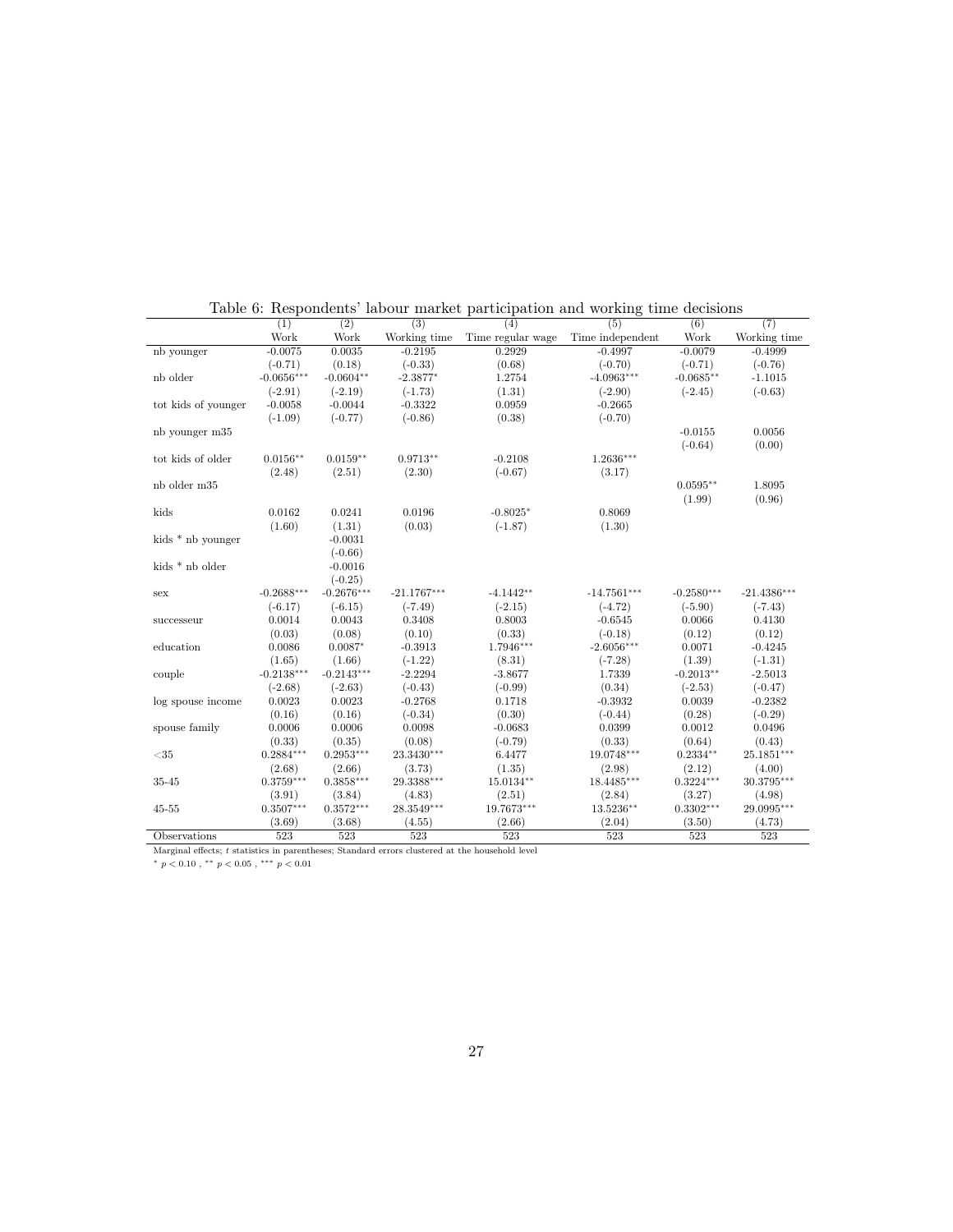| Saving prop<br>$-0.0415***$<br>$0.0756***$<br>$0.0456***$<br>$0.0757***$<br>$0.0151**$<br>$-0.0008$<br>$-0.0384$<br>$-0.0001$<br>0.0132<br>$-0.0111$<br>$(-0.02)$<br>$(-8.0)$<br>$(-0.80)$<br>$-0.0011$<br>$(-2.86)$<br>0.0597<br>$(-0.18)$<br>$(-0.35)$<br>0.0300<br>$(-2.88)$<br>(3.21)<br>(2.19)<br>(9.86)<br>(1.29)<br>(1.13)<br>0.0311<br>(0.63)<br>(0.61)<br>520<br>$\overset{\circ}{(8)}$<br>Saving prop<br>$-0.0746***$<br>$0.0763***$<br>$-0.0391***$<br>$0.0156**$<br>$0.0057$ *<br>$-0.0030$<br>$0.0067$ <sup>*</sup><br>$-0.0192$<br>$-0.0238$<br>$-0.0014$<br>0.0052<br>(10.14)<br>$(-2.11)$<br>$(-0.63)$<br>0.0009<br>$(-0.52)$<br>0.0078<br>$(-2.83)$<br>$(-1.34)$<br>$(-0.54)$<br>$(-1.27)$<br>0.0062<br>(0.31)<br>(2.29)<br>0.0141<br>0.0153<br>(0.76)<br>(1.51)<br>(1.66)<br>(0.30)<br>(0.14)<br>(77.1)<br>(0.33)<br>520<br>Saving prop<br>$0.0771***$<br>$0.0768***$<br>$0.0159**$<br>$0.0066**$<br>$0.0225*$<br>$-0.0403$<br>$-0.0199$<br>(10.04)<br>$-0.0022$<br>$-0.0031$<br>$-0.0011$<br>0.0032<br>$(-2.81)$<br>$(-0.65)$<br>0.0005<br>$(-0.87)$<br>0.0185<br>$(-0.34)$<br>$(-1.82)$<br>$(-0.60)$<br>$(-1.09)$<br>0.0169<br>(2.28)<br>(1.09)<br>(0.18)<br>(0.39)<br>(2.02)<br>(0.37)<br>0.0217<br>(0.45)<br>520<br>$\widehat{\circ}$<br>$-0.3051***$<br>$-1.5640***$<br>$1.1763***$<br>$1.6027***$<br>$1.7495***$<br>$0.0966***$<br>$-0.7385**$<br>$0.2810**$<br>Income<br>$-0.0274$<br>$-0.0010$<br>0.0038<br>0.1176<br>$(-2.18)$<br>$(-0.63)$<br>$(-8.57)$<br>0.1007<br>$(-2.95)$<br>$(-0.14)$<br>(2.70)<br>(0.52)<br>(4.52)<br>(3.88)<br>(2.53)<br>(1.47)<br>(0.04)<br>(4.27)<br>$\frac{520}{520}$<br>စ်<br>Indep income<br>$-0.3641***$<br>$0.0987***$<br>$-0.9202***$<br>$0.0913***$<br>$0.8991***$<br>$0659***$<br>$(2.93)$<br>0.7375*<br>$-0.0599$<br>$-0.0089$<br>$-0.0305$<br>$-0.1340$<br>0.0059<br>$(-4.24)$<br>$(-4.81)$<br>$(-0.35)$<br>0.5555<br>$(-4.33)$<br>$(-0.43)$<br>$(-1.38)$<br>$(-0.12)$<br>0.0220<br>$(-8.0 -$<br>(2.64)<br>(0.32)<br>(4.13)<br>(1.95)<br>(1.51)<br>$\frac{60}{3}$<br>Wage income<br>$1.6475***$<br>$0.1675***$<br>$0.4044**$<br>$1.1335**$<br>$-0.0440$<br>$-0.0160$<br>$-0.0088$<br>$-0.4660$<br>$-0.0023$<br>0.4739<br>$(-0.41)$<br>$(-1.38)$<br>$(-2.55)$<br>$(-0.09)$<br>$(-1.32)$<br>0.0597<br>$(-0.32)$<br>0.0423<br>0.0079<br>(9.65)<br>(1.26)<br>(0.83)<br>0.0261<br>(0.58)<br>(1.18)<br>(2.24)<br>(0.42)<br>(2.63)<br>520<br>$\overline{5}$<br>$-1.5955***$<br>$1.7712***$<br>$1.1136***$<br>$1.6590***$<br>$0.1022***$<br>$-0.7610**$<br>$-0.2457**$<br>Income<br>$0.0478*$<br>6600.0<br>$-0.0028$<br>$(-2.09)$<br>$(-8.86)$<br>0.0867<br>0.0076<br>0.0295<br>$(-0.49)$<br>0.0093<br>$(-2.25)$<br>0.0982<br>0.0027<br>$(-0.11)$<br>(0.39)<br>(1.86)<br>(0.33)<br>(4.73)<br>$(-0.37)$<br>(2.95)<br>(0.09)<br>(1.42)<br>(4.42)<br>(4.51)<br>(0.33)<br>$\frac{520}{520}$<br>(2)<br>$-1.6001***$<br>$1.7741***$<br>$5 * * *$<br>1.1155***<br>$(2.96)$<br>1.6663***<br>$\begin{gathered}(4.70)\\ -0.7852^{**}\\ (-2.33)\\ 0.0972\\ (1.40)\\ (-1.40)\\ -0.0022\\ (-0.31) \end{gathered}$<br>$(-0.63)$<br>$-0.2297**$<br>$(-2.54)$<br>$0.0510**$<br>(2.00)<br>Income<br>$-0.0266$<br>(000.00)<br>0.0217<br>$\begin{array}{c} (-8.89) \\ 0.0795 \\ (0.35) \end{array}$<br>(4.44)<br>(4.45)<br>(0.49)<br>$\frac{620}{ }$<br>0.101<br>tot kids of younger<br>log spouse income<br>kids * nb younger<br>tot kids of older<br>log total income<br>nb younger m35<br>kids * nb older<br>spouse family<br>nb older m35<br>Observations<br>nb younger<br>successeur<br>education<br>nb older<br>couple<br>$35 - 45$<br>45-55<br>kids<br>& 35<br>sex |  | Table 7: Income and saving flow |  |  |  |
|----------------------------------------------------------------------------------------------------------------------------------------------------------------------------------------------------------------------------------------------------------------------------------------------------------------------------------------------------------------------------------------------------------------------------------------------------------------------------------------------------------------------------------------------------------------------------------------------------------------------------------------------------------------------------------------------------------------------------------------------------------------------------------------------------------------------------------------------------------------------------------------------------------------------------------------------------------------------------------------------------------------------------------------------------------------------------------------------------------------------------------------------------------------------------------------------------------------------------------------------------------------------------------------------------------------------------------------------------------------------------------------------------------------------------------------------------------------------------------------------------------------------------------------------------------------------------------------------------------------------------------------------------------------------------------------------------------------------------------------------------------------------------------------------------------------------------------------------------------------------------------------------------------------------------------------------------------------------------------------------------------------------------------------------------------------------------------------------------------------------------------------------------------------------------------------------------------------------------------------------------------------------------------------------------------------------------------------------------------------------------------------------------------------------------------------------------------------------------------------------------------------------------------------------------------------------------------------------------------------------------------------------------------------------------------------------------------------------------------------------------------------------------------------------------------------------------------------------------------------------------------------------------------------------------------------------------------------------------------------------------------------------------------------------------------------------------------------------------------------------------------------------------------------------------------------------------------------------------------------------------------------------------------------------------------------------------------------------------------------------------------------------------------------------------------------------------------------------------------------------------------------------------------------------------------------------------------------------------------------|--|---------------------------------|--|--|--|
|                                                                                                                                                                                                                                                                                                                                                                                                                                                                                                                                                                                                                                                                                                                                                                                                                                                                                                                                                                                                                                                                                                                                                                                                                                                                                                                                                                                                                                                                                                                                                                                                                                                                                                                                                                                                                                                                                                                                                                                                                                                                                                                                                                                                                                                                                                                                                                                                                                                                                                                                                                                                                                                                                                                                                                                                                                                                                                                                                                                                                                                                                                                                                                                                                                                                                                                                                                                                                                                                                                                                                                                                                |  |                                 |  |  |  |
|                                                                                                                                                                                                                                                                                                                                                                                                                                                                                                                                                                                                                                                                                                                                                                                                                                                                                                                                                                                                                                                                                                                                                                                                                                                                                                                                                                                                                                                                                                                                                                                                                                                                                                                                                                                                                                                                                                                                                                                                                                                                                                                                                                                                                                                                                                                                                                                                                                                                                                                                                                                                                                                                                                                                                                                                                                                                                                                                                                                                                                                                                                                                                                                                                                                                                                                                                                                                                                                                                                                                                                                                                |  |                                 |  |  |  |
|                                                                                                                                                                                                                                                                                                                                                                                                                                                                                                                                                                                                                                                                                                                                                                                                                                                                                                                                                                                                                                                                                                                                                                                                                                                                                                                                                                                                                                                                                                                                                                                                                                                                                                                                                                                                                                                                                                                                                                                                                                                                                                                                                                                                                                                                                                                                                                                                                                                                                                                                                                                                                                                                                                                                                                                                                                                                                                                                                                                                                                                                                                                                                                                                                                                                                                                                                                                                                                                                                                                                                                                                                |  |                                 |  |  |  |
|                                                                                                                                                                                                                                                                                                                                                                                                                                                                                                                                                                                                                                                                                                                                                                                                                                                                                                                                                                                                                                                                                                                                                                                                                                                                                                                                                                                                                                                                                                                                                                                                                                                                                                                                                                                                                                                                                                                                                                                                                                                                                                                                                                                                                                                                                                                                                                                                                                                                                                                                                                                                                                                                                                                                                                                                                                                                                                                                                                                                                                                                                                                                                                                                                                                                                                                                                                                                                                                                                                                                                                                                                |  |                                 |  |  |  |
|                                                                                                                                                                                                                                                                                                                                                                                                                                                                                                                                                                                                                                                                                                                                                                                                                                                                                                                                                                                                                                                                                                                                                                                                                                                                                                                                                                                                                                                                                                                                                                                                                                                                                                                                                                                                                                                                                                                                                                                                                                                                                                                                                                                                                                                                                                                                                                                                                                                                                                                                                                                                                                                                                                                                                                                                                                                                                                                                                                                                                                                                                                                                                                                                                                                                                                                                                                                                                                                                                                                                                                                                                |  |                                 |  |  |  |
|                                                                                                                                                                                                                                                                                                                                                                                                                                                                                                                                                                                                                                                                                                                                                                                                                                                                                                                                                                                                                                                                                                                                                                                                                                                                                                                                                                                                                                                                                                                                                                                                                                                                                                                                                                                                                                                                                                                                                                                                                                                                                                                                                                                                                                                                                                                                                                                                                                                                                                                                                                                                                                                                                                                                                                                                                                                                                                                                                                                                                                                                                                                                                                                                                                                                                                                                                                                                                                                                                                                                                                                                                |  |                                 |  |  |  |
|                                                                                                                                                                                                                                                                                                                                                                                                                                                                                                                                                                                                                                                                                                                                                                                                                                                                                                                                                                                                                                                                                                                                                                                                                                                                                                                                                                                                                                                                                                                                                                                                                                                                                                                                                                                                                                                                                                                                                                                                                                                                                                                                                                                                                                                                                                                                                                                                                                                                                                                                                                                                                                                                                                                                                                                                                                                                                                                                                                                                                                                                                                                                                                                                                                                                                                                                                                                                                                                                                                                                                                                                                |  |                                 |  |  |  |
|                                                                                                                                                                                                                                                                                                                                                                                                                                                                                                                                                                                                                                                                                                                                                                                                                                                                                                                                                                                                                                                                                                                                                                                                                                                                                                                                                                                                                                                                                                                                                                                                                                                                                                                                                                                                                                                                                                                                                                                                                                                                                                                                                                                                                                                                                                                                                                                                                                                                                                                                                                                                                                                                                                                                                                                                                                                                                                                                                                                                                                                                                                                                                                                                                                                                                                                                                                                                                                                                                                                                                                                                                |  |                                 |  |  |  |
|                                                                                                                                                                                                                                                                                                                                                                                                                                                                                                                                                                                                                                                                                                                                                                                                                                                                                                                                                                                                                                                                                                                                                                                                                                                                                                                                                                                                                                                                                                                                                                                                                                                                                                                                                                                                                                                                                                                                                                                                                                                                                                                                                                                                                                                                                                                                                                                                                                                                                                                                                                                                                                                                                                                                                                                                                                                                                                                                                                                                                                                                                                                                                                                                                                                                                                                                                                                                                                                                                                                                                                                                                |  |                                 |  |  |  |
|                                                                                                                                                                                                                                                                                                                                                                                                                                                                                                                                                                                                                                                                                                                                                                                                                                                                                                                                                                                                                                                                                                                                                                                                                                                                                                                                                                                                                                                                                                                                                                                                                                                                                                                                                                                                                                                                                                                                                                                                                                                                                                                                                                                                                                                                                                                                                                                                                                                                                                                                                                                                                                                                                                                                                                                                                                                                                                                                                                                                                                                                                                                                                                                                                                                                                                                                                                                                                                                                                                                                                                                                                |  |                                 |  |  |  |
|                                                                                                                                                                                                                                                                                                                                                                                                                                                                                                                                                                                                                                                                                                                                                                                                                                                                                                                                                                                                                                                                                                                                                                                                                                                                                                                                                                                                                                                                                                                                                                                                                                                                                                                                                                                                                                                                                                                                                                                                                                                                                                                                                                                                                                                                                                                                                                                                                                                                                                                                                                                                                                                                                                                                                                                                                                                                                                                                                                                                                                                                                                                                                                                                                                                                                                                                                                                                                                                                                                                                                                                                                |  |                                 |  |  |  |
|                                                                                                                                                                                                                                                                                                                                                                                                                                                                                                                                                                                                                                                                                                                                                                                                                                                                                                                                                                                                                                                                                                                                                                                                                                                                                                                                                                                                                                                                                                                                                                                                                                                                                                                                                                                                                                                                                                                                                                                                                                                                                                                                                                                                                                                                                                                                                                                                                                                                                                                                                                                                                                                                                                                                                                                                                                                                                                                                                                                                                                                                                                                                                                                                                                                                                                                                                                                                                                                                                                                                                                                                                |  |                                 |  |  |  |
|                                                                                                                                                                                                                                                                                                                                                                                                                                                                                                                                                                                                                                                                                                                                                                                                                                                                                                                                                                                                                                                                                                                                                                                                                                                                                                                                                                                                                                                                                                                                                                                                                                                                                                                                                                                                                                                                                                                                                                                                                                                                                                                                                                                                                                                                                                                                                                                                                                                                                                                                                                                                                                                                                                                                                                                                                                                                                                                                                                                                                                                                                                                                                                                                                                                                                                                                                                                                                                                                                                                                                                                                                |  |                                 |  |  |  |
|                                                                                                                                                                                                                                                                                                                                                                                                                                                                                                                                                                                                                                                                                                                                                                                                                                                                                                                                                                                                                                                                                                                                                                                                                                                                                                                                                                                                                                                                                                                                                                                                                                                                                                                                                                                                                                                                                                                                                                                                                                                                                                                                                                                                                                                                                                                                                                                                                                                                                                                                                                                                                                                                                                                                                                                                                                                                                                                                                                                                                                                                                                                                                                                                                                                                                                                                                                                                                                                                                                                                                                                                                |  |                                 |  |  |  |
|                                                                                                                                                                                                                                                                                                                                                                                                                                                                                                                                                                                                                                                                                                                                                                                                                                                                                                                                                                                                                                                                                                                                                                                                                                                                                                                                                                                                                                                                                                                                                                                                                                                                                                                                                                                                                                                                                                                                                                                                                                                                                                                                                                                                                                                                                                                                                                                                                                                                                                                                                                                                                                                                                                                                                                                                                                                                                                                                                                                                                                                                                                                                                                                                                                                                                                                                                                                                                                                                                                                                                                                                                |  |                                 |  |  |  |
|                                                                                                                                                                                                                                                                                                                                                                                                                                                                                                                                                                                                                                                                                                                                                                                                                                                                                                                                                                                                                                                                                                                                                                                                                                                                                                                                                                                                                                                                                                                                                                                                                                                                                                                                                                                                                                                                                                                                                                                                                                                                                                                                                                                                                                                                                                                                                                                                                                                                                                                                                                                                                                                                                                                                                                                                                                                                                                                                                                                                                                                                                                                                                                                                                                                                                                                                                                                                                                                                                                                                                                                                                |  |                                 |  |  |  |
|                                                                                                                                                                                                                                                                                                                                                                                                                                                                                                                                                                                                                                                                                                                                                                                                                                                                                                                                                                                                                                                                                                                                                                                                                                                                                                                                                                                                                                                                                                                                                                                                                                                                                                                                                                                                                                                                                                                                                                                                                                                                                                                                                                                                                                                                                                                                                                                                                                                                                                                                                                                                                                                                                                                                                                                                                                                                                                                                                                                                                                                                                                                                                                                                                                                                                                                                                                                                                                                                                                                                                                                                                |  |                                 |  |  |  |
|                                                                                                                                                                                                                                                                                                                                                                                                                                                                                                                                                                                                                                                                                                                                                                                                                                                                                                                                                                                                                                                                                                                                                                                                                                                                                                                                                                                                                                                                                                                                                                                                                                                                                                                                                                                                                                                                                                                                                                                                                                                                                                                                                                                                                                                                                                                                                                                                                                                                                                                                                                                                                                                                                                                                                                                                                                                                                                                                                                                                                                                                                                                                                                                                                                                                                                                                                                                                                                                                                                                                                                                                                |  |                                 |  |  |  |
|                                                                                                                                                                                                                                                                                                                                                                                                                                                                                                                                                                                                                                                                                                                                                                                                                                                                                                                                                                                                                                                                                                                                                                                                                                                                                                                                                                                                                                                                                                                                                                                                                                                                                                                                                                                                                                                                                                                                                                                                                                                                                                                                                                                                                                                                                                                                                                                                                                                                                                                                                                                                                                                                                                                                                                                                                                                                                                                                                                                                                                                                                                                                                                                                                                                                                                                                                                                                                                                                                                                                                                                                                |  |                                 |  |  |  |
|                                                                                                                                                                                                                                                                                                                                                                                                                                                                                                                                                                                                                                                                                                                                                                                                                                                                                                                                                                                                                                                                                                                                                                                                                                                                                                                                                                                                                                                                                                                                                                                                                                                                                                                                                                                                                                                                                                                                                                                                                                                                                                                                                                                                                                                                                                                                                                                                                                                                                                                                                                                                                                                                                                                                                                                                                                                                                                                                                                                                                                                                                                                                                                                                                                                                                                                                                                                                                                                                                                                                                                                                                |  |                                 |  |  |  |
|                                                                                                                                                                                                                                                                                                                                                                                                                                                                                                                                                                                                                                                                                                                                                                                                                                                                                                                                                                                                                                                                                                                                                                                                                                                                                                                                                                                                                                                                                                                                                                                                                                                                                                                                                                                                                                                                                                                                                                                                                                                                                                                                                                                                                                                                                                                                                                                                                                                                                                                                                                                                                                                                                                                                                                                                                                                                                                                                                                                                                                                                                                                                                                                                                                                                                                                                                                                                                                                                                                                                                                                                                |  |                                 |  |  |  |
|                                                                                                                                                                                                                                                                                                                                                                                                                                                                                                                                                                                                                                                                                                                                                                                                                                                                                                                                                                                                                                                                                                                                                                                                                                                                                                                                                                                                                                                                                                                                                                                                                                                                                                                                                                                                                                                                                                                                                                                                                                                                                                                                                                                                                                                                                                                                                                                                                                                                                                                                                                                                                                                                                                                                                                                                                                                                                                                                                                                                                                                                                                                                                                                                                                                                                                                                                                                                                                                                                                                                                                                                                |  |                                 |  |  |  |
|                                                                                                                                                                                                                                                                                                                                                                                                                                                                                                                                                                                                                                                                                                                                                                                                                                                                                                                                                                                                                                                                                                                                                                                                                                                                                                                                                                                                                                                                                                                                                                                                                                                                                                                                                                                                                                                                                                                                                                                                                                                                                                                                                                                                                                                                                                                                                                                                                                                                                                                                                                                                                                                                                                                                                                                                                                                                                                                                                                                                                                                                                                                                                                                                                                                                                                                                                                                                                                                                                                                                                                                                                |  |                                 |  |  |  |
|                                                                                                                                                                                                                                                                                                                                                                                                                                                                                                                                                                                                                                                                                                                                                                                                                                                                                                                                                                                                                                                                                                                                                                                                                                                                                                                                                                                                                                                                                                                                                                                                                                                                                                                                                                                                                                                                                                                                                                                                                                                                                                                                                                                                                                                                                                                                                                                                                                                                                                                                                                                                                                                                                                                                                                                                                                                                                                                                                                                                                                                                                                                                                                                                                                                                                                                                                                                                                                                                                                                                                                                                                |  |                                 |  |  |  |
|                                                                                                                                                                                                                                                                                                                                                                                                                                                                                                                                                                                                                                                                                                                                                                                                                                                                                                                                                                                                                                                                                                                                                                                                                                                                                                                                                                                                                                                                                                                                                                                                                                                                                                                                                                                                                                                                                                                                                                                                                                                                                                                                                                                                                                                                                                                                                                                                                                                                                                                                                                                                                                                                                                                                                                                                                                                                                                                                                                                                                                                                                                                                                                                                                                                                                                                                                                                                                                                                                                                                                                                                                |  |                                 |  |  |  |
|                                                                                                                                                                                                                                                                                                                                                                                                                                                                                                                                                                                                                                                                                                                                                                                                                                                                                                                                                                                                                                                                                                                                                                                                                                                                                                                                                                                                                                                                                                                                                                                                                                                                                                                                                                                                                                                                                                                                                                                                                                                                                                                                                                                                                                                                                                                                                                                                                                                                                                                                                                                                                                                                                                                                                                                                                                                                                                                                                                                                                                                                                                                                                                                                                                                                                                                                                                                                                                                                                                                                                                                                                |  |                                 |  |  |  |
|                                                                                                                                                                                                                                                                                                                                                                                                                                                                                                                                                                                                                                                                                                                                                                                                                                                                                                                                                                                                                                                                                                                                                                                                                                                                                                                                                                                                                                                                                                                                                                                                                                                                                                                                                                                                                                                                                                                                                                                                                                                                                                                                                                                                                                                                                                                                                                                                                                                                                                                                                                                                                                                                                                                                                                                                                                                                                                                                                                                                                                                                                                                                                                                                                                                                                                                                                                                                                                                                                                                                                                                                                |  |                                 |  |  |  |
|                                                                                                                                                                                                                                                                                                                                                                                                                                                                                                                                                                                                                                                                                                                                                                                                                                                                                                                                                                                                                                                                                                                                                                                                                                                                                                                                                                                                                                                                                                                                                                                                                                                                                                                                                                                                                                                                                                                                                                                                                                                                                                                                                                                                                                                                                                                                                                                                                                                                                                                                                                                                                                                                                                                                                                                                                                                                                                                                                                                                                                                                                                                                                                                                                                                                                                                                                                                                                                                                                                                                                                                                                |  |                                 |  |  |  |
|                                                                                                                                                                                                                                                                                                                                                                                                                                                                                                                                                                                                                                                                                                                                                                                                                                                                                                                                                                                                                                                                                                                                                                                                                                                                                                                                                                                                                                                                                                                                                                                                                                                                                                                                                                                                                                                                                                                                                                                                                                                                                                                                                                                                                                                                                                                                                                                                                                                                                                                                                                                                                                                                                                                                                                                                                                                                                                                                                                                                                                                                                                                                                                                                                                                                                                                                                                                                                                                                                                                                                                                                                |  |                                 |  |  |  |
|                                                                                                                                                                                                                                                                                                                                                                                                                                                                                                                                                                                                                                                                                                                                                                                                                                                                                                                                                                                                                                                                                                                                                                                                                                                                                                                                                                                                                                                                                                                                                                                                                                                                                                                                                                                                                                                                                                                                                                                                                                                                                                                                                                                                                                                                                                                                                                                                                                                                                                                                                                                                                                                                                                                                                                                                                                                                                                                                                                                                                                                                                                                                                                                                                                                                                                                                                                                                                                                                                                                                                                                                                |  |                                 |  |  |  |
|                                                                                                                                                                                                                                                                                                                                                                                                                                                                                                                                                                                                                                                                                                                                                                                                                                                                                                                                                                                                                                                                                                                                                                                                                                                                                                                                                                                                                                                                                                                                                                                                                                                                                                                                                                                                                                                                                                                                                                                                                                                                                                                                                                                                                                                                                                                                                                                                                                                                                                                                                                                                                                                                                                                                                                                                                                                                                                                                                                                                                                                                                                                                                                                                                                                                                                                                                                                                                                                                                                                                                                                                                |  |                                 |  |  |  |
|                                                                                                                                                                                                                                                                                                                                                                                                                                                                                                                                                                                                                                                                                                                                                                                                                                                                                                                                                                                                                                                                                                                                                                                                                                                                                                                                                                                                                                                                                                                                                                                                                                                                                                                                                                                                                                                                                                                                                                                                                                                                                                                                                                                                                                                                                                                                                                                                                                                                                                                                                                                                                                                                                                                                                                                                                                                                                                                                                                                                                                                                                                                                                                                                                                                                                                                                                                                                                                                                                                                                                                                                                |  |                                 |  |  |  |
|                                                                                                                                                                                                                                                                                                                                                                                                                                                                                                                                                                                                                                                                                                                                                                                                                                                                                                                                                                                                                                                                                                                                                                                                                                                                                                                                                                                                                                                                                                                                                                                                                                                                                                                                                                                                                                                                                                                                                                                                                                                                                                                                                                                                                                                                                                                                                                                                                                                                                                                                                                                                                                                                                                                                                                                                                                                                                                                                                                                                                                                                                                                                                                                                                                                                                                                                                                                                                                                                                                                                                                                                                |  |                                 |  |  |  |
|                                                                                                                                                                                                                                                                                                                                                                                                                                                                                                                                                                                                                                                                                                                                                                                                                                                                                                                                                                                                                                                                                                                                                                                                                                                                                                                                                                                                                                                                                                                                                                                                                                                                                                                                                                                                                                                                                                                                                                                                                                                                                                                                                                                                                                                                                                                                                                                                                                                                                                                                                                                                                                                                                                                                                                                                                                                                                                                                                                                                                                                                                                                                                                                                                                                                                                                                                                                                                                                                                                                                                                                                                |  |                                 |  |  |  |
|                                                                                                                                                                                                                                                                                                                                                                                                                                                                                                                                                                                                                                                                                                                                                                                                                                                                                                                                                                                                                                                                                                                                                                                                                                                                                                                                                                                                                                                                                                                                                                                                                                                                                                                                                                                                                                                                                                                                                                                                                                                                                                                                                                                                                                                                                                                                                                                                                                                                                                                                                                                                                                                                                                                                                                                                                                                                                                                                                                                                                                                                                                                                                                                                                                                                                                                                                                                                                                                                                                                                                                                                                |  |                                 |  |  |  |
|                                                                                                                                                                                                                                                                                                                                                                                                                                                                                                                                                                                                                                                                                                                                                                                                                                                                                                                                                                                                                                                                                                                                                                                                                                                                                                                                                                                                                                                                                                                                                                                                                                                                                                                                                                                                                                                                                                                                                                                                                                                                                                                                                                                                                                                                                                                                                                                                                                                                                                                                                                                                                                                                                                                                                                                                                                                                                                                                                                                                                                                                                                                                                                                                                                                                                                                                                                                                                                                                                                                                                                                                                |  |                                 |  |  |  |
|                                                                                                                                                                                                                                                                                                                                                                                                                                                                                                                                                                                                                                                                                                                                                                                                                                                                                                                                                                                                                                                                                                                                                                                                                                                                                                                                                                                                                                                                                                                                                                                                                                                                                                                                                                                                                                                                                                                                                                                                                                                                                                                                                                                                                                                                                                                                                                                                                                                                                                                                                                                                                                                                                                                                                                                                                                                                                                                                                                                                                                                                                                                                                                                                                                                                                                                                                                                                                                                                                                                                                                                                                |  |                                 |  |  |  |

The number of observations drops to 520 in this analysis because in three caseswe cannot compute total expenditure (needed to define savings flow). The number of observations drops to 520 in this analysis because in three caseswe cannot compute total expenditure (needed to define savings flow).<br>\*  $p < 0.10$ , \*\*  $p < 0.05$ , \*\*\*  $p < 0.01$ p < 0.10 , ∗∗ p < 0.05 , ∗∗∗ p < 0.01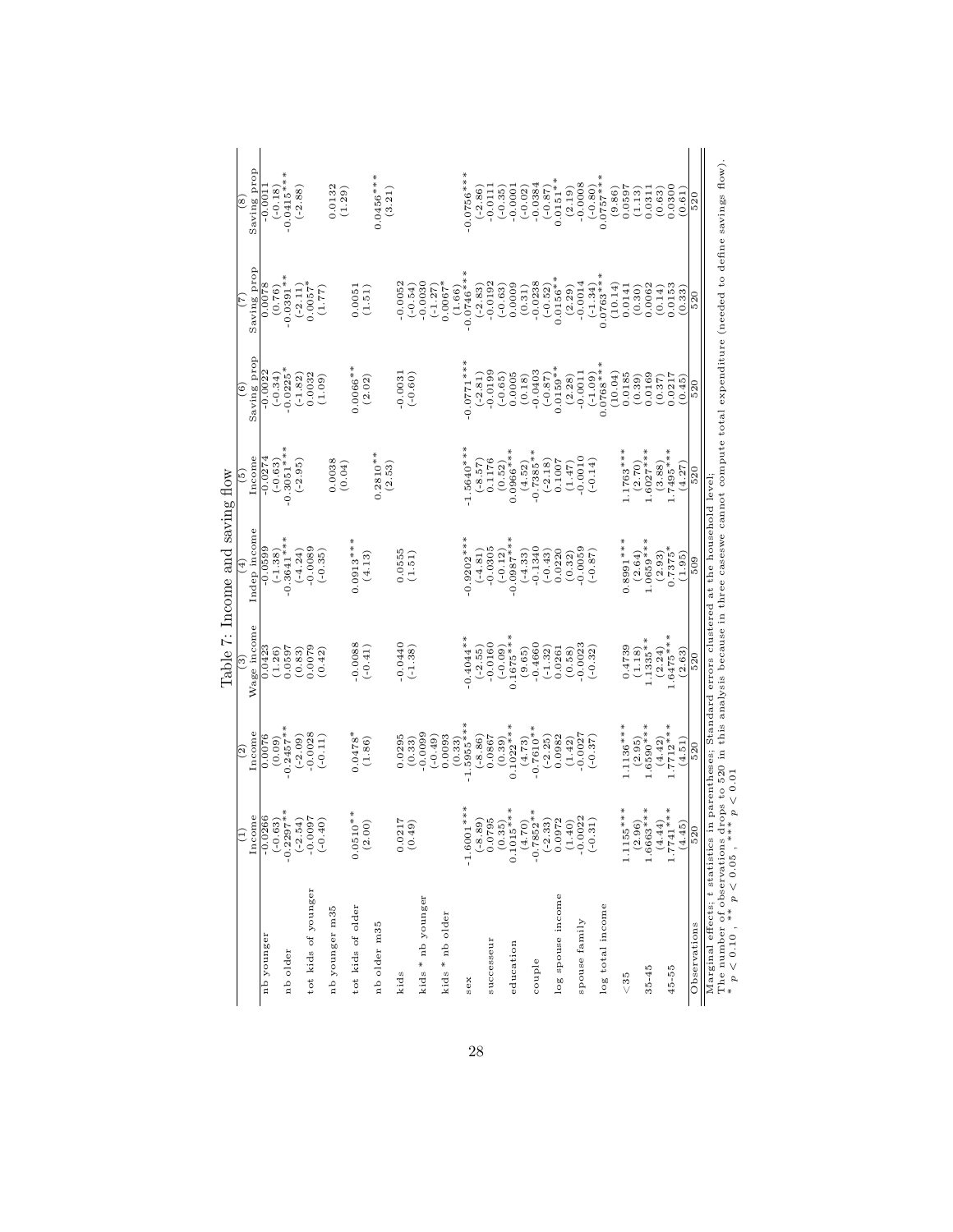Table 8: Distribution of respondent and their siblings' education levels^ by parental birth ranks

|                | Full sample |          | Mother low RBR Mother high RBR | Father low RBR | Father high RBR |
|----------------|-------------|----------|--------------------------------|----------------|-----------------|
| Primary        | 23.4%       | $22.0\%$ | $26.0\%$                       | 22.0\%         | 27.0%           |
| Junior high    | 32.9%       | 31.7%    | 35.3%                          | 33.6%          | 31.3%           |
| Senior high    | 30.2%       | 30.9%    | 28.7%                          | 29.8%          | 31.1%           |
| Post secondary | $13.5\%$    | 15.3%    | 10.1%                          | $14.6\%$       | $10.6\%$        |
| Total          | $100\%$     | $100\%$  | $100\%$                        | 100%           | 100%            |
|                |             |          |                                |                |                 |

 $\hat{C}$  Each category comprises children who did not go beyond that level.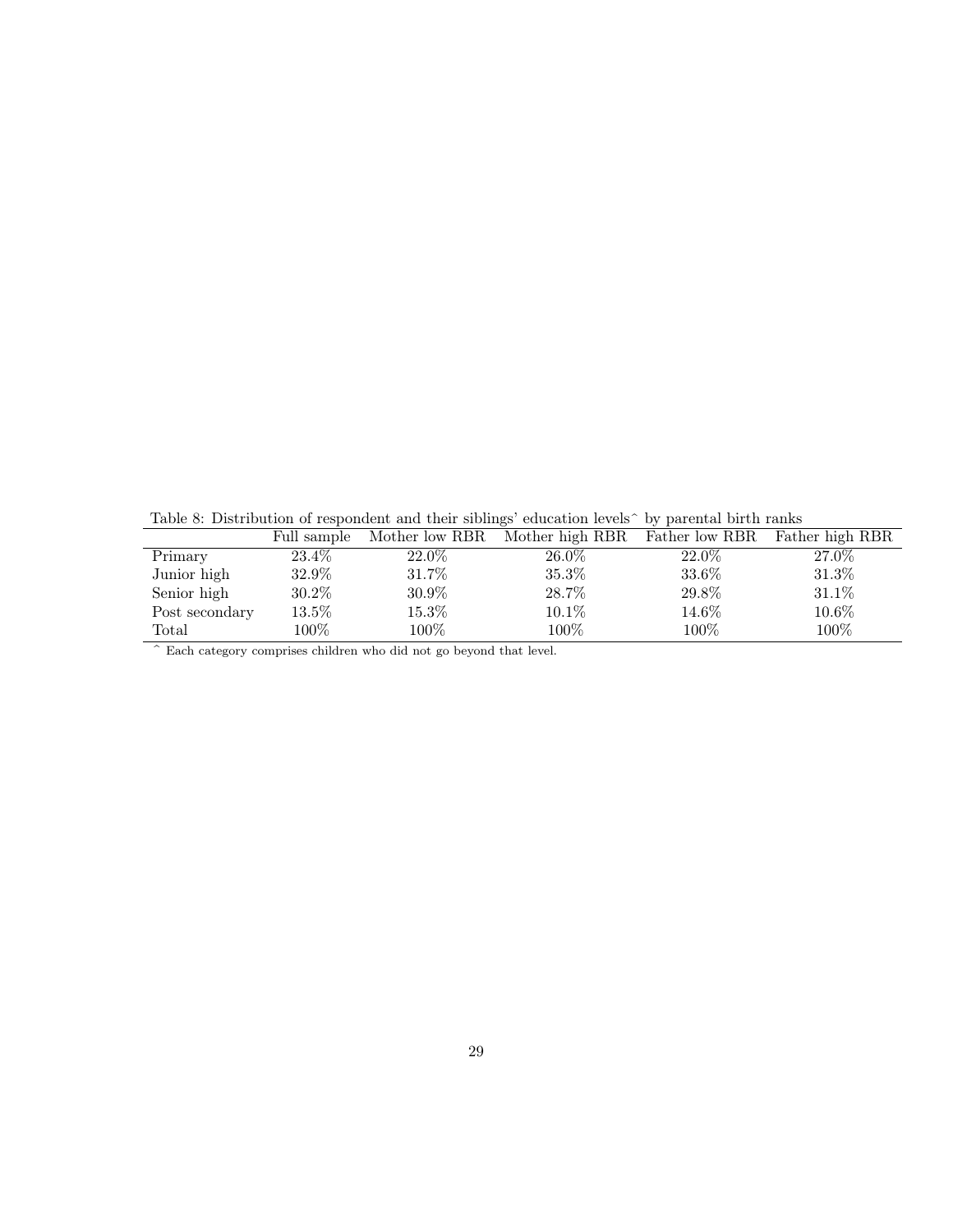|                                  | Table 9: Respondents and their siblings' education |                  |              |              |                       |
|----------------------------------|----------------------------------------------------|------------------|--------------|--------------|-----------------------|
|                                  | (1)                                                | $\overline{(2)}$ | (3)          | (4)          | $\overline{(5)}$      |
|                                  | OLS fixed effect                                   | <b>OLS</b>       | <b>OLS</b>   | Oprobit      | Marg (Post secondary) |
| father's older sib               |                                                    | $-0.1179$        |              |              |                       |
|                                  |                                                    | $(-1.35)$        |              |              |                       |
| father's younger sib             |                                                    | $-0.0505$        |              |              |                       |
|                                  |                                                    | $(-0.98)$        |              |              |                       |
| mother's older sib               |                                                    | $-0.1003$        |              |              |                       |
|                                  |                                                    | $(-1.21)$        |              |              |                       |
| mother's younger sib             |                                                    | $0.1484**$       |              |              |                       |
|                                  |                                                    | (2.36)           |              |              |                       |
| father RBR                       |                                                    |                  | $-0.3973$    | $-0.1572$    | $-0.0302$             |
|                                  |                                                    |                  | $(-1.02)$    | $(-1.29)$    | $(-1.27)$             |
| mother RBR                       |                                                    |                  | $-0.8454**$  | $-0.3170***$ | $-0.0608***$          |
|                                  |                                                    |                  | $(-2.41)$    | $(-2.72)$    | $(-2.63)$             |
| father's sib                     |                                                    |                  | $-0.0569$    | $-0.0156$    | $-0.0030$             |
|                                  |                                                    |                  | $(-1.20)$    | $(-1.00)$    | $(-1.00)$             |
| mother's sib                     |                                                    |                  | 0.0734       | 0.0208       | 0.0040                |
|                                  |                                                    |                  | (1.24)       | (1.12)       | (1.12)                |
| nb younger                       |                                                    | $-0.0067$        |              |              |                       |
|                                  |                                                    | $(-0.10)$        |              |              |                       |
| $\mathop{\rm nb}\nolimits$ older |                                                    | 0.0682           |              |              |                       |
|                                  |                                                    | (1.03)           |              |              |                       |
| RBR                              | $0.4922*$                                          |                  | $0.8085***$  | $0.1969**$   | $0.0378**$            |
|                                  | (1.82)                                             |                  | (3.40)       | (2.52)       | (2.54)                |
| siblings                         |                                                    |                  | 0.0217       | 0.0073       | 0.0014                |
|                                  |                                                    |                  | (0.36)       | (0.34)       | (0.34)                |
| father's educ                    |                                                    | $0.2704***$      | $0.2662***$  | $0.0818***$  | $0.0157***$           |
|                                  |                                                    | (5.57)           | (5.56)       | (5.37)       | (5.30)                |
| mother's educ                    |                                                    | 0.0890           | $0.1085*$    | $0.0341*$    | $0.0065*$             |
|                                  |                                                    | (1.46)           | (1.82)       | (1.86)       | (1.86)                |
| sex                              | $-1.0095***$                                       | $-1.0358***$     | $-1.0402***$ | $-0.2953***$ | $-0.0567***$          |
|                                  | $(-7.19)$                                          | $(-6.49)$        | $(-6.47)$    | $(-5.56)$    | $(-5.50)$             |
| $<$ 35                           | 1.0707*                                            | $1.1666**$       | $0.9952**$   | 0.1909       | 0.0367                |
|                                  | (1.84)                                             | (2.45)           | (2.18)       | (1.33)       | (1.31)                |
| 35-45                            | $1.1687**$                                         | $1.7110***$      | $1.6347***$  | $0.3527**$   | $0.0741**$            |
|                                  | (2.23)                                             | (3.63)           | (3.59)       | (2.45)       | (2.20)                |
| $45 - 55$                        | $0.9954**$                                         | 1.3374***        | $1.2987***$  | $0.2475*$    | $0.0526*$             |
|                                  | (2.16)                                             | (2.97)           | (2.95)       | (1.83)       | (1.66)                |
| Observations                     | 2092                                               | 2092             | 2092         | 2092         | 2092                  |

 $T_{\rm e}$  and  $T_{\rm e}$  and the siblings of  $T_{\rm e}$ 

Marginal effects;  $t$  statistics in parentheses; Standard errors clustered at the respondent level  $\;$ 

\*  $p < 0.10$ , \*\*  $p < 0.05$ , \*\*\*  $p < 0.01$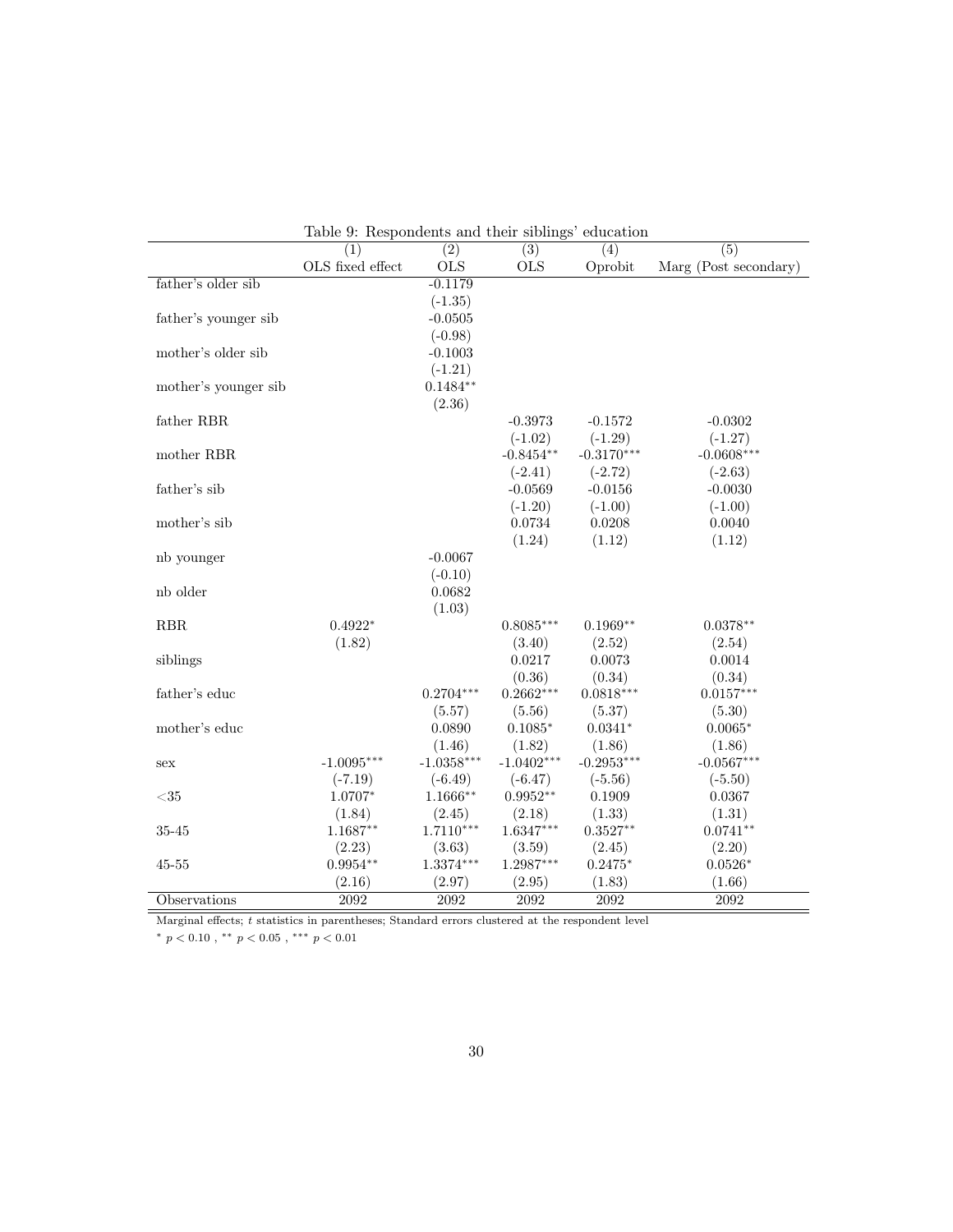|                             |            |             |                  | Table To. Thespondents children equeation |                  |                  |
|-----------------------------|------------|-------------|------------------|-------------------------------------------|------------------|------------------|
|                             | (1)        | (2)         | $\overline{(3)}$ | $\overline{(4)}$                          | $\overline{(5)}$ | $\overline{(6)}$ |
|                             | <b>OLS</b> | <b>OLS</b>  | Oprobit          | Marg (Post sec)                           | Oprobit          | Marg (Post sec)  |
| father's older sib          | $-0.682**$ |             | $-0.292**$       | $-0.111**$                                |                  |                  |
|                             | $(-2.14)$  |             | $(-2.08)$        | $(-2.06)$                                 |                  |                  |
| father's younger sib        | $-0.239$   |             | $-0.0652$        | $-0.0249$                                 |                  |                  |
|                             | $(-1.25)$  |             | $(-0.74)$        | $(-0.74)$                                 |                  |                  |
| mother's older sib          | 0.0375     |             | 0.106            | 0.0403                                    |                  |                  |
|                             | (0.12)     |             | (0.78)           | (0.78)                                    |                  |                  |
| mother's younger sib        | $0.611***$ |             | $0.337***$       | $0.129***$                                |                  |                  |
|                             | (2.72)     |             | (3.21)           | (3.16)                                    |                  |                  |
| ${\rm father}$ RBR          |            | $-1.006$    |                  |                                           | $-0.443$         | $-0.168$         |
|                             |            | $(-1.22)$   |                  |                                           | $(-1.13)$        | $(-1.13)$        |
| mother $\operatorname{RBR}$ |            | $-2.666***$ |                  |                                           | $-1.091**$       | $-0.413***$      |
|                             |            |             |                  |                                           |                  |                  |
|                             |            | $(-2.81)$   |                  |                                           | $(-2.56)$        | $(-2.60)$        |
| father's sib                |            | $-0.307*$   |                  |                                           | $-0.0904$        | $-0.0342$        |
|                             |            | $(-2.00)$   |                  |                                           | $(-1.04)$        | $(-1.04)$        |
| mother's sib                |            | $0.444***$  |                  |                                           | $0.255***$       | $0.0966***$      |
|                             |            | (3.81)      |                  |                                           | (4.44)           | (4.35)           |
| father $<$ 55               | 0.686      | 0.734       | 0.363            | 0.140                                     | 0.355            | 0.137            |
|                             | (0.93)     | (0.88)      | (0.93)           | (0.92)                                    | (0.85)           | (0.84)           |
| mother $\leq 45$            | $-3.355**$ | $-2.254*$   | $-1.676**$       | $-0.429***$                               | $-1.053$         | $-0.319**$       |
|                             | $(-2.24)$  | $(-1.97)$   | $(-2.05)$        | $(-3.55)$                                 | $(-1.54)$        | $(-2.12)$        |
| mother 45-55                | $-1.257$   | $-0.676$    | $-0.728$         | $-0.274$                                  | $-0.443$         | $-0.167$         |
|                             | $(-1.51)$  | $(-1.19)$   | $(-1.55)$        | $(-1.59)$                                 | $(-1.09)$        | $(-1.09)$        |
| father's educ               | 0.0992     | 0.143       | 0.000520         | 0.000198                                  | 0.0232           | 0.00879          |
|                             | (0.98)     | (1.50)      | (0.01)           | (0.01)                                    | (0.46)           | (0.46)           |
| mother's educ               | 0.113      | 0.112       | 0.0593           | 0.0226                                    | 0.0664           | 0.0251           |
|                             | (1.13)     | (1.09)      | (1.21)           | (1.21)                                    | (1.24)           | (1.24)           |
| father's income             | 0.00392    | 0.000437    | $0.0147**$       | $0.00561**$                               | $0.0132**$       | $0.00499**$      |
|                             | (0.75)     | (0.07)      | (2.37)           | (2.23)                                    | (2.23)           | (2.11)           |
| mother's income             | 0.00242    | 0.00661     | 0.00386          | 0.00147                                   | $0.00551**$      | $0.00209**$      |
|                             | (0.39)     | (0.90)      | (1.63)           | (1.63)                                    | (2.10)           | (2.13)           |
| age                         | 0.0175     | $0.0850*$   | 0.00696          | 0.00265                                   | 0.0434           | 0.0164           |
|                             | (0.24)     | (1.72)      | (0.21)           | (0.21)                                    | (1.38)           | (1.37)           |
| sex                         | $-0.209$   | $-0.178$    | $-0.286*$        | $-0.109*$                                 | $-0.259*$        | $-0.0976*$       |
|                             | $(-0.62)$  | $(-0.54)$   | $(-1.78)$        | $(-1.73)$                                 | $(-1.69)$        | $(-1.67)$        |
| nb older                    | $-0.389*$  |             | $-0.167$         | $-0.0638$                                 |                  |                  |
|                             | $(-1.96)$  |             | $(-1.61)$        | $(-1.58)$                                 |                  |                  |
|                             | $-0.359**$ |             | $-0.180**$       | $-0.0685**$                               |                  |                  |
| nb younger                  |            |             |                  |                                           |                  |                  |
|                             | $(-2.27)$  |             | $(-2.09)$        | $(-2.06)$                                 |                  |                  |
| siblings                    |            | $-0.380***$ |                  |                                           | $-0.174**$       | $-0.0660**$      |
|                             |            | $(-2.86)$   |                  |                                           | $(-2.31)$        | $(-2.28)$        |
| <b>RBR</b>                  |            | 0.654       |                  |                                           | 0.638            | 0.241            |
|                             |            | (0.69)      |                  |                                           | (0.97)           | (0.97)           |
| Observations                | 151        | 151         | 151              | 151                                       | 151              | 151              |

Table 10: Respondents' children education

Marginal effects; t statistics in parentheses; Standard errors clustered at the household level;

Father and mother variables correspond to our respondents. \*  $p < 0.10$ , \*\*  $p < 0.05$ , \*\*\*  $p < 0.01$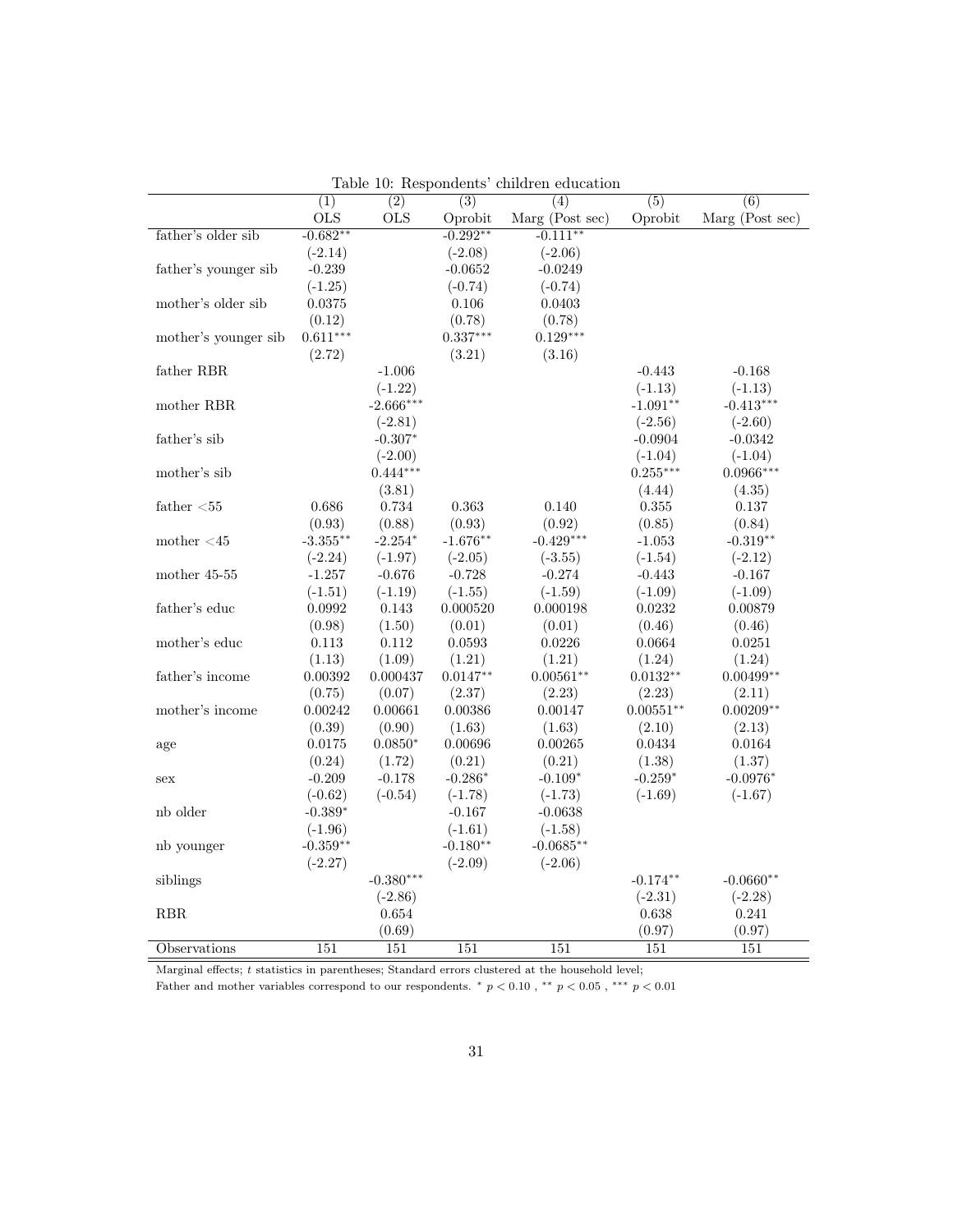|              |                       | $\frac{2}{M}$                                                                          | $\binom{3}{2}$     | $\bigoplus$         | $\widetilde{\mathfrak{G}}$                                                | $\odot$            |                      | $\widehat{\infty}$       |
|--------------|-----------------------|----------------------------------------------------------------------------------------|--------------------|---------------------|---------------------------------------------------------------------------|--------------------|----------------------|--------------------------|
|              |                       |                                                                                        | Women              |                     | Men                                                                       | Women              | $\approx$            | $-45$                    |
| nb older     | $0.4042***$           | $0.3469***$                                                                            | $0.4467***$        |                     |                                                                           |                    | $-0.5496***$         |                          |
|              | $(-15.99)$            | $(-11.22)$                                                                             | $(-12.40)$         |                     |                                                                           |                    | $(-3.63)$            |                          |
| RBR          |                       |                                                                                        |                    | $1.9196***$         | $-1.6565***$                                                              | $2.3967***$        |                      | $1.3657***$              |
|              |                       |                                                                                        |                    | $(-13.38)$          | $(-8.14)$                                                                 | $(-11.13)$         |                      | $(-2.19)$                |
| sex          | $0.6356***$           |                                                                                        |                    | $0.6551***$         |                                                                           |                    | 1.2562               | 0.2412                   |
|              | (9.44)                |                                                                                        |                    | (9.60)              |                                                                           |                    |                      |                          |
| education    | $0.0431***$           | $-0.0297$                                                                              | $0.0930***$        | $0.0306**$          | $-0.0202$                                                                 | $-0.0699***$       | $(0.79)$<br>$0.0127$ | $(0.77)$<br>0.0064       |
|              |                       | $(-1.43)$                                                                              | $(-3.60)$          | $(-2.24)$           | $(-0.99)$                                                                 | $(-2.71)$          | (0.31)               | (0.16)                   |
| చే           | $(-3.10)$<br>-0.5645* | $-6224***$                                                                             | 0.2507             | $-0.4916$           | $1.7048***$                                                               | 0.5696             |                      |                          |
|              |                       |                                                                                        |                    | $(-1.47)$<br>0.2269 |                                                                           |                    |                      |                          |
| $35 - 45$    | $(-1.84)$<br>0.0490   |                                                                                        | $(0.46)$<br>0.5045 |                     |                                                                           | $(1.00)$<br>0.8953 |                      |                          |
|              | $(0.17)$<br>-0.0823   | $(-3.92)$<br>$-0.6350*$<br>$(-1.70)$<br>$-0.5596*$                                     | (0.98)             |                     | $\begin{array}{c} (-3.78) \\ -0.6724^* \\ (-1.71) \\ -0.5069 \end{array}$ |                    |                      |                          |
| 455-5        |                       |                                                                                        | 1.0787             | $(0.73)$<br>0.0957  |                                                                           | $(1.65)$<br>0.4128 | 0.2828               | 0.0737                   |
|              | $(-0.31)$             | $(-1.87)$                                                                              | (0.16)             | (0.35)              | $(-1.63)$                                                                 | (0.82)             | (0.71)               |                          |
| constant     | $.6757***$            | $.1588***$                                                                             | $.3198***$         | $.4198***$          | $0.0986***$                                                               | $.9150***$         | $.4267***$           | $(-0.19)$<br>$1.5542***$ |
|              | (13.35)               | (12.07)                                                                                | (9.14)             | (12.19)             | (11.51)                                                                   | (8.23)             | (9.74)               | (10.78)                  |
| Observations | 2736                  | 1359                                                                                   | 1377               | 2736                | 1359                                                                      | 1377               | 917                  | 917                      |
| CrC / *      | ***<br>NO C N XX      | statistics in parentheses; Standard errors clustered at the respondent level<br>$\sim$ |                    |                     |                                                                           |                    |                      |                          |

p < 0.10 , ∗∗ p < 0.05 , ∗∗∗ p < 0.01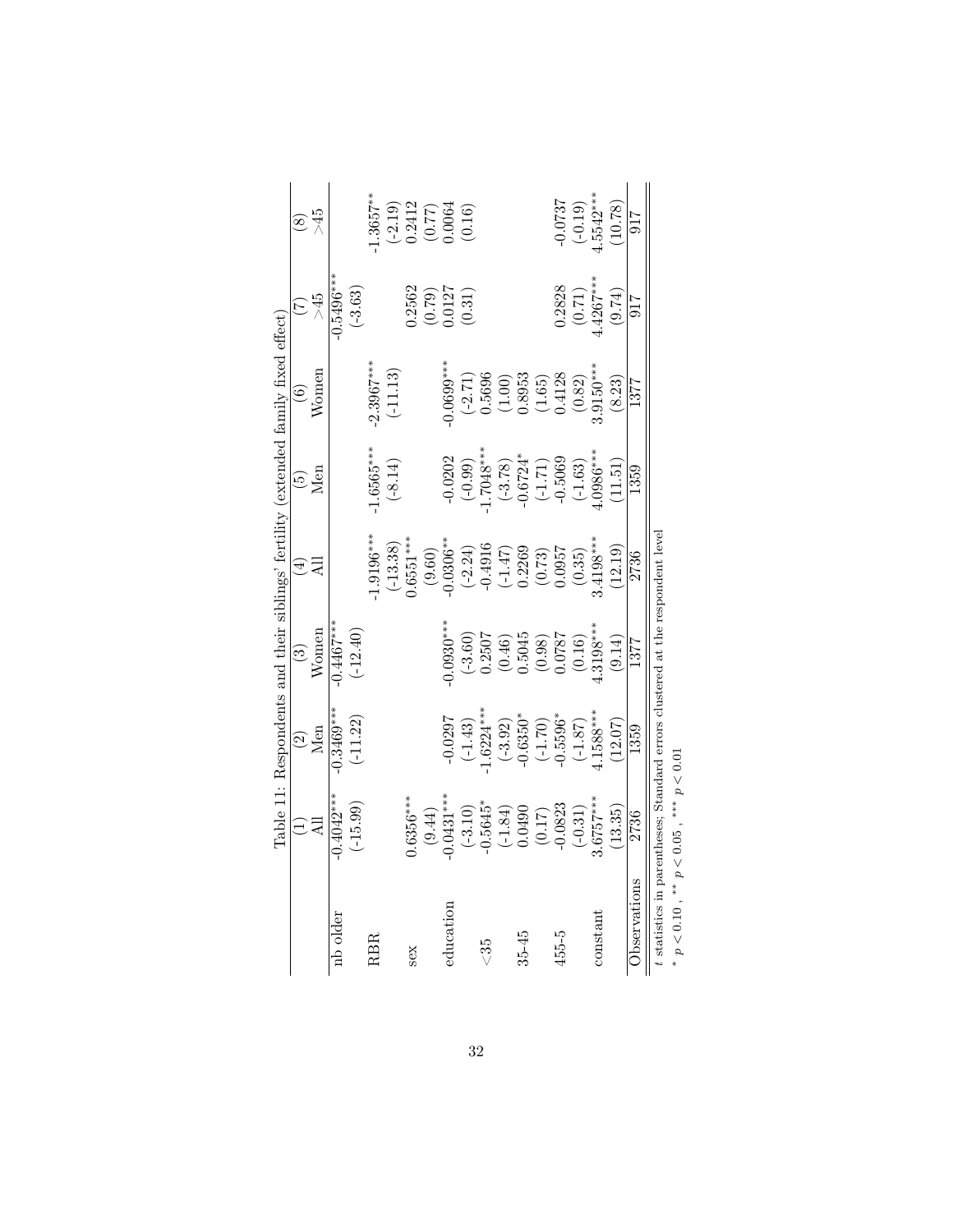Table 12: Descriptive Statistics for the Sample of Respondent (n=523): Demographics, Occupation and Income

| Variable name                          | Definition                                                         | Mean     | Std Dev   |  |  |  |
|----------------------------------------|--------------------------------------------------------------------|----------|-----------|--|--|--|
| Respondent demographic characteristics |                                                                    |          |           |  |  |  |
| siblings                               | number of full siblings                                            | 3.38     | 1.67      |  |  |  |
| nb younger                             | number of younger siblings                                         | 2.57     | 1.99      |  |  |  |
| nb older                               | number of older siblings                                           | 1.55     | 1.63      |  |  |  |
| <b>RBR</b>                             | relative birth rank $(0-1)$                                        | 0.40     | 0.37      |  |  |  |
| tot kids of younger                    | total $#$ of children of younger siblings                          | 3.19     | 4.10      |  |  |  |
| tot kids of older                      | total $#$ of children of older siblings                            | 4.51     | $5.27\,$  |  |  |  |
| nb younger m35                         | number of younger siblings above 35                                | $0.67\,$ | 1.17      |  |  |  |
| nb older m35                           | number of older siblings above 35                                  | 1.11     | 1.41      |  |  |  |
| extended family size                   | $#$ parents, siblings and their kids, half siblings and their kids | 17.48    | 10.64     |  |  |  |
| own kids                               | number of respondent's children                                    | 3.87     | 2.35      |  |  |  |
| couple                                 | $= 1$ if the respondent lives with a spouse (coresidence)          | 0.87     | 0.34      |  |  |  |
| spouse family                          | spouse's extended family size                                      | 14.94    | 11.41     |  |  |  |
| sex                                    | $=1$ if women                                                      | $0.55\,$ | $0.50\,$  |  |  |  |
| age                                    | age                                                                | 39.01    | 11.26     |  |  |  |
| m35                                    | $=1$ if respondent above 35                                        | 0.58     | 0.49      |  |  |  |
| 135                                    | $=1$ if respondent below 35                                        | 0.42     | 0.49      |  |  |  |
| $35 - 45$                              | $=1$ if respondent between 35 and 45                               | 0.28     | 0.45      |  |  |  |
| $45 - 55$                              | $=1$ if respondent between 45 and 55                               | 0.16     | 0.37      |  |  |  |
| m55                                    | $=1$ if respondent above 55                                        | 0.08     | 0.27      |  |  |  |
| successeur                             | $=1$ if respondent is the designated successeur of his fatther     | 0.10     | 0.30      |  |  |  |
| education                              | number of years of education                                       | 8.03     | 3.40      |  |  |  |
| Occupation and income                  |                                                                    |          |           |  |  |  |
| work                                   | $=1$ if respondent has an income generating activity               | 0.76     | 0.43      |  |  |  |
| regular wage                           | $=1$ if respondent has a regular wage                              | 0.31     | 0.46      |  |  |  |
| independent                            | $=1$ if the respondent has an independent activity                 | 0.63     | 0.48      |  |  |  |
| working time                           | total time worked in the last 7 days (hours)                       | 34.43    | $24.55\,$ |  |  |  |
| time regular wage                      | time worked in regular wage activities last 7 days                 | 12.54    | 20.31     |  |  |  |
| time independent                       | time worked in independent and occasional last 7 days              | 21.89    | 26.80     |  |  |  |
| income                                 | total weakly labour income in 1000 of CFA                          | 32.26    | 67.56     |  |  |  |
| wage income                            | weekly wage income in 1000 of CFA                                  | 13.57    | 39.01     |  |  |  |
| indep income                           | weekly independent income in 1000 of CFA                           | 18.70    | 58.40     |  |  |  |
| log total income                       | weekly labour income $+$ pensions $+$ rents (in log)               | $2.36\,$ | 1.67      |  |  |  |
| log spouse income                      | spouse weakly labour income $+$ pensions $+$ rents (in log)        | 2.11     | 1.77      |  |  |  |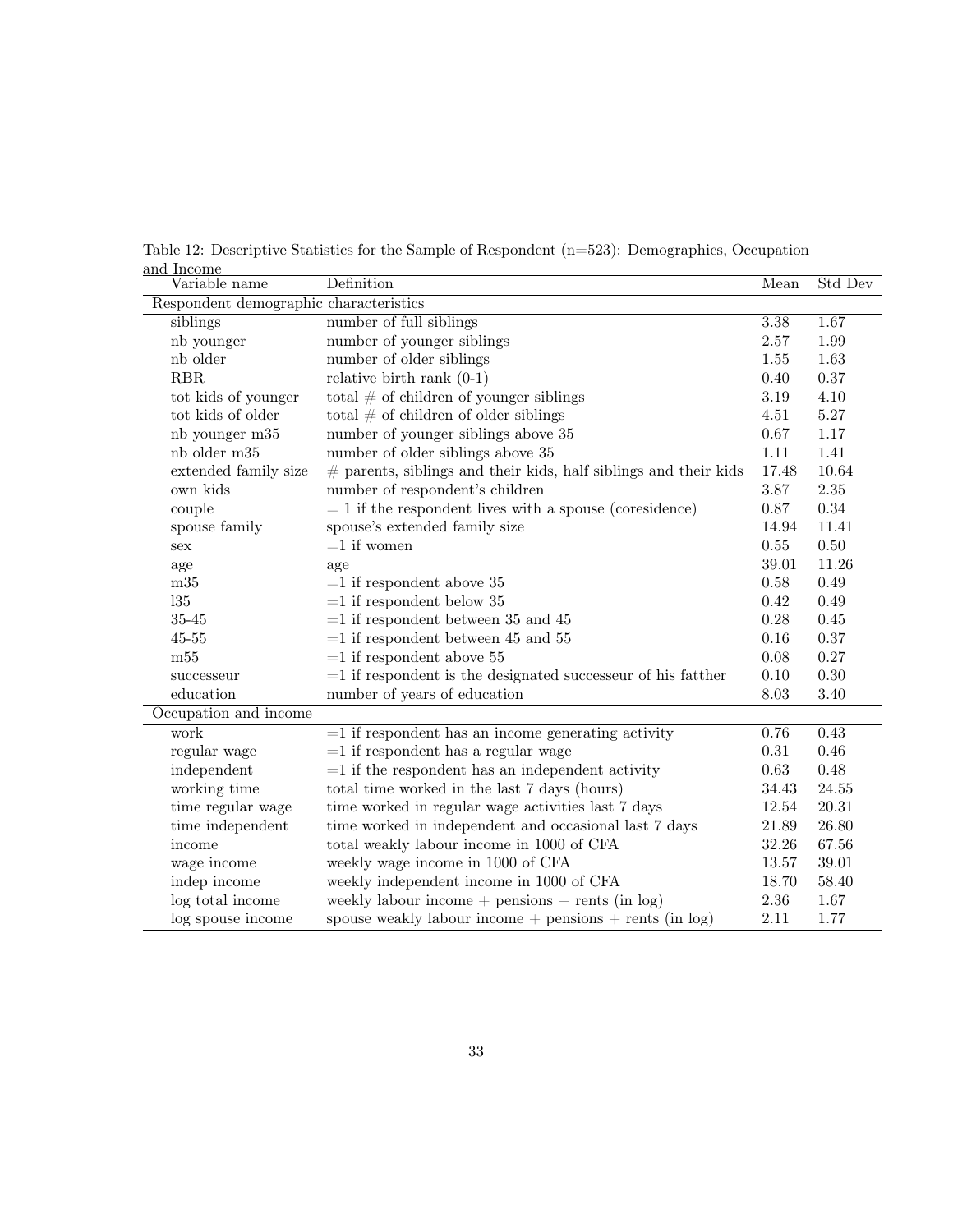Table 13: Descriptive Statistics for the Sample of Respondents (n=523): Transfers and Parents **Characteristics** 

| Variable name                      | Definition                                                     | Mean  | Std Dev |
|------------------------------------|----------------------------------------------------------------|-------|---------|
| Transfers                          |                                                                |       |         |
| dummy in                           | $=$ 1 if respondent recieved a transfer from a full sibling    | 0.30  | 0.46    |
| dummy out                          | $=$ 1 if respondent gave a transfer to a full sibling          | 0.60  | 0.49    |
| amount in                          | amount recieved from full siblings in 1000 of CFA              | 10.81 | 31.97   |
| amount out                         | amount sent to full siblings in 1000 of CFA                    | 32.36 | 175.20  |
| amount net                         | net amount received and sent to full siblings in 1000 of CFA   | 21.54 | 178.73  |
| total out                          | amount sent to relatives (including parents and half siblings) | 55.75 | 188.7   |
| total net                          | net amount to relatives (including parents and half siblings)  | 28.44 | 260.32  |
| Respondent Parents Characteristics |                                                                |       |         |
| father RBR                         | relative birth rank of respondent's father                     | 0.30  | 0.33    |
| mother RBR                         | relative birth rank of respondent's mother                     | 0.33  | 0.32    |
| father's sib                       | $\#$ of siblings of respondent's father                        | 4.31  | 2.47    |
| mother's sib                       | $\#$ of siblings of respondent's mother                        | 4.46  | 2.30    |
| father's older sib                 | $\#$ of older siblings of respondent's father                  | 1.16  | 1.29    |
| father's younger sib               | $#$ of younger siblings of respondent's father                 | 3.15  | 2.40    |
| mother's older sib                 | $#$ of older siblings of respondent's mother                   | 1.44  | 1.50    |
| mother's younger sib               | $\#$ of younger siblings of respondent's mother                | 3.01  | 2.18    |
| father's educ                      | father's number of years of education                          | 3.86  | 3.85    |
| mother's educ                      | mother's number of years of education                          | 2.47  | 3.04    |